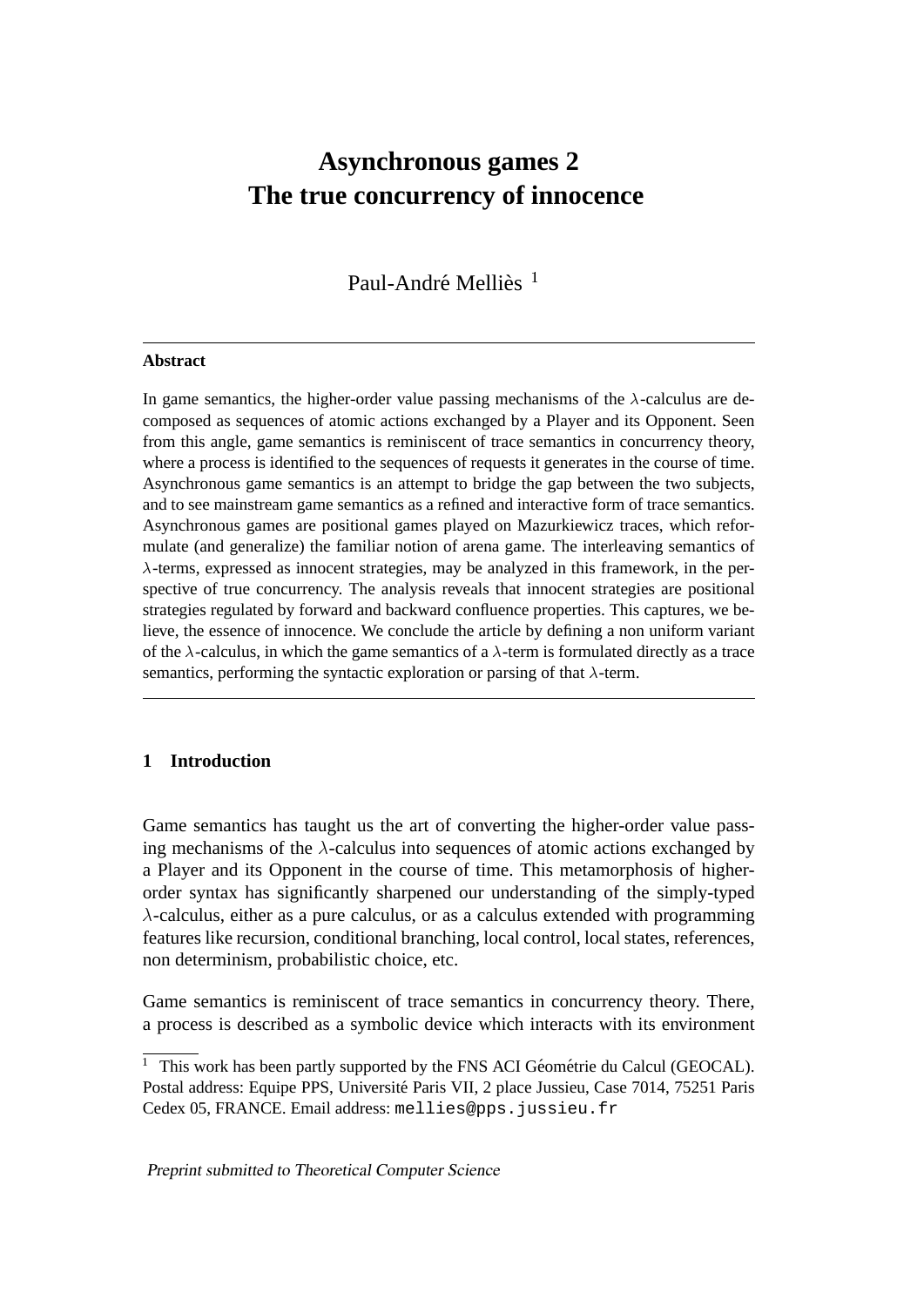by emitting or receiving requests. A sequence of such requests is called a *trace*. The trace semantics of a process  $\pi$  is defined as the set of traces generated by the process. In many situations, this semantics characterizes the contextual behaviour of the process. In other situations, it is refined into a bisimulation semantics.

Game semantics develops pretty much the same story for the  $\lambda$ -calculus. The terminology changes of course: requests are called *moves*, and traces are called *plays*. But everything works arguably as in trace semantics: the semantics of a  $\lambda$ -term M of type A is the set of plays  $\sigma$  generated by the  $\lambda$ -term M; and this set of plays  $\sigma$ characterizes the contextual behaviour of the  $\lambda$ -term. The novelty of game semantics, not present in trace semantics, is that the type A defines a *game*, and that the set of plays  $\sigma$  generated by the  $\lambda$ -term M defines a *strategy* of that game.

The main thesis of this work is that game semantics is *really* the trace semantics of the  $\lambda$ -calculus — and even more than that: its Mazurkiewicz trace semantics. The thesis is quite unexpected, since the  $\lambda$ -calculus is often considered as the historical paradigm of sequentiality, whereas Mazurkiewicz traces describe truly concurrent mechanisms. The thesis is also far from immediate. It prescribes to reevaluate a large part of the conceptual and technical choices accepted today in game semantics... in order to bridge the gap with trace semantics and concurrency theory. Three issues are raised here:

- (1) The treatment of duplication in mainstream game semantics (eg. in arena games) distorts the bond with trace semantics — in particular with Mazurkiewicz traces — by adding justification pointers to traces. This prompts us to revisit this specific treatment of duplication in our first article on asynchronous games [30]. We recall below the *group-theoretic* formulation of arena games operated there in order to "eliminate" these justification pointers — or rather, in order to reunderstand them as *copy indices* modulo group action.
- (2) Thirty years ago, Antoni Mazurkiewicz developed a theory of *asynchronous traces* in which the *interleaving* semantics and the *true concurrency* semantics of a concurrent computation are related by permuting the order of *independent* events in sequences of transitions. On the other hand, current game semantics provides an interleaving semantics of the  $\lambda$ -calculus, in which  $\lambda$ -terms are expressed as *innocent* strategies. What is the true concurrency counterpart of this interleaving semantics? The task of this second article on asynchronous games is precisely to answer this question in a satisfactory way.
- (3) Ten years ago, a series of full abstraction theorems for PCF were obtained by characterizing the interactive behaviour of  $\lambda$ -terms as either innocent, or history-free strategies, see [2,18,35]. We believe that the present work is another significant stage in the "full abstraction" program initiated by Robin Milner [34]. For the first time indeed, we do not simply characterize, but also derive the syntax of  $\lambda$ -terms from elementary causality principles, expressed in asynchronous transition systems. This reconstruction requires the mediation of [30] and of its indexed treatment of threads. This leads us to an *in-*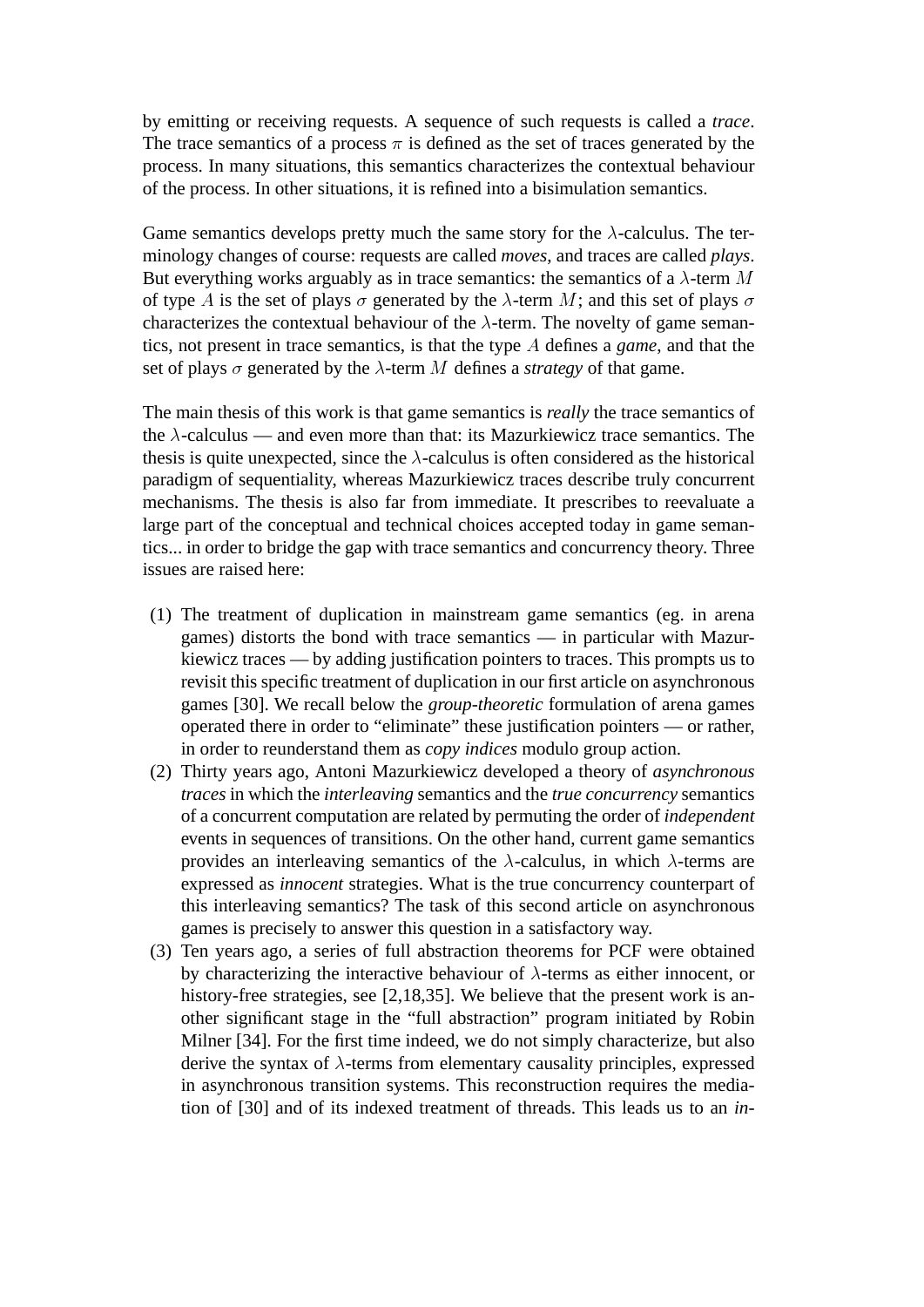*dexed* and *non-uniform*  $\lambda$ -calculus, from which the usual  $\lambda$ -calculus follows by group-theoretic principles. In this non-uniform variant of the  $\lambda$ -calculus, the game semantics of a  $\lambda$ -term may be directly formulated as a trace semantics performing the syntactic exploration or parsing of the  $\lambda$ -term.

**The treatment of duplication.** The language of traces is limited, but sufficient to interpret the *affine* fragment of the  $\lambda$ -calculus, in which every variable occurs at most once in a  $\lambda$ -term. In this fragment, every trace (= play) generated by a  $\lambda$ -term is an alternating sequence of received requests (= Opponent moves) and emitted requests (= Player moves). And a request appears at most once in a trace.

In order to extend the affine fragment to the whole  $\lambda$ -calculus, one needs to handle the duplication mechanisms semantically. This is a delicate matter. Several solutions have been considered in the literature already, and coexist today. By way of illustration, consider the  $\lambda$ -term chosen by Alonzo Church in order to interpret the natural number 2:

$$
M = \lambda f. \lambda x. f f x.
$$

Placed in front of two  $\lambda$ -terms P and Q, the  $\lambda$ -term M duplicates its first argument  $P$ , and applies it twice to its second argument  $Q$ . This is performed syntactically by two  $\beta$ -reductions:

$$
MPQ \longrightarrow_{\beta} (\lambda x.PPx)Q \longrightarrow_{\beta} PPQ.
$$
 (1)

Obviously, the remainder of the computation depends on the  $\lambda$ -terms P and Q. The game-theoretic interpretation of the  $\lambda$ -term M has to anticipate all cases. This requires the semantics to manipulate several threads of the  $\lambda$ -term P simultaneously — and possibly many more than the two copies  $P_{(1)}$  and  $P_{(2)}$  appearing in the  $\lambda$ term  $P_{(1)}P_{(2)}Q$ , typically when the  $\lambda$ -term  $P_{(1)}$  uses its first argument  $P_{(2)}$  several times in the remainder of the computation.

Now, the difficulty is that each thread of  $P$  should be clearly distinguished. A compact and elegant solution has been devised by Martin Hyland, Luke Ong and Hanno Nickau in the framework of *arena games* [18,35]. We recall that an *arena* is a forest, whose nodes are the *moves* of the game, and whose branches  $m \vdash n$ are oriented to express that the move  $m$  *justifies* the move  $n$ . A move  $n$  is called *initial* when it is a root of the forest, or alternatively, when there is no move m such that  $m \vdash n$ . A *justified play* is then defined as a pair  $(m_1 \cdots m_k, \varphi)$  consisting of a sequence of moves  $m_1 \cdots m_k$  and a partial function  $\varphi : \{1, ..., k\} \rightarrow \{1, ..., k\}$  providing the so-called *pointer structure* of the play. The partial function  $\varphi$  associates to every occurrence i of a non-initial move  $m_i$  the occurrence  $\varphi(i)$  of a move  $m_{\varphi(i)}$ such that  $m_{\varphi(i)} \vdash m_i$ . One requires that  $\varphi(i) < i$  in order to ensure that the justifying move  $m_{\varphi(i)}$  occurs before the justified move  $m_i$ . Finally, the partial function  $\varphi$ is never defined on any occurrence i of an initial move  $m_i$ .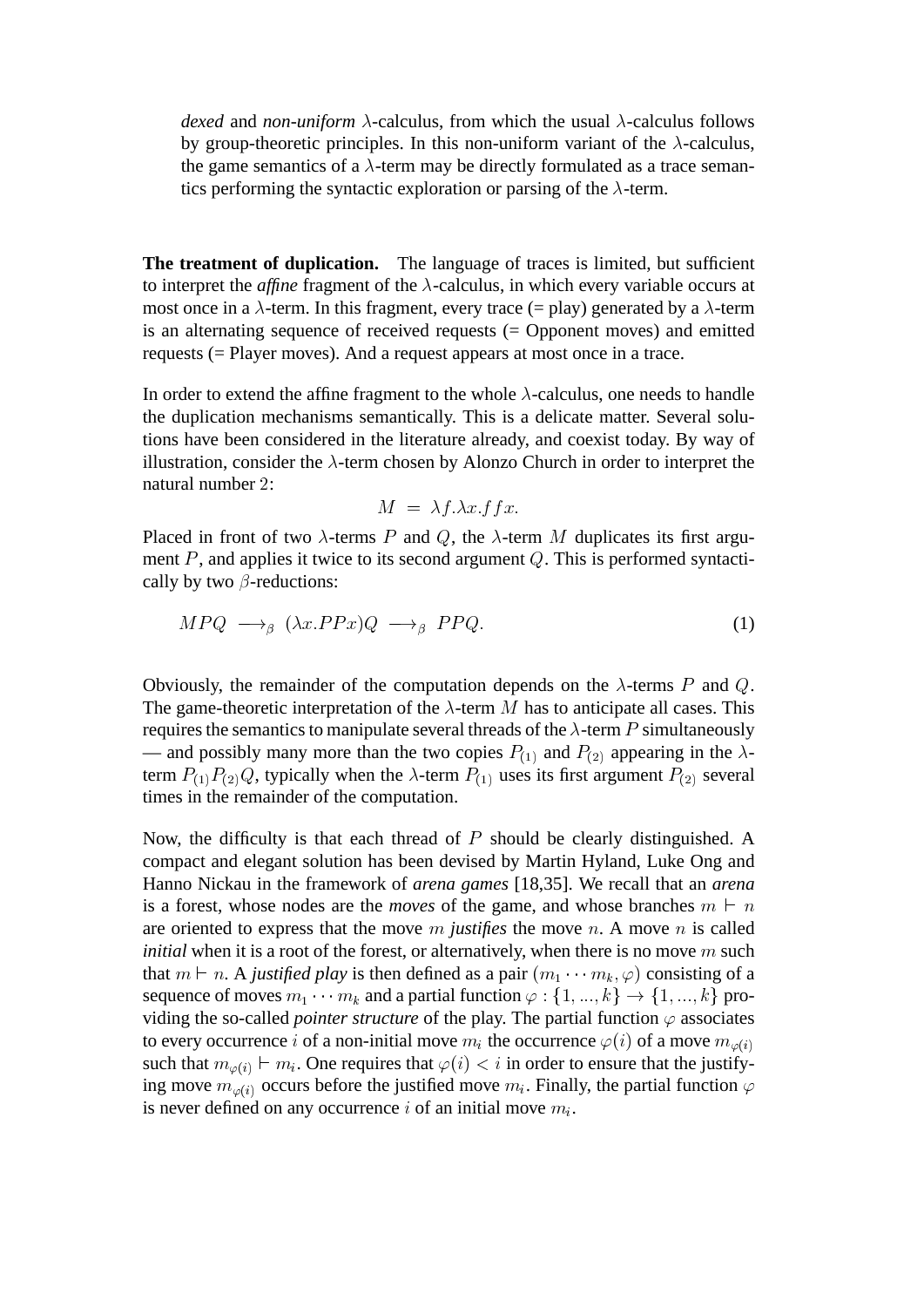The pointer structure  $\varphi$  provides the necessary information to distinguish the several threads of a  $\lambda$ -term in the course of interaction — typically the several threads or copies of P in example (1). The pointer structure  $\varphi$  is conveniently represented by drawing "backward pointers" between occurrences of the sequence  $m_1 \cdots m_k$ . By way of illustration, consider the arena  $m \vdash n \vdash p$  in which the only initial move is m. A typical justified play  $(s, \varphi)$  of this arena is represented graphically as:

$$
m \left( \underbrace{n \cdot p \cdot n \cdot p \cdot n \cdot p \cdot m \cdot p}_{\text{max}} \right)
$$
 (2)

Because adding justification pointers distorts the bond with trace semantics, in particular with Mazurkiewicz traces, we shift in [30] to another management principle based on *thread indexing*, already considered in [2,17]. The idea is to assign to each copy of the  $\lambda$ -term P in example (1) a natural number  $k \in \mathbb{N}$  (its index) which characterizes the thread among the other copies of  $P$ . In the case of the justified play (2), this amounts to (a) adding a dumb move  $\star$  in order to justify the initial moves of the sequence, (b) indexing every justification pointer of the resulting sequence with a natural number:

$$
\star \underbrace{m \cdot n \cdot p \cdot n \cdot p \cdot n \cdot p \cdot m \cdot p}_{17} \cdot \underbrace{m \cdot p \cdot m \cdot p \cdot m \cdot p}_{70} \cdot \underbrace{m \cdot p}_{10} \cdot \underbrace{m \cdot p}_{10} \tag{3}
$$

then finally (c) encoding the sequence (3) as the sequence of indexed moves below:

$$
m_{17} \cdot n_{17,5} \cdot p_{17,5,69} \cdot n_{17,4} \cdot p_{17,4,20} \cdot n_{17,1} \cdot p_{17,5,7} \cdot m_5 \cdot n_{5,70} \cdot p_{17,4,4}. \tag{4}
$$

Obviously, the translation of a justified play  $(s, \varphi)$  depends on the choice of indices put on its justification pointers. Had we not taken sides with trace semantics and concurrency theory, we would be tempted (as most people do in fact) to retract to the notation (2) which is arguably simpler than its translation (4). But we carry on instead, and prompted by our task, decide to regulate the indexing by asking that two justification pointers starting from different occurrences  $i$  and  $j$  of the same move *n*, and ending on the same occurrence  $\varphi(i) = \varphi(j)$ , receive different indices  $k$  and  $k'$ . This indexing policy ensures that every indexed move occurs at most once in the sequence (4). In this way, we are back to the simplicity of the affine fragment of the  $\lambda$ -calculus.

An interesting point remains to be understood: what can be said about two different encodings of the same justified play? The first article of our series [30] clarifies this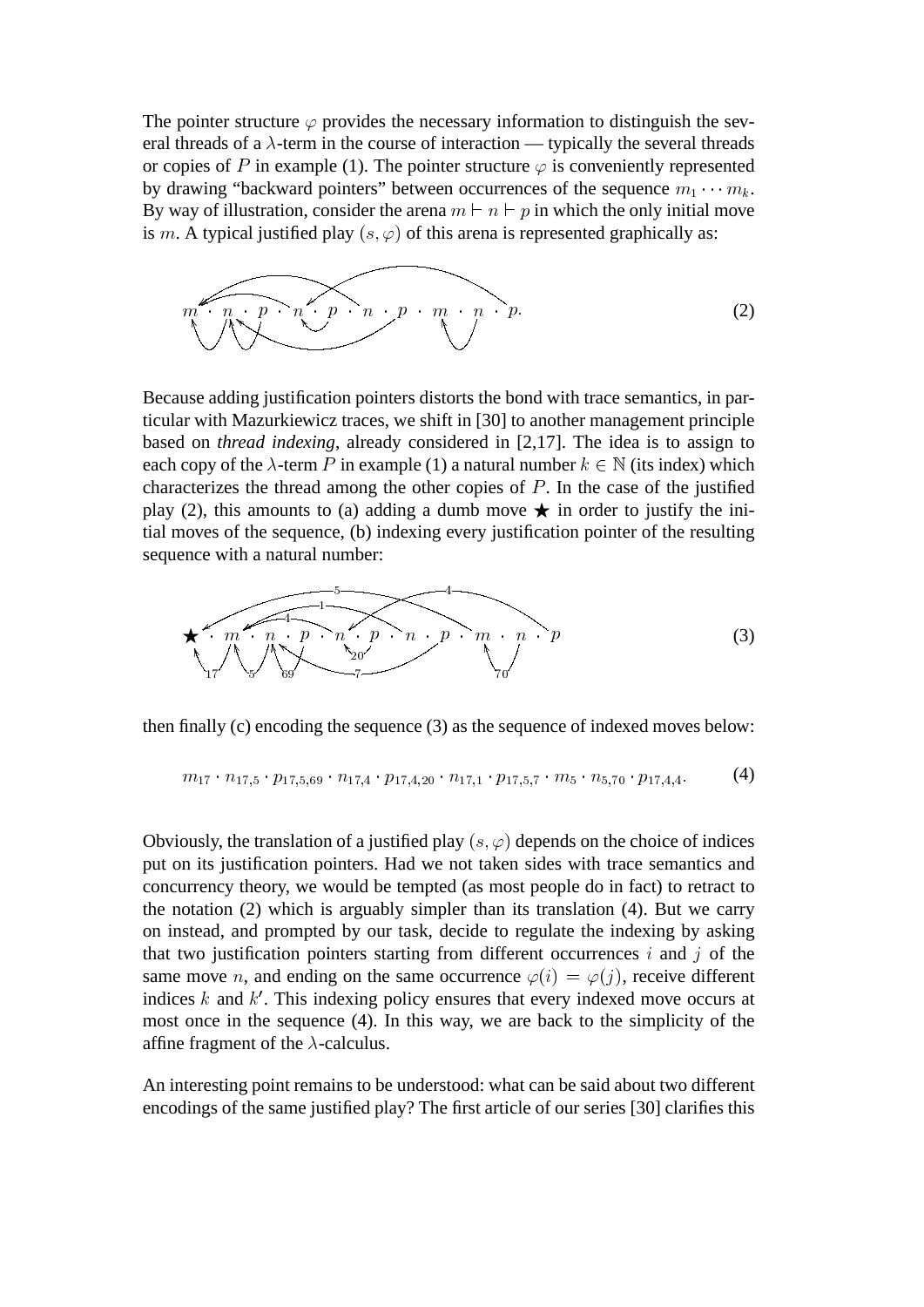point in the following way. Every game is equipped with a left and a right group action on moves:

$$
G \times M \longrightarrow M \qquad (g, m) \mapsto g \cdot m
$$
  

$$
M \times H \longrightarrow M \qquad (m, h) \mapsto m \cdot h
$$
 (5)

where  $M$  denotes the set of indexed moves, and  $G$  and  $H$  the two groups acting on that set of moves. Intuitively, the left (resp. right) group action operates on a move  $m_{k_0,...,k_j}$  by altering the indices  $k_{2i+1}$  assigned by Player (resp. the indices  $k_{2i}$  assigned by Opponent). Consequently, the *orbit* of a move  $m_{k_0,\dots,k_i}$  modulo a combination of the left and right group actions is precisely the set of all moves of the form  $m_{k'_0,\dots,k'_j}$ .  $\overline{a}$ j

Now, the left and right group action on moves induces a left and a right group action on plays, defined in a pointwise manner:

$$
g \cdot (m_1 \cdots m_k) = (g \cdot m_1) \cdots (g \cdot m_k)
$$
  

$$
(m_1 \cdots m_k) \cdot h = (m_1 \cdot h) \cdots (m_k \cdot h)
$$
 (6)

It appears that the justified plays of the original arena game coincide precisely with the orbits of plays modulo left and right group action. Typically, the justified play (2) is just the play (4) modulo pointwise group action (6). One significant contribution of the present article is to reveal that the two group actions (5) are inherently *syntactical* group actions on a *non-uniform* variant of the  $\lambda$ -calculus, see Section 6 for details.

**Asynchronous traces.** After these necessary preliminaries on duplication and thread indexing, we shift to the core of this article: the comparison of true concurrency and interleaving in game semantics. Let us recall first a few principles of trace semantics in concurrency theory. Two requests a and b starting from a process  $\pi$  are called *independent* when they can be emitted or received by the process  $\pi$ in any order, without interference. Independence of the two requests  $a$  and  $b$  is represented graphically by *tiling* the two sequences  $a \cdot b$  and  $b \cdot a$  in the 2-dimensional diagram below:

$$
\pi_1 \sim \frac{b \pi^2}{\pi} \sim \frac{\pi}{b}
$$

(7)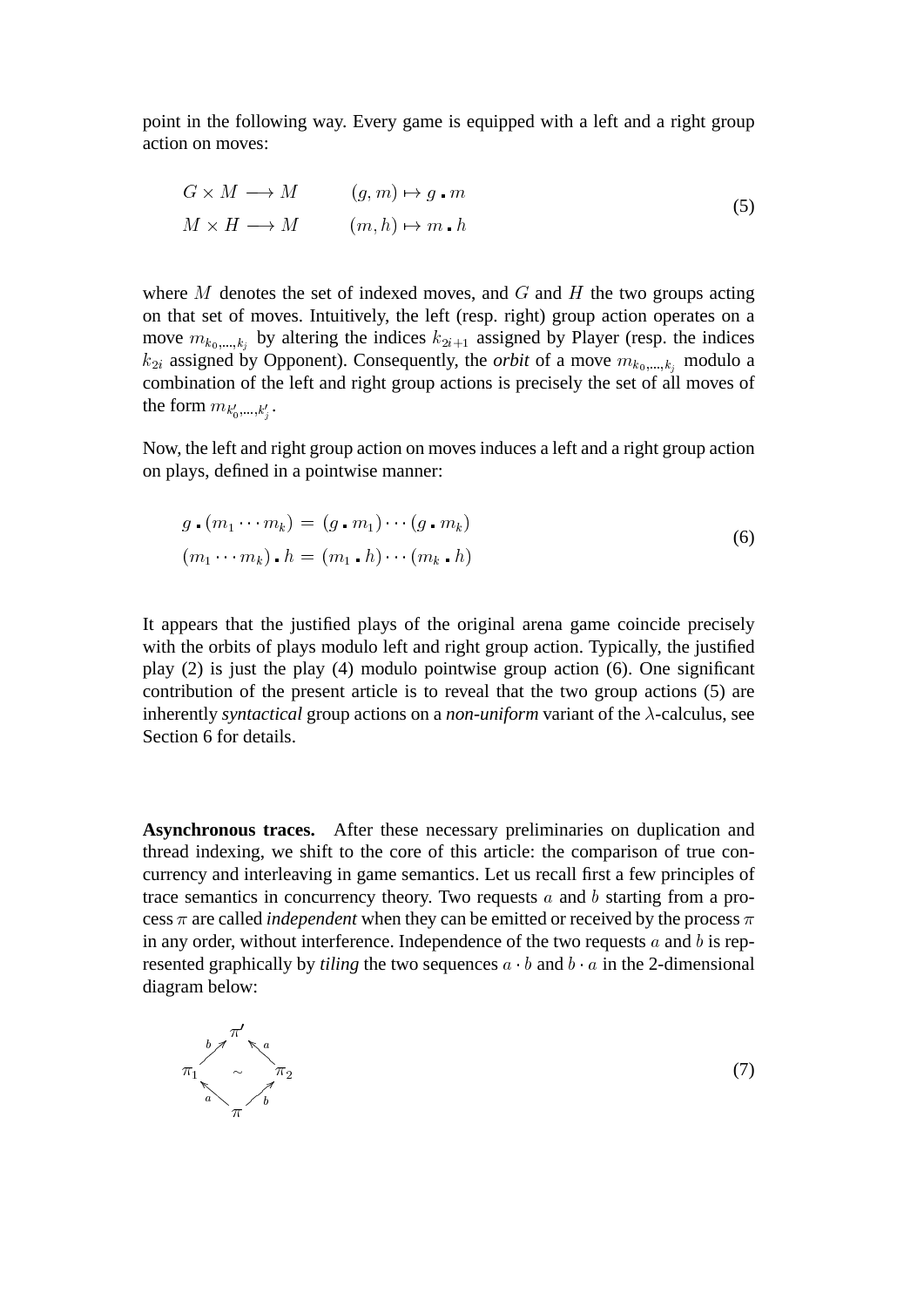The *interleaving* semantics of a process  $\pi$  is defined as the set of traces it generates in the course of time. The *true concurrency* semantics of the process is deduced from this by quotienting the traces modulo the *homotopy equivalence*  $\sim$  obtained by permuting independent requests. Expressing true concurrency by permuting the order of events in a symbolic trajectory stands among the fundamentals of concurrency theory. The idea originates from the work of Antoni Mazurkiewicz on asynchronous traces over a partially ordered alphabet [25,26] and leads to the notion of asynchronous transition system developed in [36,20,40]. The same idea reappears (independently) in Jean-Jacques Lévy's description of the  $\lambda$ -calculus [24], and plays a key role in the author's work on axiomatic rewriting theory [28,29]. The principle may be generalized to  $n$ -dimensional transition systems generated by cubical sets — where permutation of events amounts to *directed* homotopy as advocated by Vaughn Pratt and Eric Goubault in [37,14].

In comparison to concurrency theory and rewriting theory, mainstream game semantics is still very much 1-dimensional. By way of illustration, take the sequential boolean game B, starting by an Opponent question q followed by a Player answer true or false:

$$
f_{\text{alse}} \qquad \qquad \text{true} \tag{8}
$$

The plays of the tensor product  $\mathbb{B} \otimes \mathbb{B}$  are obtained by interleaving the plays of the two instances  $\mathbb{B}_1$  and  $\mathbb{B}_2$  of the boolean game  $\mathbb{B}$ . Thus, (a fragment of) the game  $\mathbb{B} \otimes \mathbb{B}$  defines a tree which looks exactly like this:



We observe in [31] that the two plays in (9) are different from a *procedural* point of view, but equivalent from an *extensional* point of view — since both of them realize the "extensional value" ( $true, false$ ). We thus bend the two paths, and obtain a permutation tile with the shape of a 2-dimensional octagon:

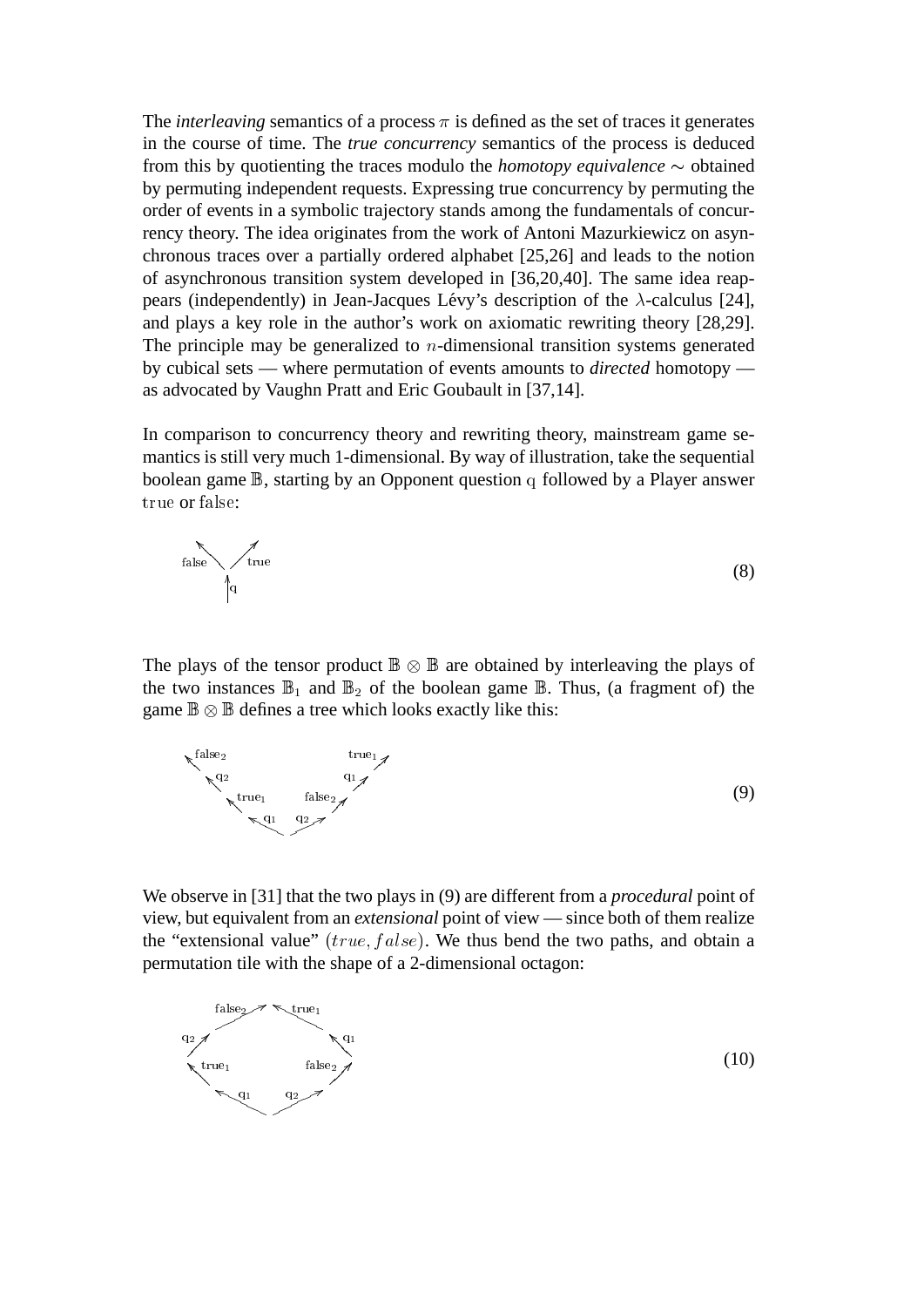By doing so, we shift from the familiar sequential games played on decision trees, to a new kind of sequential games played on *directed acyclic graphs* (dags). We analyze in this way the extensional content of sequential games, and deliver an alternative (and game-theoretic) proof of Thomas Ehrhard's collapse theorem [12].

The extensional framework developed in [31] is extremely instructive, but not entirely satisfactory because the permutation tiles are "global" — that is, they involve more than two permuting moves in general. In contrast, the asynchronous games developed in the present article admit only "local" permutation tiles, permuting two moves, and similar to tile (7). By way of illustration, shifting to asynchronous games decomposes the "global" tile (10) into four "local" tiles:



Note that shifting from a directed acyclic graph in Diagram (10) to an asynchronous game in Diagram (11) induces concurrent plays like  $q_1 \cdot q_2$  in the model. This indicates that a satisfactory theory of sequentiality requires a truly concurrent background, in which sequential plays like  $q_1 \cdot \text{true}_1 \cdot q_2 \cdot \text{false}_2$  coexist with concurrent plays like  $q_1 \cdot q_2$  or  $q_1 \cdot q_2 \cdot \text{true}_1 \cdot \text{false}_2$ .

**The non-uniform**  $\lambda$ -calculus. Here comes the most surprising, most difficult, and maybe most controversial, part of the paper. An asynchronous game is defined in Section 2 as an *event structure* whose events are polarized  $+1$  for Player moves and  $-1$  for Opponent moves. This polarization of events gives rise to a new class of events  $m \cdot n$  consisting of an Opponent move m followed by a Player move n. We call OP*-moves* any such pair of moves. Just like ordinary moves, two OP-moves  $m_1 \cdot n_1$  and  $m_2 \cdot n_2$  may be permuted in a play, in the following way:



(12)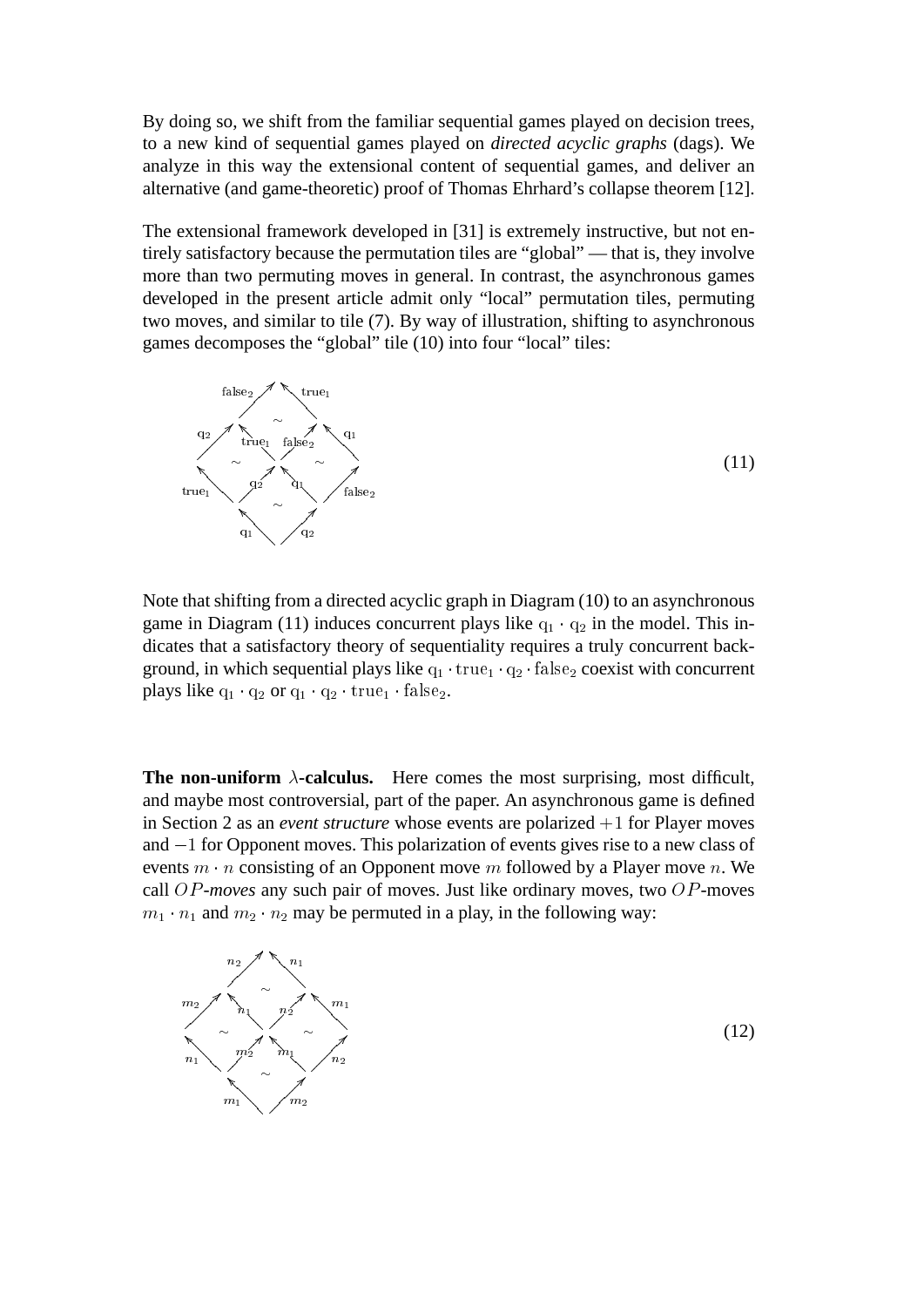The permutation diagram (12) induces a homotopy relation  $\sim_{OP}$  between plays. The dual relation  $\sim_{PO}$  is defined symmetrically, by permuting PO-moves  $m \cdot n$ together, where by PO-move  $m \cdot n$  we mean a Player move m followed by an Opponent move n, see Section 2 for a formal definition. Note that both  $\sim_{OP}$  and  $\sim_{PO}$ preserve *alternation* of plays.

Now, there is a well-established theory of *stable* asynchronous transition systems in which every equivalence class modulo homotopy  $\sim$  may be represented as an event structure of so-called *canonical representatives*, see for instance [36,20,28]. The canonical representative of a transition a in a given sequence of transitions  $s \cdot a$ describes the cascade of transitions necessary in s in order to enable the transition a. More formally, a sequence of transitions  $t \cdot a$  is a canonical representative of a sequence of transitions  $s \cdot a$  precisely when:

- (1)  $s \cdot a \sim t \cdot a \cdot t'$  for some sequence of transitions t', and
- (2) whenever  $t \sim t' \cdot b$ , the transition a cannot be permuted before the transition b.

The stability property ensures that this canonical representative  $t \cdot a$  of the transition *a* is *unique*, modulo homotopy equivalence  $\sim$  on the sequence t.

Now, the asynchronous transition system with  $OP$ -moves as transitions happens to be stable. This implies that every OP-move  $m \cdot n$  in an alternating play  $s \cdot m \cdot n$  has a *unique* canonical representative of the form  $t \cdot m \cdot n$ , modulo homotopy equivalence  $\sim_{OP}$  on the sequence t. Strikingly, this canonical representative coincides with the so-called *Player view*  $\begin{bmatrix} s \cdot m \cdot n \end{bmatrix}$  of the play  $s \cdot m \cdot n$  defined by Martin Hyland, Luke Ong and Hanno Nickau in the framework of arena games [18,35] and adapted to the more "concurrent" framework of asynchronous games in Section 3.

Now, Vincent Danos, Hugo Herbelin and Laurent Regnier observe in their work on arena games that every Player view of a justified play  $(s, \phi)$  corresponds to the branch of an  $\eta$ -long Böhm tree, see [11] for details. The correspondence adapts smoothly to the indexed treatment of threads devised by the author in [30]. In this situation, every Player view of a play s corresponds to the branch of a *non-uniform*  $\eta$ -long Böhm tree. From this results a non-uniform  $\lambda$ -calculus (defined in Section 6) with a remarkable feature: the strategy  $\sigma$  associated to a non-uniform  $\lambda$ -term P may be alternatively formulated as a trace semantics performing the syntactic exploration or parsing of the  $\lambda$ -term P.

In this way, we reconstruct *by rational means* a non-uniform variant of the  $\lambda$ calculus, starting from purely diagrammatic reflections on Mazurkiewicz traces and two-player games. The simply-typed  $\lambda$ -calculus itself (or more exactly, the familiar notion of  $\eta$ -long Böhm tree) follows by the group-theoretic techniques elaborated in [30] and further studied in Section 6. Hence, a diagrammatic and integrated framework emerges here, liberated from syntax, in which the evaluation of a  $\lambda$ term P against a context  $E[-]$  performs a symbolic trajectory  $s : * \rightarrow x$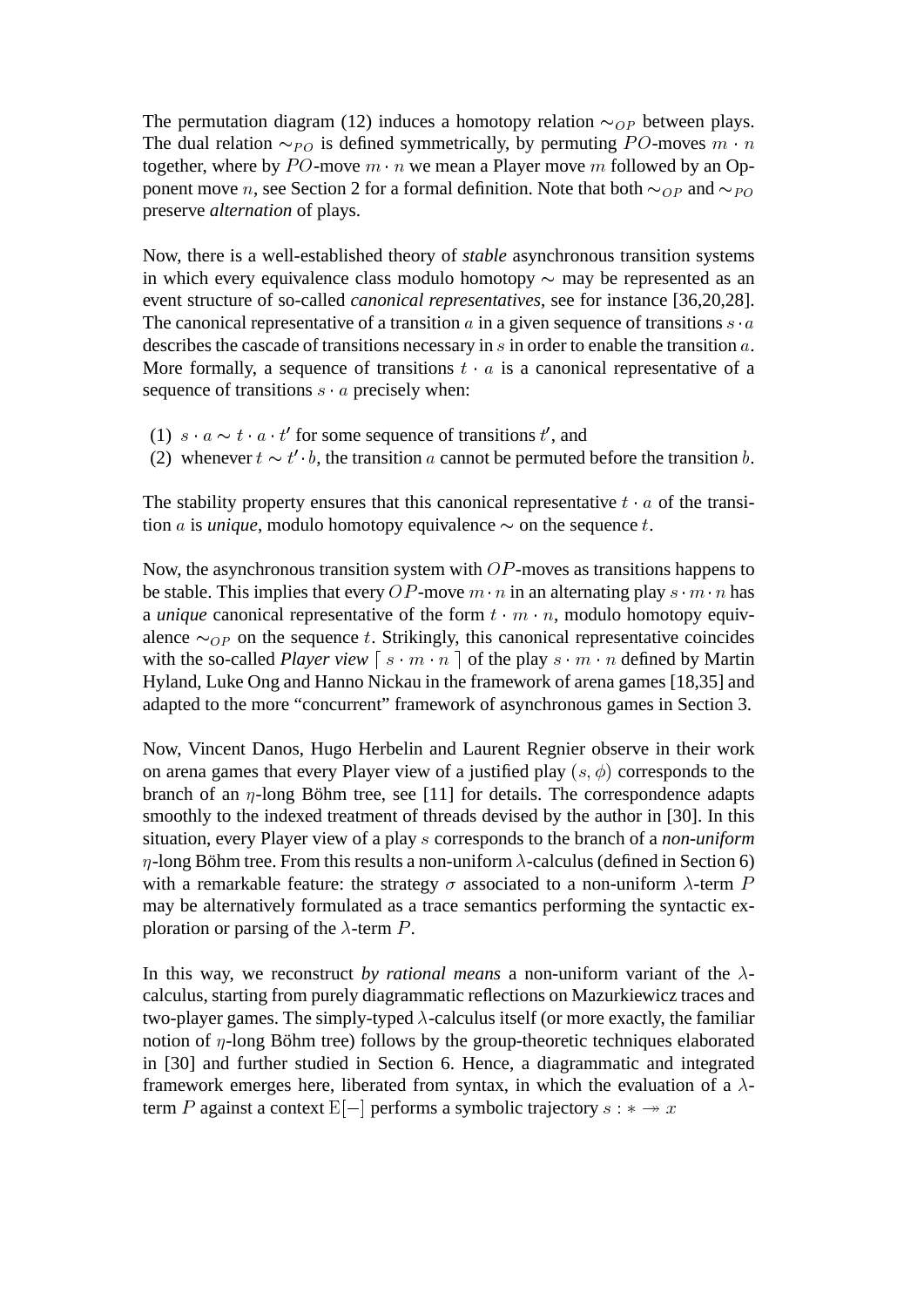- whose homotopy class modulo  $\sim_{OP}$  expresses the syntactic subterm of P consumed during the evaluation of  $E[P]$ ,
- whose homotopy class modulo  $\sim_{PO}$  expresses the syntactic subterm of E[-] consumed during the evaluation of  $E[P]$ ,
- whose homotopy class modulo  $\sim$  coincides with the target position x, and provides the type (or formula) of what remains unconsumed after the evaluation.

**Related works.** The idea of relating a dynamic and a static semantics of linear logic is formulated for the first time by Patrick Baillot, Vincent Danos, Thomas Ehrhard and Laurent Regnier in their early work on "timeless games" [8] and carried on by Patrick Baillot in his PhD thesis [7]. The idea reappears then in the concurrent game model of linear logic introduced by Samson Abramsky and the author [5]. There, concurrent games are defined as *complete lattices* of positions, and concurrent strategies as *closure operators* on these lattices. As a closure operator, every strategy is at the same time an increasing function on positions (the dynamic point of view) and a set of positions (the static point of view). The present paper is the result of a long journey (five years!) to connect this concurrent game semantics to mainstream sequential game semantics. See also the discussion in [1].

Martin Hyland and Andrea Schalk develop in [19] a notion of games on graphs quite similar to the constructions presented here and in [31]. One difference is the treatment of duplication: backtracking in [19,31], repetitive and indexed here. From this choice follows that the permutation tiles are global in [19,31] and local here. Another difference is that our positions are defined as *downward-closed subsets* of moves.

This article reformulates arena games and innocent strategies using concepts imported from concurrency theory. Conversely, much work has been devoted in the process calculus community to clarify the connections between the  $\pi$ -calculus and the  $\lambda$ -calculus — in particular by Martin Berger, Kohei Honda and Nobuko Yoshida in their work on sequentiality [9]. This offers an opportunity for an elegant synthesis of the two subjects, using asynchronous games, which we are currently investigating. Besides, several game models of concurrent programming languages have been already formulated in the interleaving framework of arena games [22,13]. It will be certainly instructive to recast them inside our asynchronous framework.

**Outline.** In the remainder of the article, we define our notion of asynchronous game (Section 2) and adapt the usual definition of innocent strategy to our setting (Section 3). We then characterize the innocent strategies in two ways: diagrammatically (Section 4) and positionally (Section 5). This leads to a non-uniform variant of the  $\lambda$ -calculus, for which we define a trace semantics, and which we relate to the usual  $\lambda$ -calculus (Section 6). Finally, we describe a series of possible refinements of asynchronous games (Section 7) and conclude (Section 8).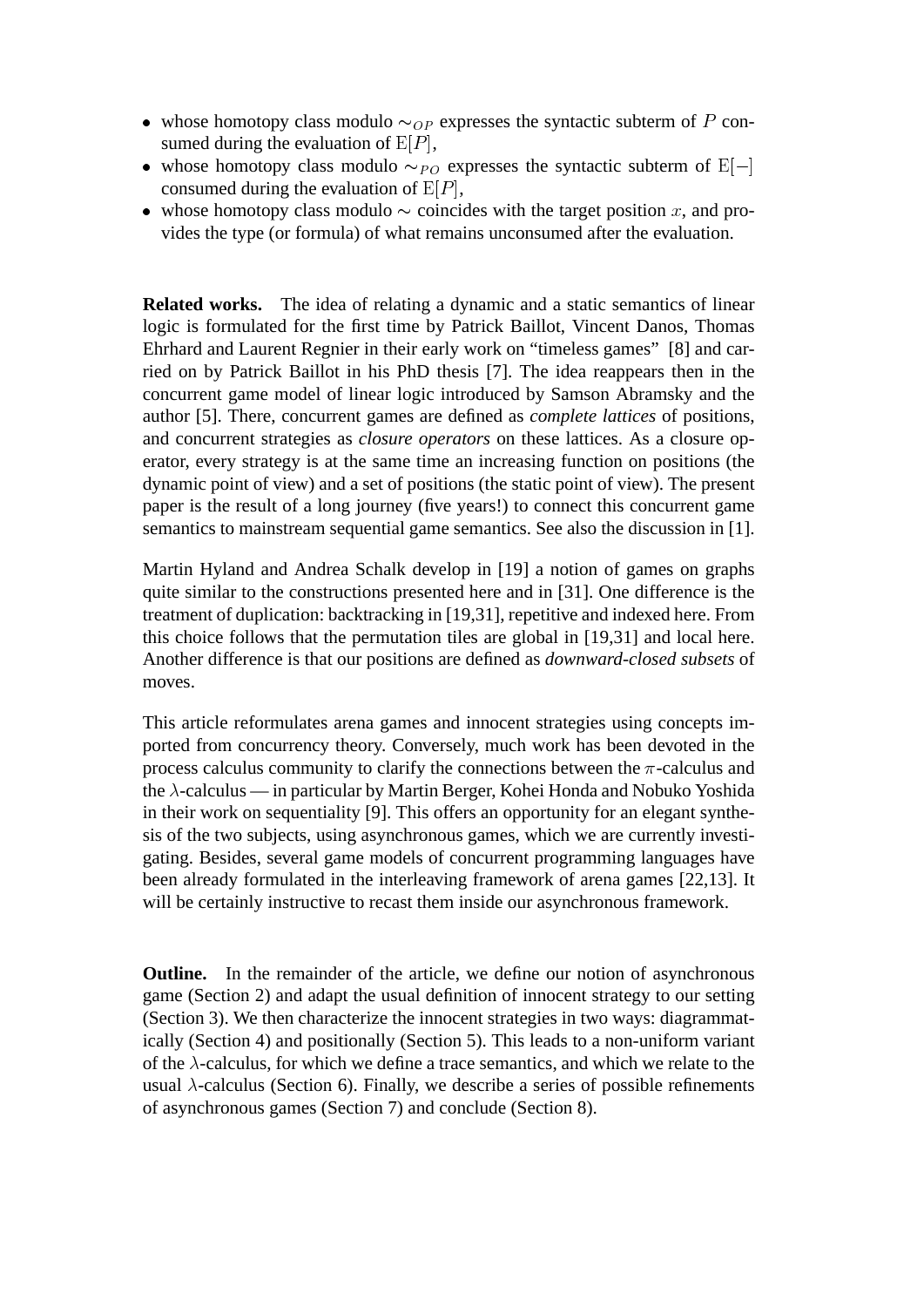#### **2 Asynchronous games**

We choose the simplest possible definition of *asynchronous game*, in which the only relation between moves is an order relation  $\leq$  which reformulates the *justification* structure of arena games. This is enough to describe the language PCF, a simplytyped  $\lambda$ -calculus enriched with arithmetic, conditional branching, and recursion. A series of more expressive versions of the semantics are discussed in section 7.

**Event structures.** An *event structure* is an ordered set  $(M, \leq)$  such that every element  $m \in M$  defines a *finite* downward-closed subset

$$
m \downarrow = \{ n \in M \mid n \le m \}.
$$

**Asynchronous games.** An *asynchronous game* is a triple  $A = (M_A, \leq_A, \lambda_A)$ consisting of:

- an event structure  $(M_A, \leq_A)$  whose elements are called the *moves* of the game,
- a function  $\lambda_A : M_A \longrightarrow \{-1, +1\}$  which associates to every move a *polarity*  $+1$  (for the Player moves) or  $-1$  (for the Opponent moves).

**Positions.** A *position* of an asynchronous game A is any *finite* downward closed subset of  $(M_A, \leq_A)$ .

**The lattice of positions.** The set of positions of A is denoted  $D(A)$ . Positions are ordered by inclusion, and closed under finite union. The partial order  $(\mathcal{D}(A), \subset)$ thus defines a sup-lattice. The empty position is the least element of  $(\mathcal{D}(A), \subseteq)$ . It is denoted  $*_A$ . Positions are also closed under arbitrary *nonempty* intersection. Adding a top element  $\top$  to  $(\mathcal{D}(A), \subseteq)$  provides a neutral element to intersection, and induces a *complete* lattice  $\mathcal{D}(A)^{\perp} = (\mathcal{D}(A), \subseteq)^{\perp}$ . The greatest lower bound and least upper bound of a family  $(x_i)_{i\in I}$  of positions in  $\mathcal{D}(A)$  are computed respectively as:

$$
\bigwedge_{i \in I} x_i = \begin{cases} \top & \text{if } I \text{ is empty,} \\ \bigcap_{i \in I} x_i \text{ otherwise,} \end{cases}
$$
\n
$$
\bigvee_{i \in I} x_i = \begin{cases} \top & \text{if } \bigcup_{i \in I} x_i \text{ is infinite,} \\ \bigcup_{i \in I} x_i \text{ if } \bigcup_{i \in I} x_i \text{ is finite.} \end{cases}
$$

We call  $D(A)^{\dagger}$  the *lattice of positions* associated to the game A.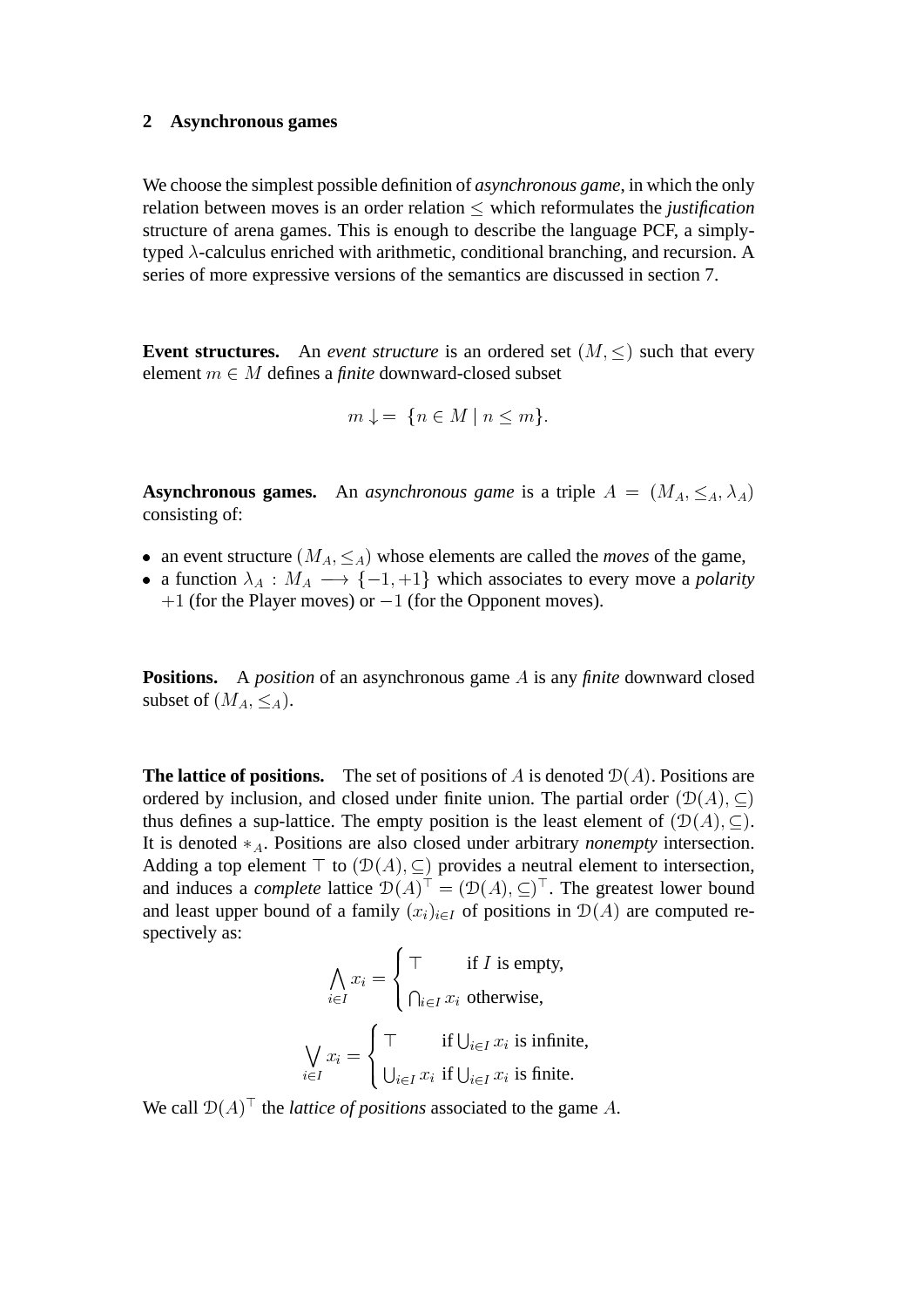**The asynchronous graph.** Every asynchronous game A induces a graph  $\mathcal{G}(A)$ :

- whose nodes are the positions  $x, y \in D(A)$ ,
- whose edges  $m : x \longrightarrow y$  are the moves verifying  $y = x \oplus \{m\}$ , where  $\oplus$  denotes disjoint union, or equivalently, that  $y = x \cup \{m\}$  and that the move m is not an element of  $x$ .

We call this graph  $\mathcal{G}(A)$  the *asynchronous graph* of the game A. We write  $s : x \rightarrow y$ for a path

$$
x \xrightarrow{m_1} x_1 \xrightarrow{m_2} \cdots \xrightarrow{m_{k-1}} x_{k-1} \xrightarrow{m_k} y
$$

between two positions  $x$  and  $y$ . Note that there is no repetition of move in the sequence:

$$
\forall i, j \in \{1, ..., k\}, \qquad i \neq j \Rightarrow m_i \neq m_j.
$$

The target y of the path  $s : x \rightarrow y$  may be deduced from the source x and the sequence of moves  $m_1, ..., m_k$ , using the equation:

$$
y = x \ \uplus \ \bigcup_{1 \leq i \leq k} \{m_i\}.
$$

A path of  $\mathcal{G}(A)$  is thus characterized by its source (or alternatively, its target) and the sequence of moves  $m_1 \cdots m_k$ .

**Homotopy.** Given two paths  $s, s' : x \rightarrow y$  of length 2 in the asynchronous graph  $\mathcal{G}(A)$ , we write

when

$$
s = m \cdot n \quad \text{and} \quad s' = n \cdot m
$$

for two moves  $m, n \in M_A$ . The *homotopy equivalence*  $\sim$  between paths is defined as the least equivalence relation containing  $\sim$ <sup>1</sup>, and closed under composition; that is, for every four paths  $s_1 : x_1 \rightarrow x_2$  and  $s, s' : x_2 \rightarrow x_3$  and  $s_2 : x_3 \rightarrow x_4$ :

$$
s \sim s' \Rightarrow s_1 \cdot s \cdot s_2 \sim s_1 \cdot s' \cdot s_2.
$$

We also use the notation  $\sim$  in our diagrams to indicate that two (necessarily different) moves  $m$  and  $n$  are permuted:

z  $y_1$  $\tilde{\ }$  $\sum_{n=1}^{\infty}$   $\sum_{y_2}^{\infty}$  $\bigwedge^m$  $\sum_{m=-\infty}^{\infty}$   $\frac{y_2}{n}$  (13)

Note that our current definition of asynchronous game implies that two paths  $s_1$ :  $x_1 \rightarrow y_1$  and  $s_2 : x_2 \rightarrow y_2$  are homotopic iff  $x_1 = x_2$  and  $y_1 = y_2$ . Thus, homotopy becomes informative only in the presence of an *independence* relation between moves, see Section 7.

$$
s \sim^1 s'
$$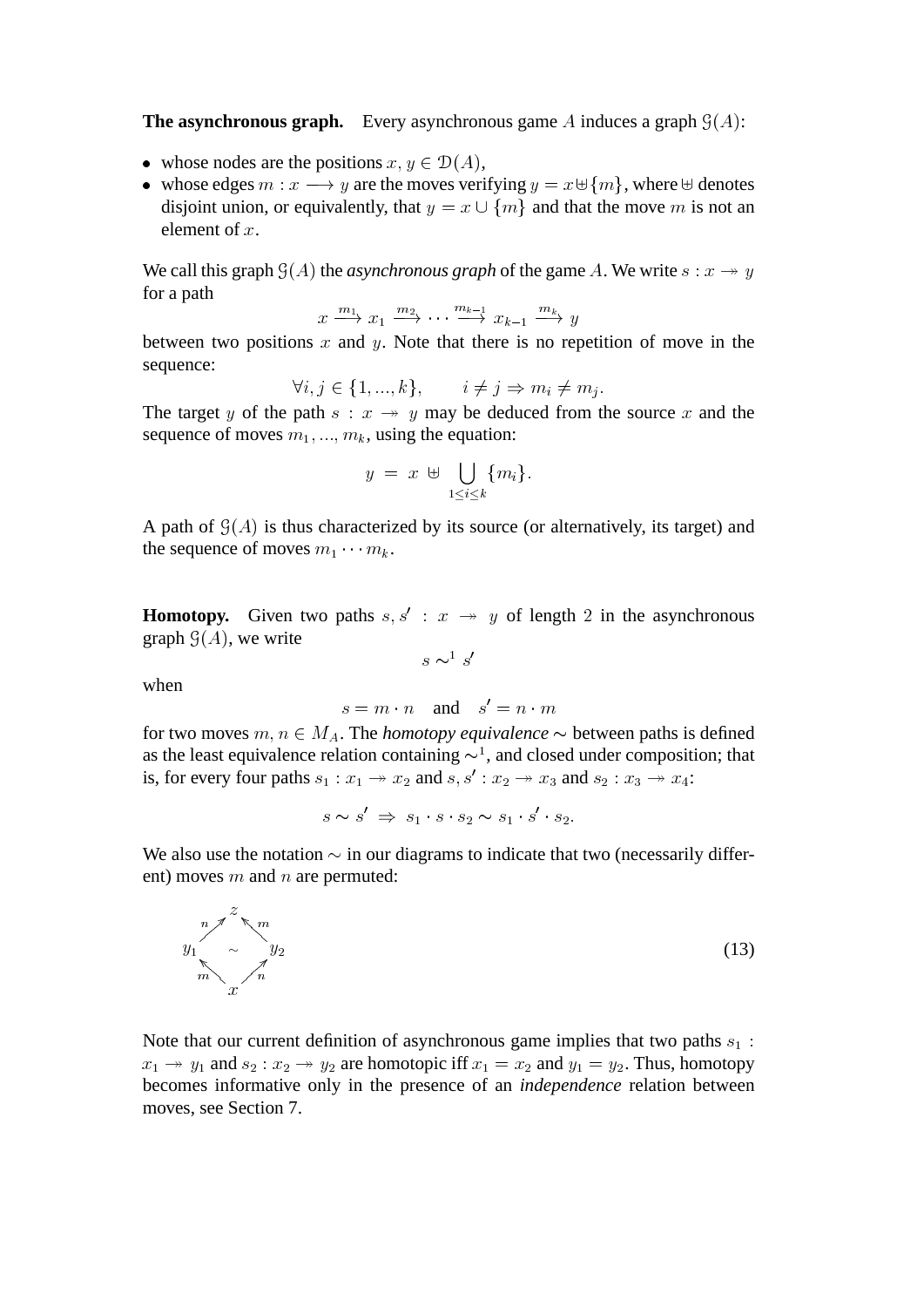**Alternating paths.** A path  $m_1 \cdots m_k : x \rightarrow y$  is *alternating* when:

$$
\forall i \in \{1, ..., k-1\}, \quad \lambda_A(m_{i+1}) = -\lambda_A(m_i).
$$

**Alternating homotopy.** Given two paths  $s, s' : x \rightarrow y$  of length 4 in the asynchronous graph  $\mathcal{G}(A)$ , we write

$$
s \sim_{OP}^1 s'
$$

when

$$
s = m_1 \cdot n_1 \cdot m_2 \cdot n_2 \quad \text{and} \quad s' = m_2 \cdot n_2 \cdot m_1 \cdot n_1
$$

for two Opponent moves  $m_1, m_2 \in M_A$  and two Player moves  $n_1, n_2 \in M_A$ . The situation is summarized in diagram (12). The relation  $\sim_{OP}$  is defined as the least equivalence relation containing  $\sim_{OP}^1$  and closed under composition.

Note that  $s \sim_{OP} s'$  implies  $s \sim s'$ , but that the converse is not necessarily true, even when the two paths  $s$  and  $s'$  are alternating. A typical illustration of the phenomenon occurs in diagram (12) when the moves  $n_1$  may be permuted in front of the move  $m_1$ by homotopy:

$$
m_1 \cdot n_1 \sim^{\perp} n_1 \cdot m_1.
$$

In that case, the sequence of moves  $m_2 \cdot n_1 \cdot m_1 \cdot n_2$  defines an alternating path, which is homotopic to the path  $m_1 \cdot n_1 \cdot m_2 \cdot n_2$  modulo  $\sim$  but not homotopic to that path modulo  $\sim_{OP}$ .

**Plays.** A play is a path starting from the empty position  $*_A$ :

$$
\ast_A \xrightarrow{m_1} x_1 \xrightarrow{m_2} \cdots \xrightarrow{m_{k-1}} x_{k-1} \xrightarrow{m_k} x_k
$$

in the asynchronous graph  $\mathcal{G}(A)$ . The set of plays is noted  $P_A$ .

Equivalently, a play of A is a finite sequence  $s = m_1 \cdots m_k$  of moves, without repetition, such that the set  $\{m_1, ..., m_j\}$  is downward closed in  $(M_A, \leq_A)$  for every  $1 \le j \le k$ .

**Strategy.** A strategy  $\sigma$  is a set of alternating plays of even length such that:

- the strategy  $s \in \sigma$  contains the empty play,
- every nonempty play  $s \in \sigma$  starts with an Opponent move,
- $\sigma$  is closed by even-length prefix:

$$
\forall s \in P_A, \forall m, n \in M_A, \quad s \cdot m \cdot n \in \sigma \Rightarrow s \in \sigma,
$$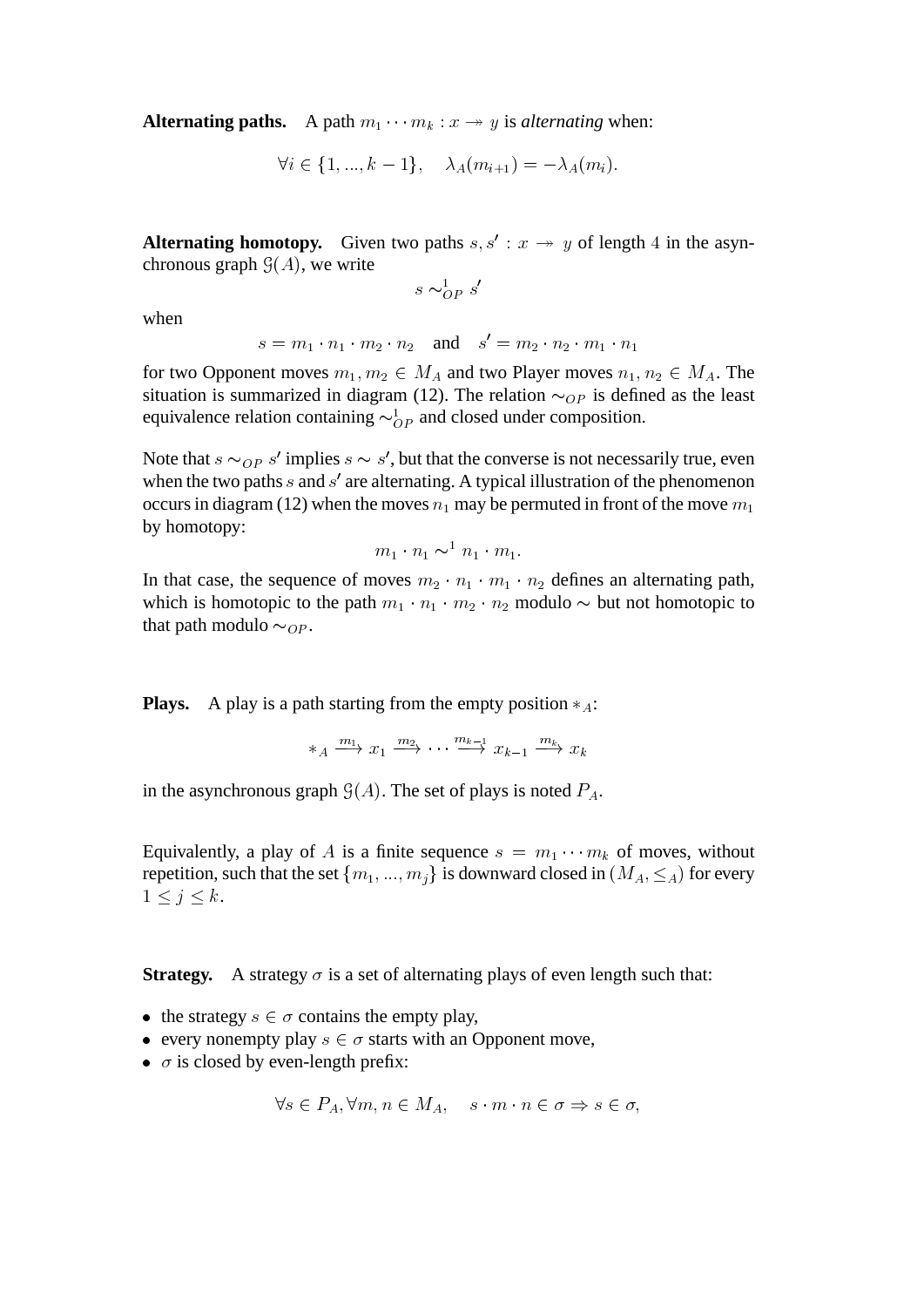•  $\sigma$  is deterministic:  $\forall s \in P_A$ ,  $\forall m, n_1, n_2 \in M_A$ ,

$$
s \cdot m \cdot n_1 \in \sigma \text{ and } s \cdot m \cdot n_2 \in \sigma \implies n_1 = n_2.
$$

We write  $\sigma : A$  when  $\sigma$  is a strategy of A.

## **3 Innocent strategies**

Ten years ago, Martin Hyland, Luke Ong and Hanno Nickau introduced the notion of *innocent strategy* in the framework of arena games, and solved in this way the Full Abstraction problem for the language PCF, see [18,35] for details. Innocent strategies characterize the interactive behaviour of the simply-typed  $\lambda$ -calculus equipped with a constant  $\Omega$  for non-termination. This enriched variant of the  $\lambda$ calculus appears under several guises in the literature: either as a calculus of  $\eta$ -long Böhm trees [11], or as partial proofs of Polarized Linear Logic [23], or (after a continuation-passing style translation) as the language PCF augmented with local control [21,4,15].

The traditional definition of innocence is formulated in two stages. First, a notion of *Player view* of a justified play  $(s, \varphi)$  is computed using the pointer structure  $\varphi$ of the play in the arena game. Then, an innocent strategy is defined as a strategy which plays according to the current Player view.

Here, we recast the definition of innocence in asynchronous games. The resulting definition is simpler than in arena games, for two reasons. First, every move  $m$ occurs at most once in a play of an asynchronous game. Consequently, there is no need to distinguish the move  $m$  from its occurrences in the play — which is a shallow but irritating difficulty of arena games. Then, every play s comes equipped with an *implicit* pointer structure  $\varphi$  given by the causality relation  $\leq$  between moves. Thus, the definition of Player view of a play s does not require any *explicit* pointer structure  $\varphi$  in an asynchronous game. We explain this key point now.

**Justification pointers.** Suppose that m and n are two different moves of an asynchronous game A. We write  $m \vdash_A n$ , and say that m justifies n, when:

- $m \leq_A n$ , and
- for every move  $p \in M_A$  such that  $m \leq_A p \leq_A n$ , either  $m = p$  or  $p = n$ .

A move m is called *initial* when it has no justifier, or alternatively, when it is minimal in the ordered set  $(M_A, \leq_A)$ .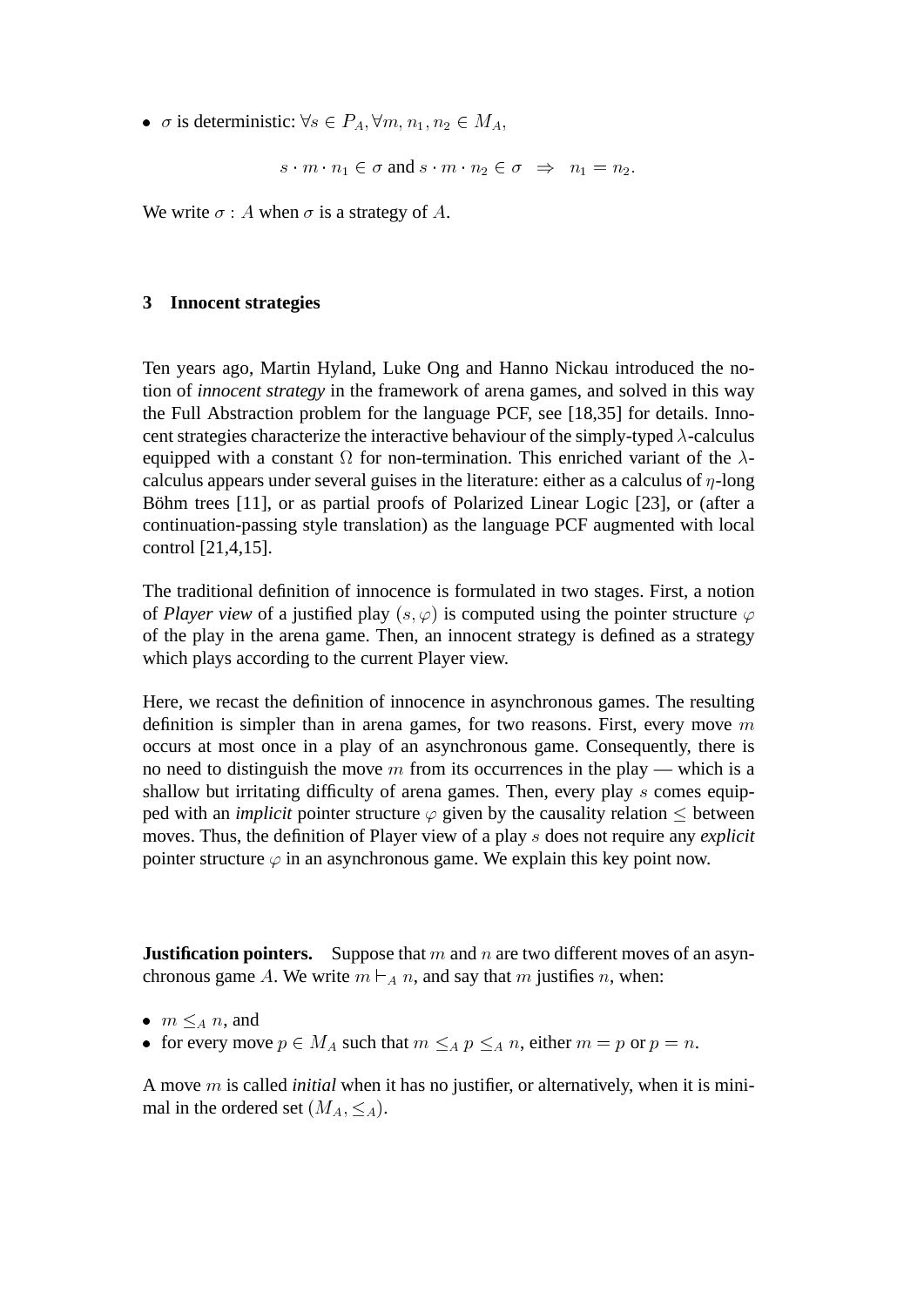**View extraction.** We define the binary relation  $\overset{OP}{\rightsquigarrow}$  as the smallest relation between alternating plays such that:

$$
s_1 \cdot m \cdot n \cdot s_2 \overset{\text{OP}}{\rightsquigarrow} s_1 \cdot s_2
$$

for every alternating play  $s_1$ , every *nonempty* alternating path  $s_2$ , every Opponent move  $m$  which does not justify any move in  $s_2$ , and every Player move  $n$  which does not justify any move in  $s_2$ .

**Player view.** The relation  $\overset{\text{OP}}{\leadsto}$  defines a noetherian and locally confluent rewriting system on alternating plays. By Newman's Lemma, the rewriting system is confluent, see [6,10]. Thus, every alternating play  $s \in P_A$  induces a unique normal form noted  $\lceil s \rceil \in P_A$  and called its *Player view*:

$$
s \stackrel{\text{OP}}{\leadsto} s_1 \stackrel{\text{OP}}{\leadsto} \cdots \stackrel{\text{OP}}{\leadsto} s_k \stackrel{\text{OP}}{\leadsto} [s].
$$

This definition *by extraction* improves in many ways the traditional definition *by induction* formulated in [27,4,15]. The definition by extraction ensures for instance that the Player view  $\lceil s \rceil$  of a play s is a play. This is not the case with the inductive definition. We come back to that interesting point later in the section, when we define the notion of *visible play* in an asynchronous game.

**Asynchronous innocence.** A strategy  $\sigma$  is called *innocent* in an asynchronous game A when for every plays  $s, t \in \sigma$ , for every Opponent move  $m \in M_A$  and Player move  $n \in M_A$ :

$$
s \cdot m \cdot n \in \sigma \text{ and } t \cdot m \in P_A \text{ and } \lceil s \cdot m \rceil \sim_{OP} \lceil t \cdot m \rceil \Rightarrow t \cdot m \cdot n \in \sigma.
$$

This definition of innocence is more concise than the familiar one, formulated in [18,35,4]. In particular, it does not require any visibility condition on the strategy. It also generalizes the usual notion of innocence to more "concurrent" arenas, in which several moves  $m_1, ..., m_k$  may justify the same move  $n - a$  situation which does not occur in arena games associated to linear or intuitionistic types.

Before carrying on, we establish that in any asynchronous game A,

**Lemma 1** *Every innocent strategy*  $\sigma$  *is closed under*  $\sim_{OP}$ -equivalence:

$$
\forall s, t \in P_A, \qquad s \in \sigma, \ s \sim_{OP} t \ \Rightarrow \ t \in \sigma.
$$

**PROOF.** It is sufficient to establish the assertion for two plays  $s$  and  $t$  of the form:

$$
s = s_1 \cdot m_1 \cdot n_1 \cdot m_2 \cdot n_2 \cdot s_2, \qquad t = s_1 \cdot m_2 \cdot n_2 \cdot m_1 \cdot n_1 \cdot s_2,
$$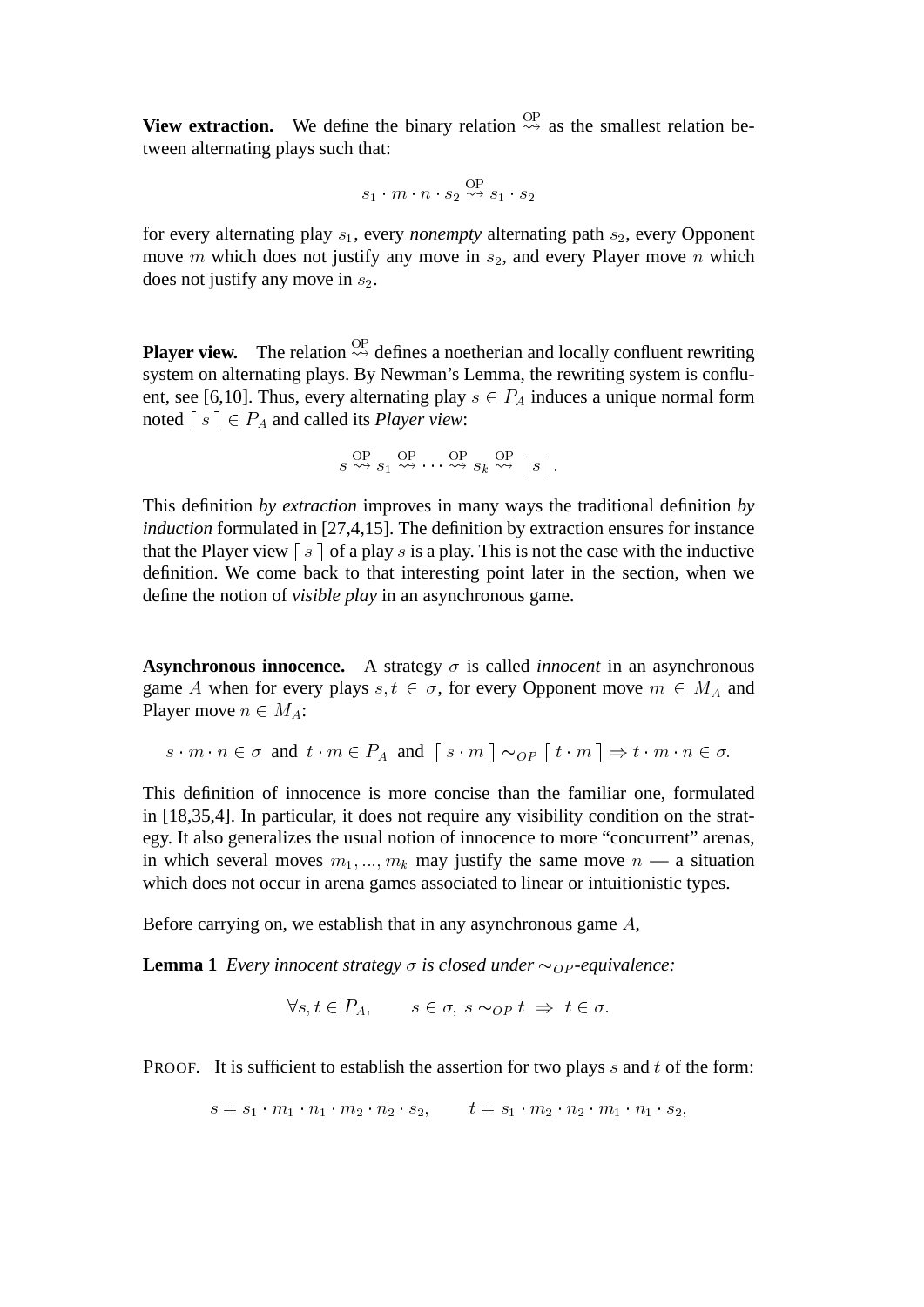where  $s_1$  and  $s_2$  are two paths,  $m_1$  and  $m_2$  are two Opponent moves, and  $n_1$  and  $n_2$ are two Player moves. The proof is by induction on the length of the path  $s_2$ . First, we establish the property when the path  $s_2$  is empty. Suppose that

$$
s=s_1\cdot m_1\cdot n_1\cdot m_2\cdot n_2
$$

is a play of the strategy  $\sigma$ , and that

$$
t = s_1 \cdot m_2 \cdot n_2 \cdot m_1 \cdot n_1 \tag{14}
$$

is a play of the game. As prefix of (14) the sequence  $s_1 \cdot m_2$  defines a play. This ensures that neither of the two moves  $m_1$  and  $n_1$  justifies the move  $m_2$ , which implies in turn that there exists an extraction step

$$
s_1 \cdot m_1 \cdot n_1 \cdot m_2 \overset{\text{OP}}{\rightsquigarrow} s_1 \cdot m_2.
$$

By definition of the Player view as the normal form of extraction, the Player views of  $s_1 \cdot m_1 \cdot n_1 \cdot m_2$  and of  $s_1 \cdot m_2$  coincide. We apply here our hypothesis that the strategy  $\sigma$  is innocent, and deduce from  $s_1 \cdot m_1 \cdot n_1 \cdot m_2 \cdot n_2 \in \sigma$  that  $s_1 \cdot m_2 \cdot n_2 \in \sigma$ . We carry on, and establish now that  $s_1 \cdot m_2 \cdot n_2 \cdot m_1 \cdot n_1 \in \sigma$ . As a prefix of (14) the sequence  $s_1 \cdot m_2 \cdot n_2 \cdot m_1$  defines a play. Since neither of the moves  $m_2$  and  $n_2$ justifies the move  $n_1$  (as testifies the fact that s is a play), there exists an extraction step

$$
s_1 \cdot m_2 \cdot n_2 \cdot m_1 \stackrel{\text{OP}}{\rightsquigarrow} s_1 \cdot m_1.
$$

From this follows that the Player views of  $s_1 \cdot m_1$  and of  $s_1 \cdot m_2 \cdot n_2 \cdot m_1$  coincide. Again, we apply the hypothesis that the strategy  $\sigma$  is innocent, and deduce from  $s \cdot m_1 \cdot n_1 \in \sigma$  that  $s_1 \cdot m_2 \cdot n_2 \cdot m_1 \cdot n_1 \in \sigma$ . This proves the assertion when the path  $s_2$  is empty.

Now, suppose that the path  $s_2$  is not empty, and factors as  $s_3 \cdot m \cdot n$ . In that case, the two plays  $s$  and  $t$  factor as:

$$
s = s_1 \cdot m_1 \cdot n_1 \cdot m_2 \cdot n_2 \cdot s_3 \cdot m \cdot n, \qquad t = s_1 \cdot m_2 \cdot n_2 \cdot m_1 \cdot n_1 \cdot s_3 \cdot m \cdot n.
$$

By hypothesis, the play s is an element of the strategy  $\sigma$ . By definition, a strategy is closed by even-length prefix. Thus, the play  $s_1 \cdot m_1 \cdot n_1 \cdot m_2 \cdot n_2 \cdot s_3$  is also element of the strategy  $\sigma$ . By induction hypothesis, it follows that the play  $s_1 \cdot m_2 \cdot n_2 \cdot m_1 \cdot n_1 \cdot s_3$ is an element of the strategy  $\sigma$ . Now, we observe that two  $\sim_{OP}$ -equivalent plays have  $\sim_{OP}$ -equivalent Player views: this key property is a simple consequence of the definition by extraction of a Player view. The property ensures that the Player views of  $s_1 \cdot m_1 \cdot n_1 \cdot m_2 \cdot n_2 \cdot s_3 \cdot m$  and  $s_1 \cdot m_2 \cdot n_2 \cdot m_1 \cdot n_1 \cdot s_3 \cdot m$  are  $\sim_{OP}$ -equivalent. We may thus apply the hypothesis that  $\sigma$  is innocent, and deduce from  $s \in \sigma$  that  $t \in \sigma$ . This concludes our argument by induction.

**Corollary 2** If an innocent strategy  $\sigma$  contains a play  $s$ , it also contains its Player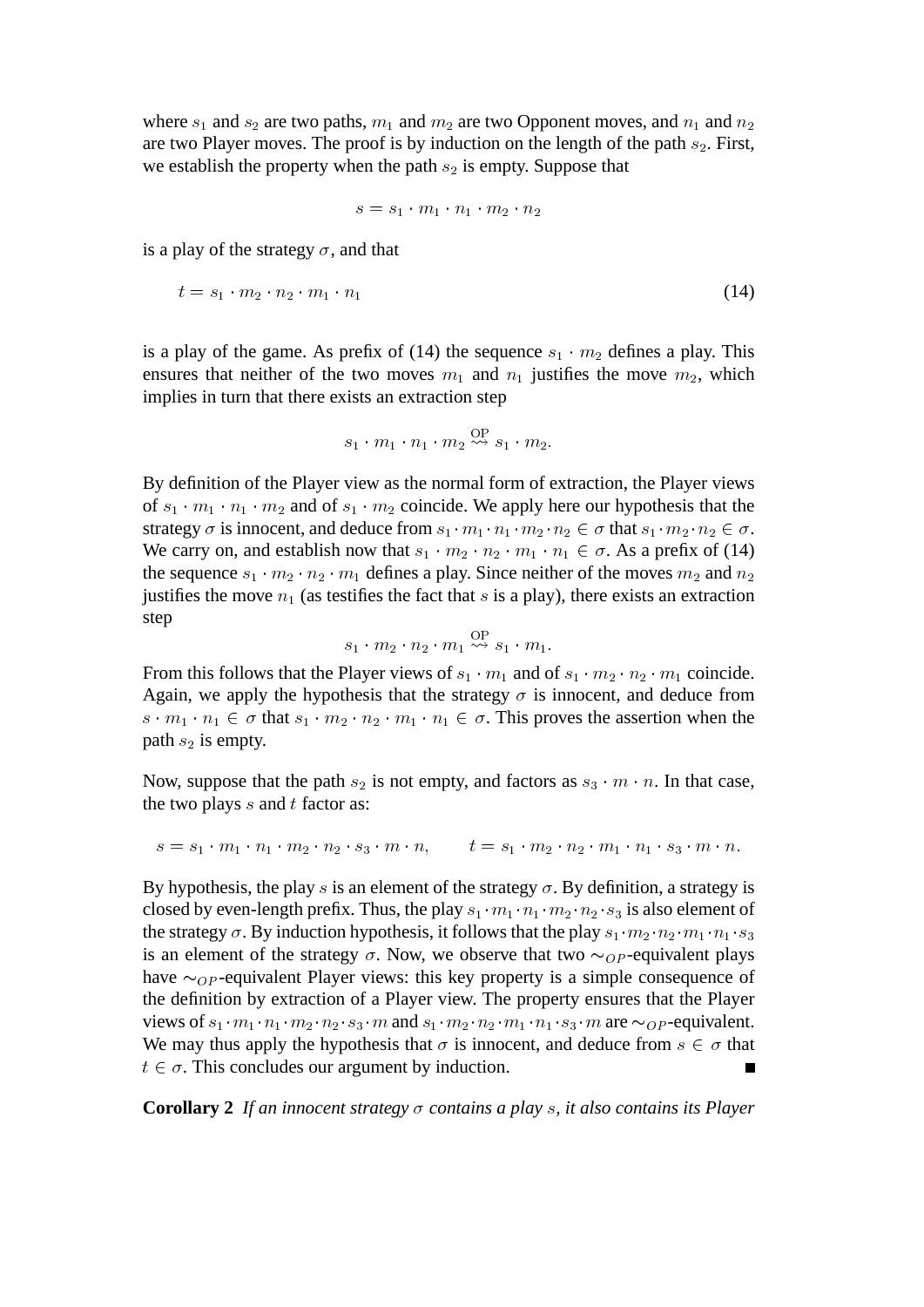*view*  $\lceil s \rceil$ *. Moreover, if* s  $\lceil m \rceil$  *is a play in which*  $m$  *is an Opponent move, then*  $\lceil s \cdot m \rceil$ *factors as*  $\lceil s \cdot m \rceil = t \cdot m$  *where the play t is an element of the strategy*  $\sigma$ *.* 

**PROOF.** By definition of the Player view of the play  $s \in \sigma$ , there exists a path s' such that  $s \sim_{OP} \lceil s \rceil \cdot s'$ . We know by Lemma 1 that  $\lceil s \rceil \cdot s' \in \sigma$ . By definition, the strategy  $\sigma$  is closed under even-length prefix. The Player view of a play s of evenlength, is itself of even-length. We conclude that  $\lceil s \rceil \in \sigma$ . The second assertion is proved in exactly the same way.

**Intuitionistic games.** We conclude this section by showing that our definition of innocence is equivalent to the traditional one when the underlying asynchronous game satisfies:

- every Opponent move *n* has at most one justifying move  $m$ ,
- when it exists, this justifying move  $m$  is a Player move.

By convention, we call *intuitionistic* any asynchronous game verifying the two properties. This denomination is justified by the fact that any asynchronous game interpreting an intuitionistic type satisfies the two properties.

**Player view (HON).** In order to work out the comparison, we recast in our asynchronous framework the original definition of innocence — or more precisely its familiar formulation devised by Guy McCusker in his PhD thesis [27]. We require to that purpose that the underlying asynchronous game is intuitionistic. To every alternating play s of the asynchronous game, we associate its Hyland-Ong-Nickau (HON for short) view  $\lceil s \rceil$ , defined by induction on the length of the play s, as follows:

| $\Gamma_s \cdot n$ <sup><math>\Box</math></sup> = $\Gamma_s \Box \cdot n$ | when the move $n$ is Player,                                                                                                |
|---------------------------------------------------------------------------|-----------------------------------------------------------------------------------------------------------------------------|
|                                                                           | $\lceil s \cdot m \cdot t \cdot n \rceil = \lceil s \cdot m \rceil \cdot n$ when the move n is Opponent and justified by m. |
| $\Gamma_s \cdot n^{\square} = n$                                          | when the move $n$ is Opponent and initial,                                                                                  |
| $\lceil \epsilon \rceil = \epsilon$                                       | where $\epsilon$ is the empty play.                                                                                         |

The definition is valid because an Opponent move  $n$  has at most one justifying move  $m$  in the intuitionistic game. It is worth stressing that the Player HONview  $\lceil s \rceil$  of an alternating play s is not necessarily a play: it is only an alternating sequence of moves. This is not particularly surprising, since the problem is recurrent in arena games. We have just imported it... The bad situation occurs precisely when one applies the first clause:

$$
\Gamma s \cdot n^{\mathfrak{I}} = \Gamma s^{\mathfrak{I}} \cdot n \tag{15}
$$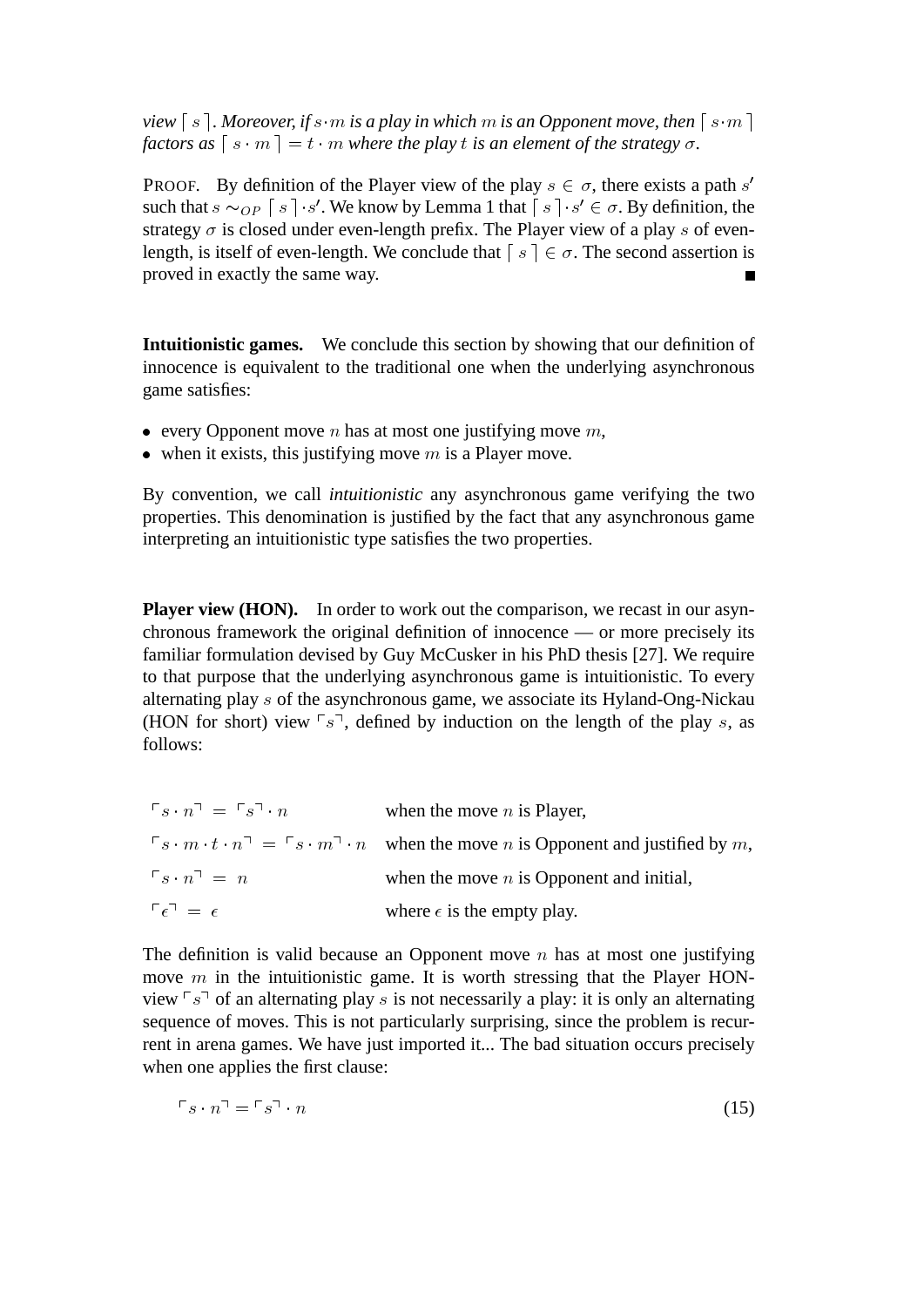to a play  $s \cdot n$  in which a move m which justifies the Player move n does not appear in the sequence  $\lceil s \rceil$ . Note that this is precisely the situation in which the two definitions of Player views (by extraction vs. by induction) differ. In that situation indeed, the equation

$$
\lceil s \cdot n \rceil = \lceil s \rceil \cdot n \tag{16}
$$

does not hold... since by construction, the Player view  $\lceil s \cdot n \rceil$  contains the justifying move m. The following lemma clarifies the situation:

**Lemma 3** *Suppose that* s *is an alternating play in an intuitionistic game. Then, the equality*  $\lceil s \rceil = \lceil s \rceil$  *holds iff the alternating sequence*  $\lceil s \rceil$  *is a play.* 

PROOF. The left-to-right implication is immediate, because the Player view  $\lceil s \rceil$  of an alternating play s is a play by construction. We prove the right-to-left implication by induction on the length of s. Suppose that the alternating sequence  $\lceil s \rceil$  is a play. The assertion of the lemma is immediate when the play s is empty. Otherwise, we proceed by case analysis on its last move. Suppose that the last move of the play s is a Player move *n*. Then, the play decomposes as  $s = t \cdot n$ . By hypothesis, the sequence  $\lceil s \rceil$  is a play. From the equality

$$
\Gamma s \Gamma = \Gamma t \cdot n \Gamma = \Gamma t \Gamma \cdot n \tag{17}
$$

follows that  $\lceil t \rceil$  is a play, and that every justifying move of the move n appears in the play  $\lceil t \rceil$ . We apply our induction hypothesis on t, and deduce that

$$
\lceil t \rceil = \lceil t \rceil \tag{18}
$$

Now, we claim that the equality

$$
\lceil t \cdot n \rceil = \lceil t \rceil \cdot n \tag{19}
$$

holds. This is established as follows. By definition of the Player view  $\lceil t \rceil$ , there exists a sequence of extractions:

$$
t \stackrel{\text{OP}}{\leadsto} \cdots \stackrel{\text{OP}}{\leadsto} [t].
$$

This sequence induces in turn a sequence

$$
t \cdot n \stackrel{\text{OP}}{\rightsquigarrow} \cdots \stackrel{\text{OP}}{\rightsquigarrow} [t] \cdot n
$$

because all the justifying moves of the move n appear in the play  $\lceil t \rceil$ . Besides, the play  $\lceil t \rceil \cdot n$  is a normal form for extraction, since any step

$$
\lceil t \rceil \cdot n \overset{\text{OP}}{\rightsquigarrow} u
$$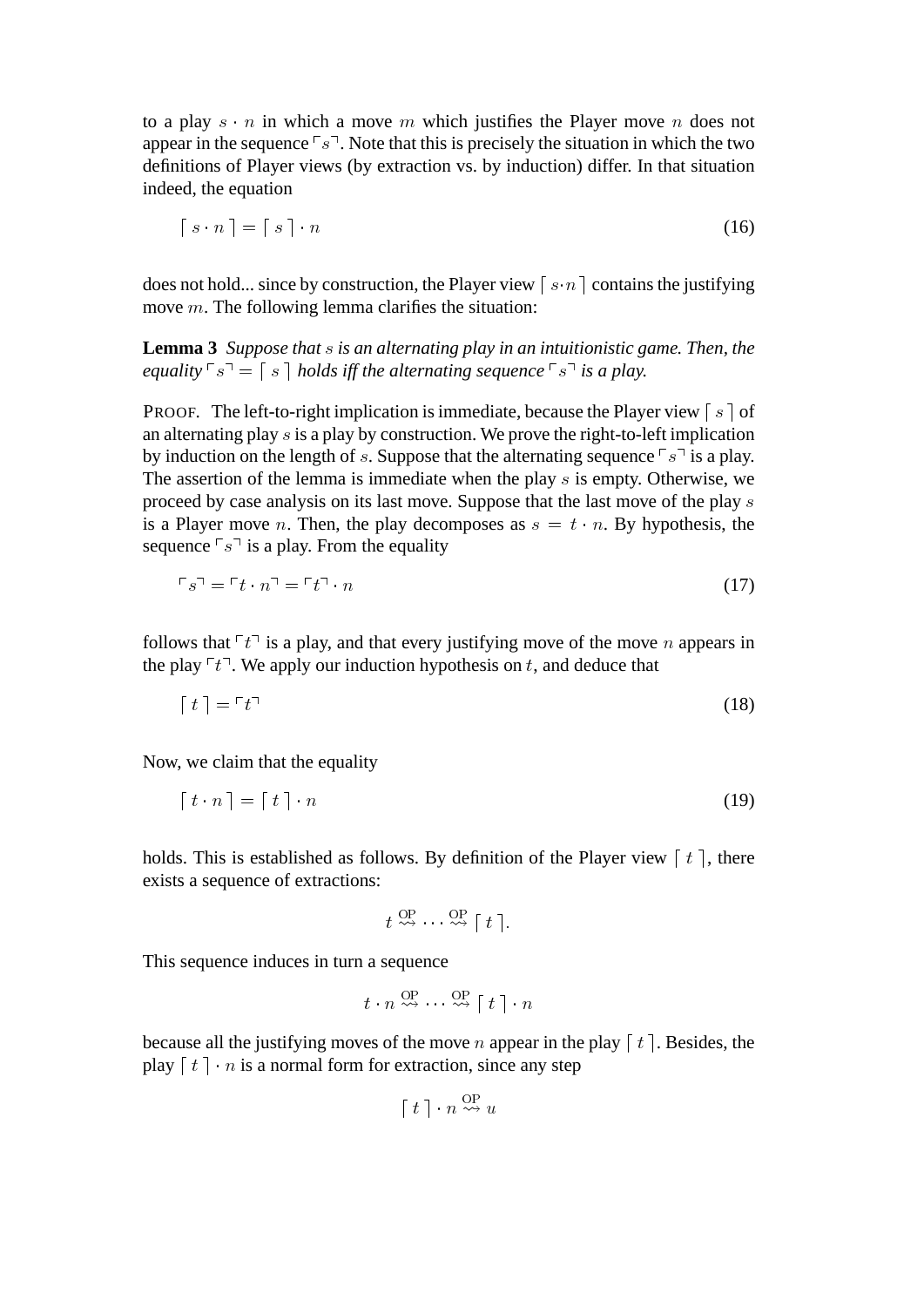would induce a step

$$
\lceil t \rceil \overset{\text{OP}}{\leadsto} v
$$

with  $v \cdot n = u$ , this contradicting the fact that  $\lceil t \rceil$  is a normal form for view extraction. This proves our claim that  $\lceil t \rceil \cdot n$  is the Player view  $\lceil t \cdot n \rceil$ . We conclude from equations (17) and (18) and (19) that

$$
\ulcorner s \urcorner = \ulcorner t \cdot n \urcorner = \ulcorner t \urcorner \cdot n = [t \urcorner \cdot n = [t \cdot n \urcorner] = [s \urcorner].
$$

This concludes our argument by induction when the last move of  $s$  is a move by Player.

Now, suppose that the last move of the play  $s$  is an Opponent move  $n$ . The assertion of the lemma is immediate when n is an initial move: in that case,  $[a] = \lceil s \rceil =$ n. Otherwise, the play decomposes as  $s = t \cdot m \cdot u \cdot n$  where m is the unique move justifying n in the intuitionistic game. This move m is a Player move. By hypothesis, the sequence  $\lceil s \rceil$  is a play. From this and the equality

$$
\Gamma s^{\mathfrak{I}} = \Gamma t \cdot m \cdot u \cdot n^{\mathfrak{I}} = \Gamma t \cdot m^{\mathfrak{I}} \cdot n \tag{20}
$$

follows that  $\lceil t \cdot m \rceil$  is a play. We apply our induction hypothesis on  $t \cdot m$  and deduce that

$$
[t \cdot m] = [t \cdot m]. \tag{21}
$$

We claim that the equality

$$
[t \cdot m \cdot u \cdot n] = [t \cdot m] \cdot n \tag{22}
$$

holds. Note already that there exists a sequence

$$
t \cdot m \cdot u \cdot n \stackrel{\text{OP}}{\leadsto} \cdots \stackrel{\text{OP}}{\leadsto} t \cdot m \cdot n
$$

which "extracts" the path u from the play  $t \cdot m \cdot u \cdot n$ . By definition of the Player view as the normal form of the extraction procedure, this implies that

$$
\lceil t \cdot m \cdot u \cdot n \rceil = \lceil t \cdot m \cdot n \rceil.
$$

There remains to show that

$$
\lceil t \cdot m \cdot n \rceil = \lceil t \cdot m \rceil \cdot n.
$$

The sequence of extractions

$$
t \cdot m \stackrel{\text{OP}}{\leadsto} \lceil t \cdot m \rceil
$$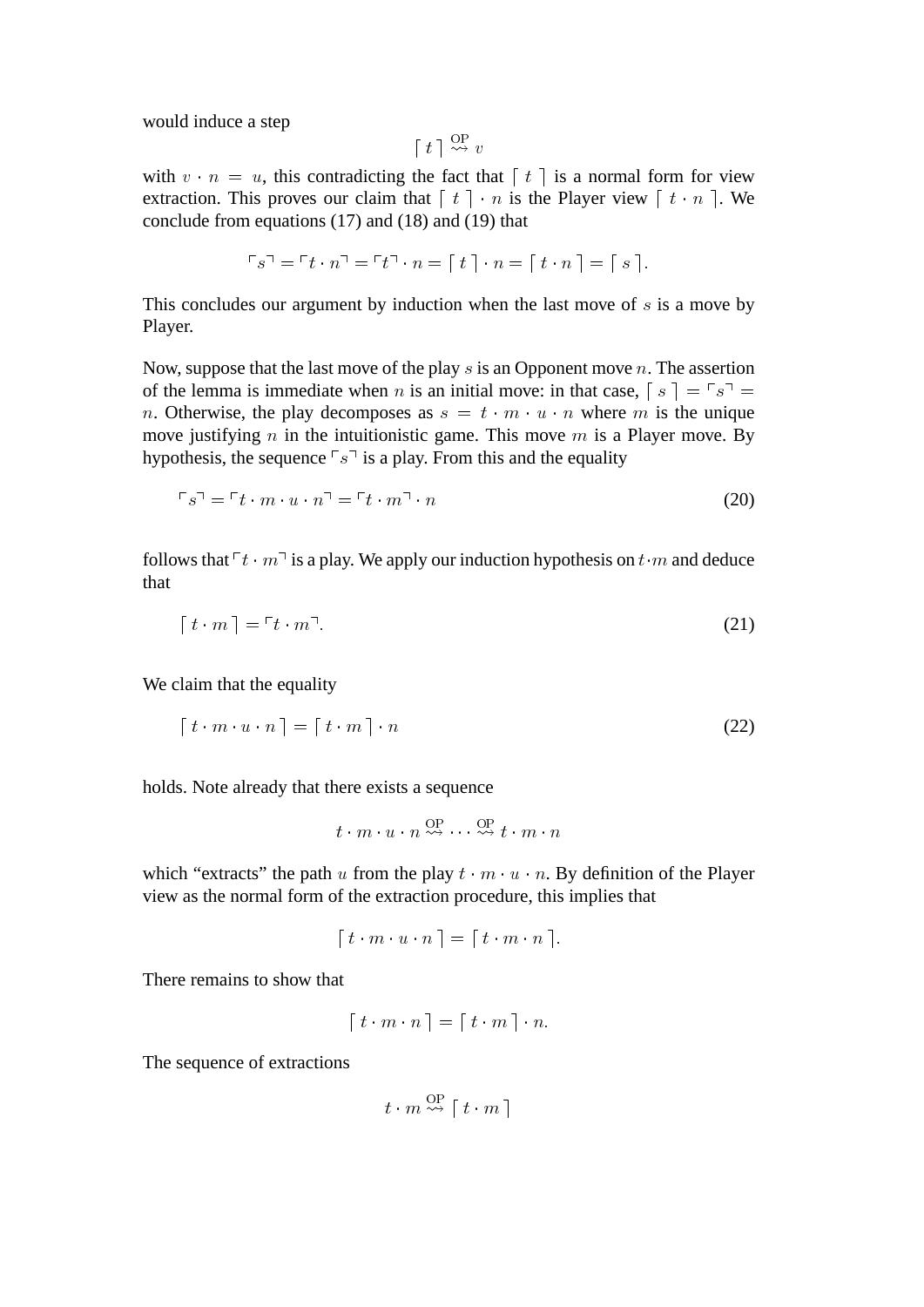induces a sequence of extractions

$$
t \cdot m \cdot n \stackrel{\text{OP}}{\leadsto} \lceil t \cdot m \rceil \cdot n
$$

because m is the only move in  $t \cdot m$  justifying the move n. Besides, the resulting play  $\lceil t \cdot m \rceil \cdot n$  is a normal form for extraction, because any step

$$
[t \cdot m] \cdot n \overset{\text{OP}}{\rightsquigarrow} u
$$

would induce a step

$$
\left[ \ t \cdot m \ \right] \overset{\text{OP}}{\leadsto} \ v
$$

with  $v \cdot n = u$ , this contradicting the fact that  $\lceil t \cdot m \rceil$  is a normal form for view extraction. This proves our claim that  $\begin{bmatrix} t \cdot m \cdot n \end{bmatrix} = \begin{bmatrix} t \cdot m \end{bmatrix} \cdot n$ . We deduce from equations  $(20)$  and  $(21)$  and  $(22)$  that

$$
\ulcorner s \urcorner = \ulcorner t \cdot m \cdot u \cdot n \urcorner = \ulcorner t \cdot m \urcorner \cdot n = \ulcorner t \cdot m \urcorner \cdot n = \ulcorner t \cdot u \cdot m \cdot n \urcorner = \ulcorner s \urcorner.
$$

This concludes our argument by induction when the last move of  $s$  is a move by Opponent. This establishes the assertion of Lemma 3.

**Visibility.** We define a notion of visibility in asynchronous games, similar to the notion of visibility in arena games [3,4]. Consider an asynchronous game, and an alternating play s of that game. We declare that the play s is P*-visible* when the equality

$$
\lceil t \cdot m \cdot n \rceil = \lceil t \cdot m \rceil \cdot n
$$

holds for every Player move n and prefix  $t \cdot m \cdot n$  of the play. This equality formulates in a concise way that every justifying move of n appears in the Player view  $\lceil s \cdot m \rceil$ . Note that in the particular case of an intuitionistic game, the HON-view  $\lceil s \rceil$  of a P-visible play s is a play — and not just an alternating sequence of moves. From this follows, by Lemma 3, that the equality  $\lceil s \rceil = \lceil s \rceil$  holds for every P-visible play s.

We prove that in any asynchronous game A,

**Lemma 4** An innocent strategy  $\sigma$  contains only P-visible plays.

**PROOF.** Suppose that  $\sigma$  is an innocent strategy, and that s is a play of  $\sigma$ . Every prefix  $t \cdot m \cdot n$  of the play s in which n is a Player move, is of even-length. By definition of a strategy, the two plays t and  $t \cdot m \cdot n$  are elements of  $\sigma$ . By Corollary 2, the Player view  $\lceil t \cdot m \rceil$  factors as  $u \cdot m$  where  $u \in \sigma$ . By definition of the Player view,  $\lceil t \cdot m \rceil = \lceil u \cdot m \rceil$ . We apply here the hypothesis that  $\sigma$  is innocent, and deduce from  $u \in \sigma$ ,  $u \cdot m \in P_A$  and  $t \cdot m \cdot n \in \sigma$ , that

$$
\lceil t \cdot m \rceil \cdot n = u \cdot m \cdot n
$$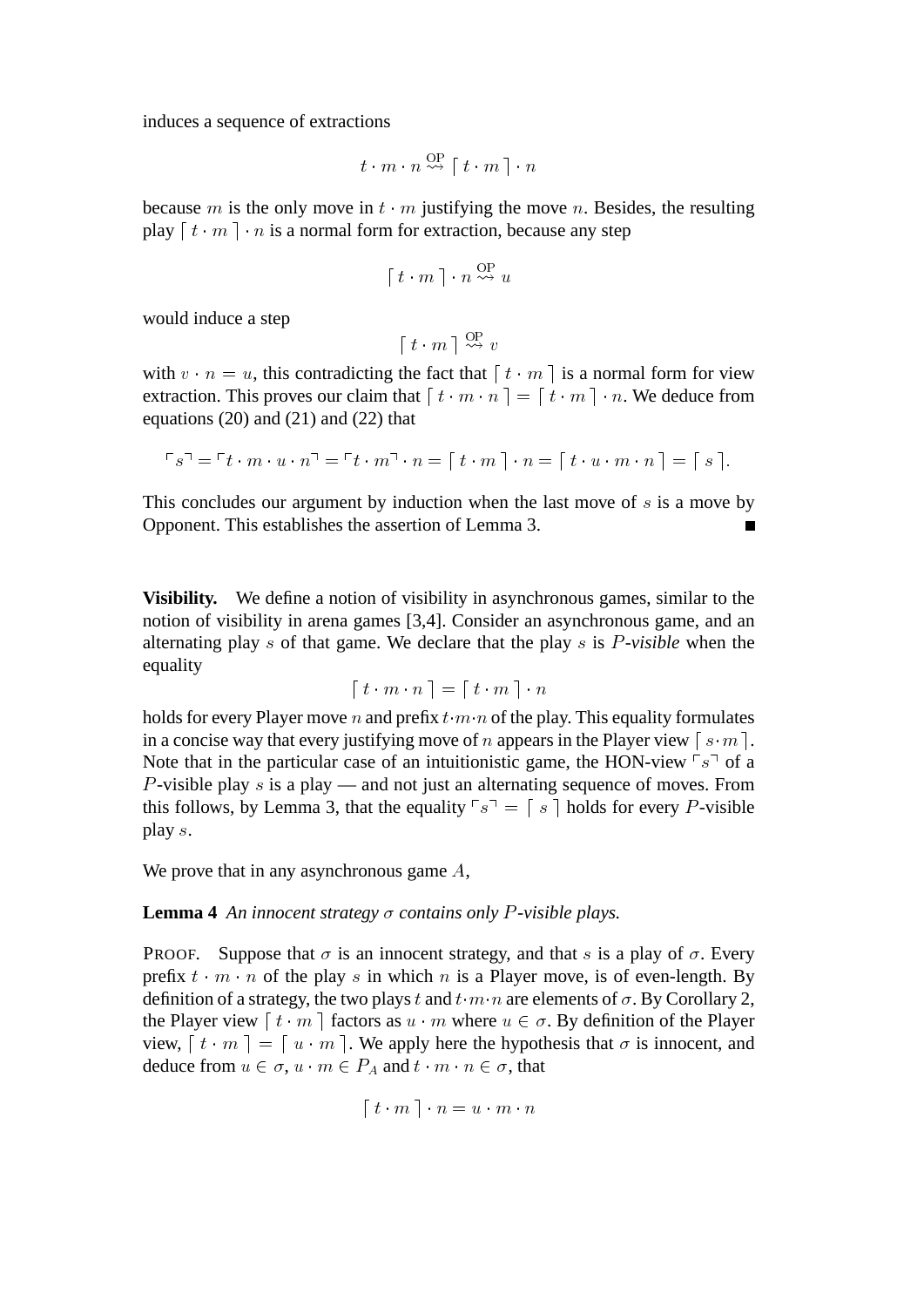is a play of the strategy  $\sigma$ . The fact that  $\lceil t \cdot m \rceil \cdot n$  defines a play ensures that all the justifying moves of n appear in  $\lceil t \cdot m \rceil = u \cdot m$ . Equivalently, that  $\lceil t \cdot m \cdot n \rceil =$  $\lceil t \cdot m \rceil \cdot n$ . This being true for every Player move n and prefix  $t \cdot m \cdot n$  of the play s, we conclude that the play  $s$  is  $P$ -visible.

**Innocence (HON).** At this point, we recast the traditional definition of innocence in our asynchronous framework, and show that it coincides with the definition of innocence given previously. For the purpose, we suppose that the underlying asynchronous game is intuitionistic — so that we may speak of the HON-view of a play. In such a game, a strategy  $\sigma$  is called *HON-innocent* when for every plays  $s, t \in \sigma$ , for every Opponent move  $m \in M_A$  and Player move  $n \in M_A$ :

$$
s \cdot m \cdot n \in \sigma \text{ and } t \cdot m \in P_A \text{ and } \ulcorner s \cdot m \urcorner = \ulcorner t \cdot m \urcorner \Rightarrow t \cdot m \cdot n \in \sigma.
$$

Besides, one requires that every move justifying the move n in the play  $t \cdot m$ , appears in the sequence  $\lceil t \cdot m \rceil$ . This last condition is called the visibility condition, because it is equivalent to requiring that every play of the strategy  $\sigma$  is P-visible.

We prove that in any intuitionistic game A,

### **Proposition 5** *A strategy*  $\sigma$  *is innocent iff it is HON-innocent.*

**PROOF.** We start by the left-to-right implication. Suppose that the strategy  $\sigma$  is innocent. We establish that the strategy  $\sigma$  is HON-innocent. Suppose that s and t are two plays of the strategy  $\sigma$ , that m is an Opponent move, and n is a Player move such that  $s \cdot m \cdot n$  is a play of the strategy  $\sigma$ . Suppose also that  $t \cdot m$  is a play of the game, and that  $\lceil s \cdot m \rceil = \lceil t \cdot m \rceil$ . We show that  $t \cdot m \cdot n$  is a play of  $\sigma$  in order to establish that the strategy  $\sigma$  is HON-innocent. By Lemma 4, the play t is P-visible. The move m is an Opponent move. By definition of P-visibility, the play  $t \cdot m$  is also P-visible. From this follows that  $\lceil t \cdot m \rceil$  is a play. By Lemma 3, the two plays  $\lceil t \cdot m \rceil$  and  $\lceil t \cdot m \rceil$  coincide. We may reuse the argument to show that  $\lceil s \cdot m \rceil$ is a play equal to  $\lceil s \cdot m \rceil$ . By hypothesis,  $\lceil s \cdot m \rceil = \lceil t \cdot m \rceil$ . This implies that  $\lceil s \cdot m \rceil = \lceil t \cdot m \rceil$ . We apply the hypothesis that  $\sigma$  is innocent, and deduce that  $t \cdot m \cdot n$  is a play of  $\sigma$ . The proof is nearly finished. There remains to check the visibility condition that every play of the innocent strategy  $\sigma$  is P-visible. This is precisely what Lemma 4 states. We conclude that the strategy  $\sigma$  is HON-innocent.

We establish the right-to-left implication now. Suppose that the strategy  $\sigma$  is HONinnocent, that  $s \cdot m \cdot n$  is a play of  $\sigma$  in which s is a play of  $\sigma$ , m is an Opponent move, and n is a Player move. Suppose also that t is a play of  $\sigma$ , that  $t \cdot m$  is a play, and that  $\lceil s \cdot m \rceil \sim_{OP} \lceil t \cdot m \rceil$ . As elements of the HON-innocent strategy  $\sigma$ , the plays s and t are P-visible. By definition of P-visibility, the plays  $s \cdot m$  and  $t \cdot m$  are also P-visible, because the move m is Opponent. Thus, the sequences  $\lceil s \cdot m \rceil$  and  $\lceil t \cdot m \rceil$  are plays. By Lemma 3, they are equal to  $\lceil s \cdot m \rceil$  and  $\lceil t \cdot m \rceil$ respectively. The equivalence  $\lceil s \cdot m \rceil \sim_{OP} \lceil t \cdot m \rceil$  follows from that. Here comes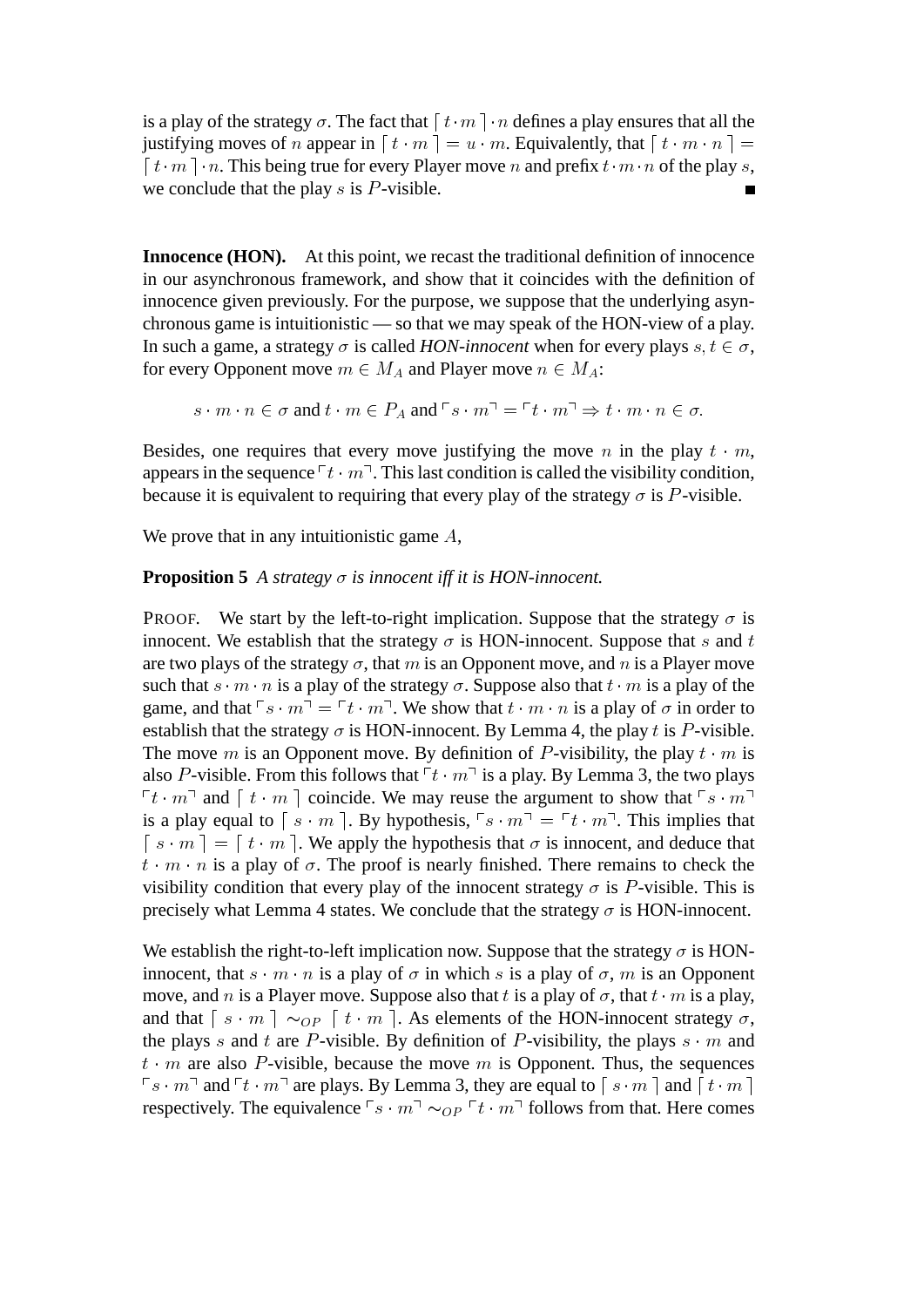the crux of the proof. Observe that, by definition, every Player move in the HONview  $\lceil s \cdot m \rceil$  justifies the following Opponent move. This ensures that the  $\sim_{OP}$ equivalence class of the play  $\lceil s \cdot m \rceil$  is a singleton. The equality  $\lceil s \cdot m \rceil = \lceil t \cdot m \rceil$ follows immediately. We apply the hypothesis that the strategy  $\sigma$  is HON-innocent, and deduce that  $t \cdot m \cdot n$  is a play of  $\sigma$ . This concludes the proof of the proposition.

Proposition 5 ensures that the homotopy relation  $\lceil s \cdot m \rceil \sim_{OP} \lceil t \cdot m \rceil$  appearing in our definition of innocence in asynchronous games may be replaced by an equality  $\lceil s \cdot m \rceil = \lceil t \cdot m \rceil$  when the asynchronous game is intuitionistic. The homotopy relation  $\lceil s \cdot m \rceil \sim_{OP} \lceil t \cdot m \rceil$  appears in the definition only to deal with "concurrent" asynchronous games in which, typically, an Opponent move may be justified by several Player moves of the arena.

# **4 Diagrammatic innocence**

The reformulation of Player views and innocence performed in Section 3 does not really take advantage of the asynchronous structure of our games. It could be easily carried out in arena games. In this section, we shift to a diagrammatic presentation of innocence. This alternative presentation is inherently asynchronous, and could not be formalized properly in arena games. It prepares the positional characterization of innocence delivered in Section 5.

The diagrammatic presentation of innocence devised in this section is inspired by rewriting theory, and more particularly by the diagrammatic approach developed by the author and a few others in that field [28,29,39]. There is a well-established tradition there, initiated by Alonzo Church and Barkley Rosser, to deduce the "global" properties of the rewriting space (like confluence or standardization) from "local" diagrammatic properties satisfied by redexes and residuals. We proceed in a similar way below, and reduce the "global" definition of innocence devised in Section 3 to exactly two "local" diagrammatic properties — called *backward consistency* (see Figure 1) and *forward consistency* (see Figure 2). The two diagrammatic properties should be understood as *interactive* variants of the familiar *local confluence* property in rewriting theory. Each of them captures a particular aspect of innocence, somewhat hidden in the original definition. We show below that, taken together, they characterize innocence. Remarkably, the "global" notion of Player view disappears completely from the resulting presentation.

Let us explain briefly the two diagrammatic properties. Backward consistency expresses that an innocent strategy  $\sigma$  should react *consistently* to a change in the order of Opponent's inquiries. Consider a sequence of interactions s followed by the strategy  $\sigma$ :

$$
s = s_1 \cdot m_1 \cdot n_1 \cdot m_2 \cdot n_2 \cdot s_2
$$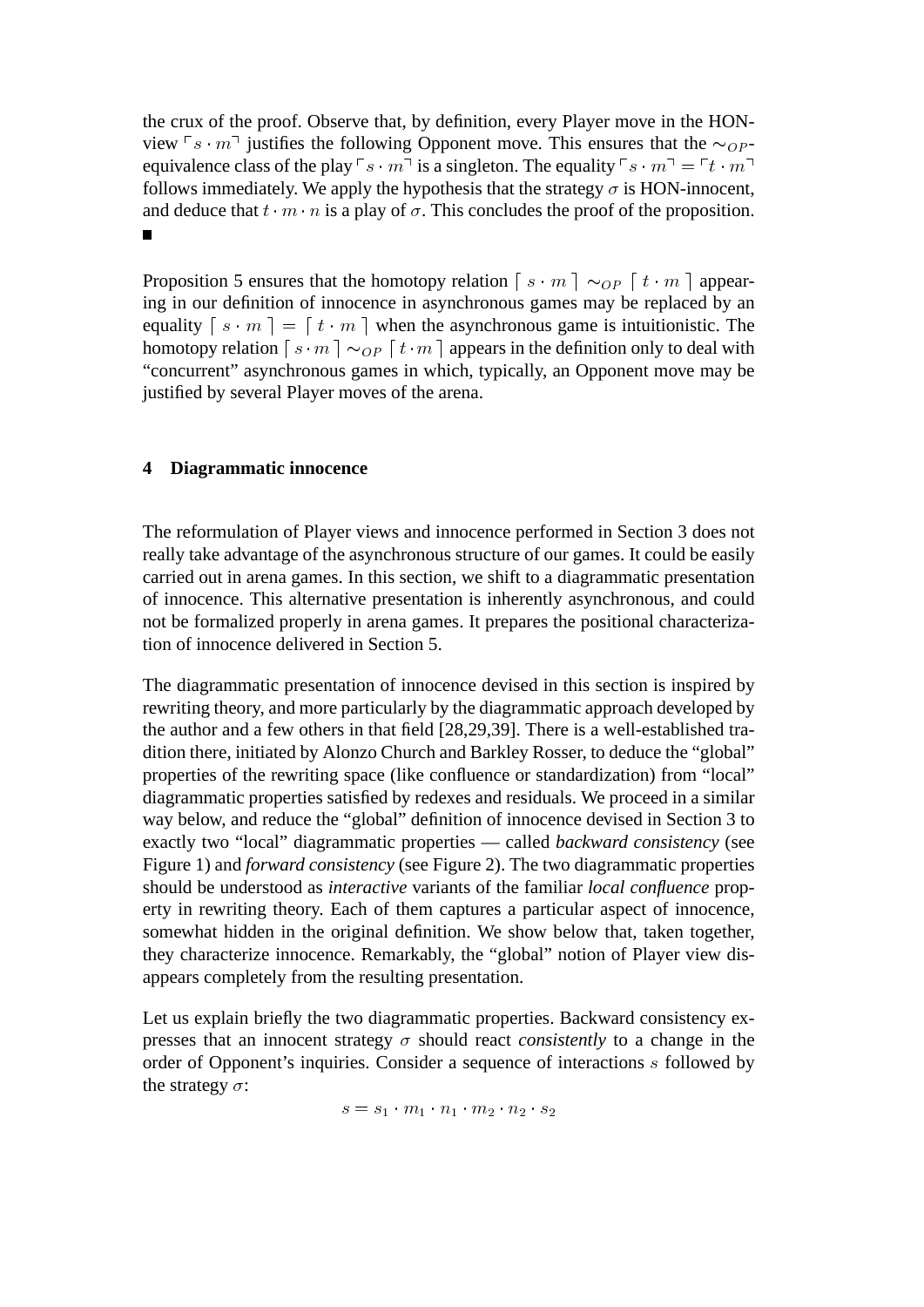

Fig. 1. Backward consistency

in which the moves  $m_1$  and  $m_2$  are played by Opponent, and the moves  $n_1$  and  $n_2$ are played by Player. Suppose that the move  $m_2$  is not justified by any of the two moves  $m_1$  and  $n_1$ . In that case, Opponent may permute her order of inquiry, and play the move  $m_2$  before playing the move  $m_1$ . Backward consistency ensures that the strategy  $\sigma$  provides exactly the same answer to each inquiry  $m_1$  and  $m_2$  as in the original play s. That is, Player plays the move  $n_2$  after Opponent has played the move  $m_2$ ; then plays the move  $n_2$  after Opponent has played the move  $m_1$ . The remainder of the interaction (noted  $s_2$ ) proceeds then as previously. From this follows that the play

$$
s' = s_1 \cdot m_2 \cdot n_2 \cdot m_1 \cdot n_1 \cdot s_2
$$

is also element of the strategy  $\sigma$ .

Forward consistency is a kind of converse to backward consistency, which captures the *liveness* aspect of innocence. Consider two sequences of interactions followed by the strategy  $\sigma$ :

$$
s = s_1 \cdot m_1 \cdot n_1 \quad \text{and} \quad s' = s_1 \cdot m_2 \cdot n_2
$$

in which the moves  $m_1$  and  $m_2$  are played by Opponent, and the moves  $n_1$  and  $n_2$ are played by Player. Suppose that the two moves  $m_1$  and  $m_2$  do not coincide. In that case, Opponent may extend the play  $s$  with the move  $m_2$ . Forward consistency ensures that the strategy  $\sigma$  provides an answer to this inquiry  $m_2$ : this is precisely the liveness property mentioned earlier. Besides, Player answers the move  $n_2$ . Consequently, the play

$$
s'' = s_1 \cdot m_1 \cdot n_1 \cdot m_2 \cdot n_2
$$

is an element of the strategy  $\sigma$ , and thus the "local confluence" diagram of Figure 2 may be completed in the same way as in Figure 1.

**Backward consistency.** A strategy  $\sigma$  is called *backward consistent* (see Figure 1) when every play  $s_1 \in \sigma$ , every path  $s_2$ , every pair of Opponent moves  $m_1, m_2$ , and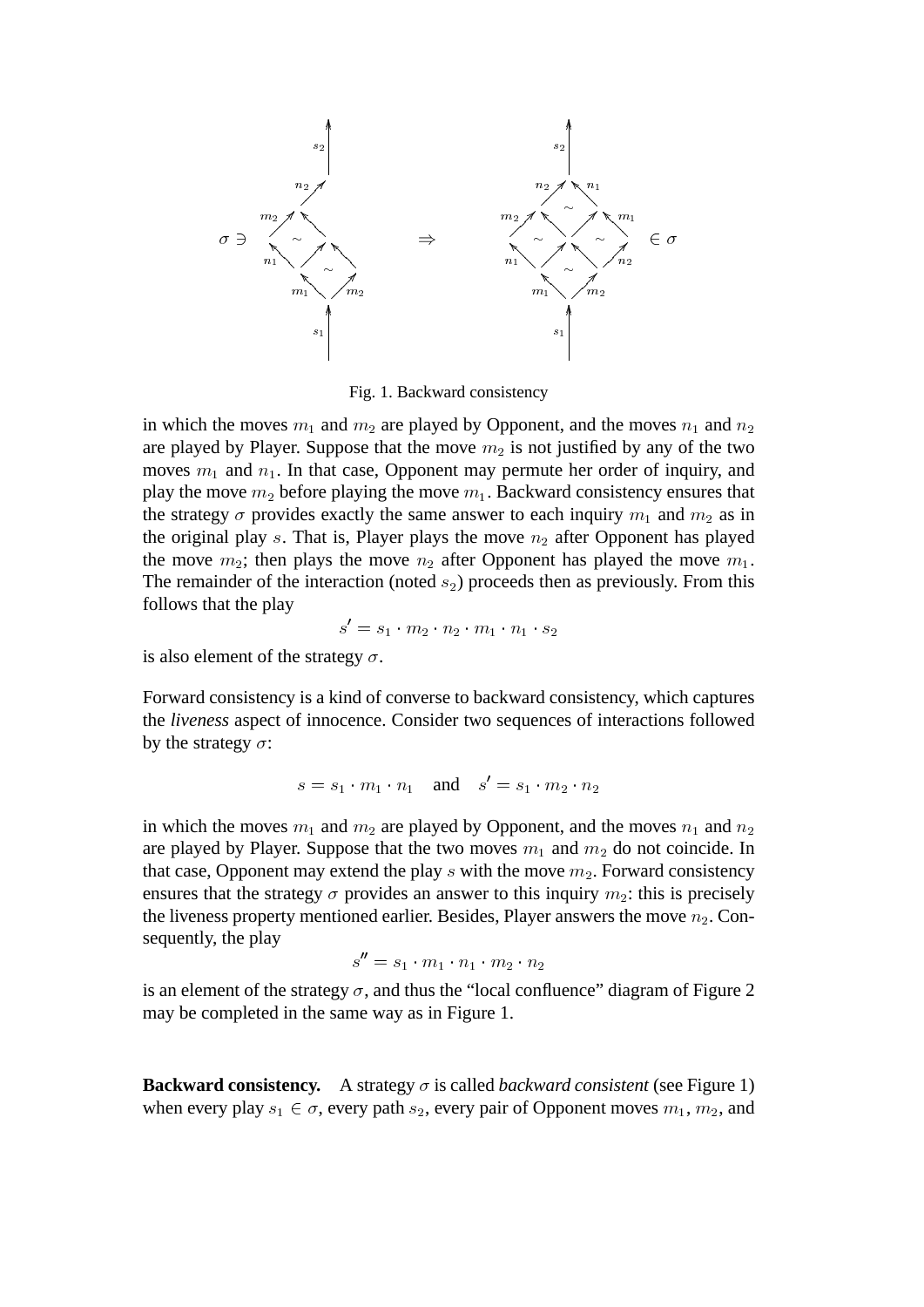

Fig. 2. Forward consistency

every pair of Player moves  $n_1$ ,  $n_2$  satisfying the properties:

$$
s_1 \cdot m_1 \cdot n_1 \cdot m_2 \cdot n_2 \cdot s_2 \in \sigma \text{ and } \neg(n_1 \vdash_A m_2) \text{ and } \neg(m_1 \vdash_A m_2)
$$

satisfy also the properties:

$$
\neg (n_1 \vdash_A n_2)
$$
 and  $\neg (m_1 \vdash_A n_2)$  and  $s_1 \cdot m_2 \cdot n_2 \cdot m_1 \cdot n_1 \cdot s_2 \in \sigma$ .

**Forward consistency.** A strategy  $\sigma$  is called *forward consistent* (see Figure 2) when every play  $s_1 \in \sigma$ , every pair of Opponent moves  $m_1, m_2$ , and every pair of Player moves  $n_1$ ,  $n_2$  satisfying the properties:

 $s_1 \cdot m_1 \cdot n_1 \in \sigma$  and  $s_1 \cdot m_2 \cdot n_2 \in \sigma$  and  $m_1 \neq m_2$ 

satisfy also the properties:

$$
n_1 \neq n_2 \text{ and } s_1 \cdot m_1 \cdot n_1 \cdot m_2 \cdot n_2 \in \sigma.
$$

We use a diagrammatic proof to establish that, for any strategy  $\sigma$  of an asynchronous game A:

**Proposition 6 (diagrammatic characterization)** *The strategy*  $\sigma$  *is innocent iff it is backward and forward consistent.*

PROOF.  $(\Rightarrow)$  This direction is the easiest one. Suppose that the strategy  $\sigma$  is innocent. We establish that the strategy  $\sigma$  is backward consistent. Suppose that the sequence of moves  $s_1 \cdot m_1 \cdot n_1 \cdot m_2 \cdot n_2 \cdot s_2$  is a play of the strategy  $\sigma$ , in which  $\neg(n_1 \rightharpoonup_A m_2)$  and  $\neg(m_1 \rightharpoonup_A m_2)$ . From this follows that the sequence  $s_1 \cdot m_2$ is a play because the sequence  $s_1 \cdot m_1 \cdot n_1 \cdot m_2$  is a play and  $\neg(n_1 \vdash_A m_2)$  and  $\neg(m_1 \vdash_A m_2)$ . Now, the extraction step

$$
s_1 \cdot m_2 \overset{\text{OP}}{\leadsto} s_1 \cdot m_1 \cdot n_1 \cdot m_2
$$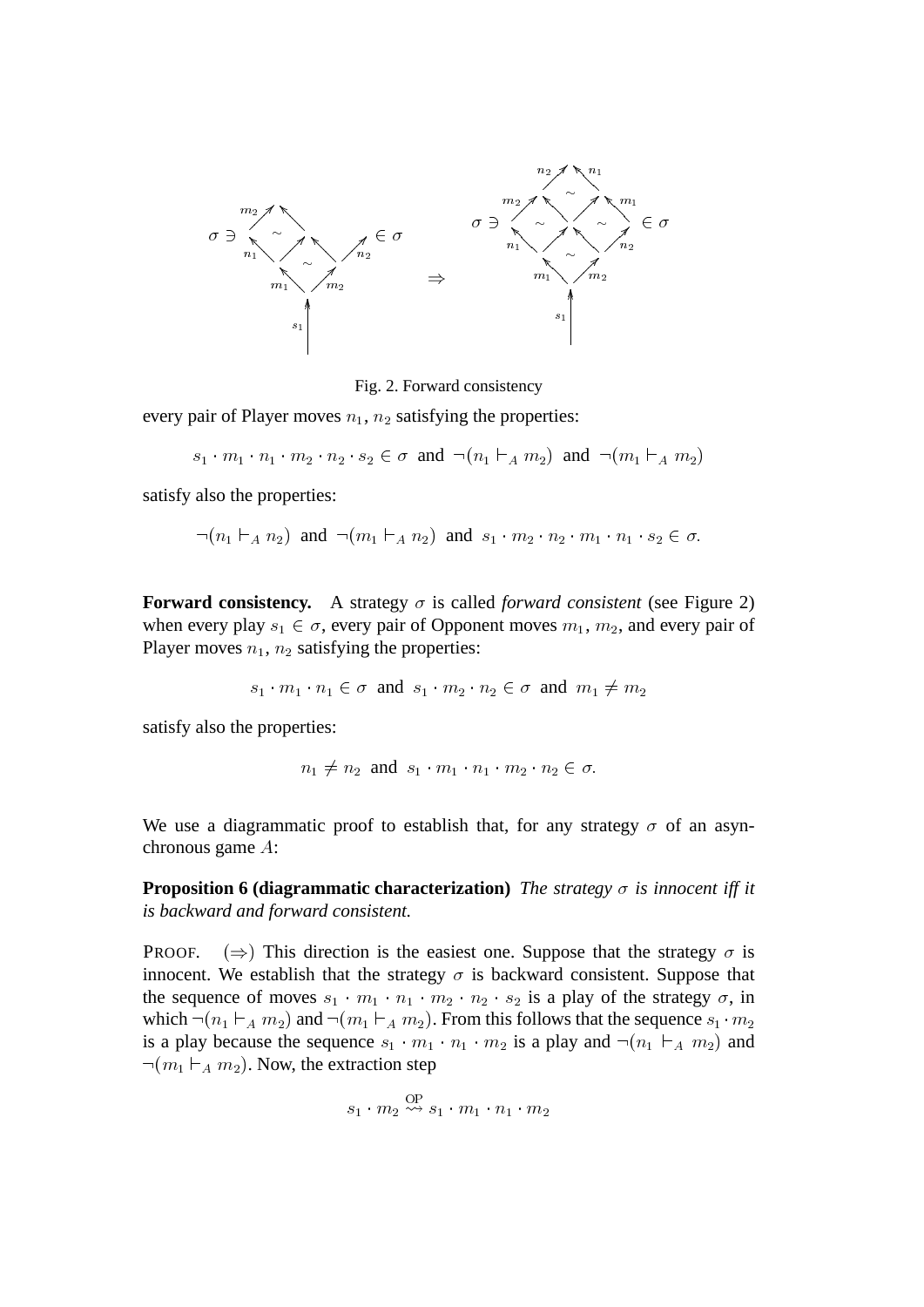implies that the Player views  $\lceil s_1 \cdot m_2 \rceil$  and  $\lceil s_1 \cdot m_1 \cdot n_1 \cdot m_2 \rceil$  coincide. We apply here the hypothesis that the strategy  $\sigma$  is innocent, and deduce from  $s_1 \cdot m_1 \cdot m_2$  $n_1 \cdot m_2 \cdot n_2 \in \sigma$  that  $s_1 \cdot m_2 \cdot n_2 \in \sigma$ . In particular, the sequence  $s_1 \cdot m_2 \cdot n_2$ is a play, and  $\neg(n_1 \rightharpoonup_A n_2)$  and  $\neg(m_1 \rightharpoonup_A n_2)$ . This establishes that the sequence  $s_1 \cdot m_2 \cdot n_2 \cdot m_1 \cdot n_1 \cdot s_2$  is a play of the game. We apply Lemma 1 and deduce from  $s_1 \cdot m_1 \cdot n_1 \cdot m_2 \cdot n_2 \cdot s_2 \in \sigma$  and from

$$
s_1 \cdot m_1 \cdot n_1 \cdot m_2 \cdot n_2 \cdot s_2 \sim_{OP} s_1 \cdot m_2 \cdot n_2 \cdot m_1 \cdot n_1 \cdot s_2
$$

that

$$
s_1\cdot m_2\cdot n_2\cdot m_1\cdot n_1\cdot s_2\in \sigma.
$$

We conclude that the strategy  $\sigma$  is backward consistent. We establish now that the innocent strategy  $\sigma$  is forward consistent. Suppose that  $s_1 \cdot m_1 \cdot n_1 \in \sigma$ , that  $s_1 \cdot$  $m_2 \cdot n_2 \in \sigma$ , and that  $m_1 \neq m_2$ . In that case, the sequence  $s \cdot m_1 \cdot n_1 \cdot m_2$  is a play, whose P-view coincides with the P-view of the play  $s \cdot m_2$ . We apply the hypothesis that the strategy  $\sigma$  is innocent, and deduce from  $s_1 \cdot m_2 \cdot n_2 \in \sigma$  that  $s_1 \cdot m_1 \cdot n_1 \cdot m_2 \cdot n_2 \in \sigma$ . We have just established that the innocent strategy  $\sigma$  is backward consistent. From this and  $\neg(n_1 \rhd_A m_2)$  and  $\neg(m_1 \rhd_A m_2)$  follows that

$$
s_1 \cdot m_2 \cdot n_2 \cdot m_1 \cdot n_1 \in \sigma.
$$

Moreover, the two moves  $n_1$  and  $n_2$  are necessarily different, since they appear in the same play  $s_1 \cdot m_1 \cdot n_1 \cdot m_2 \cdot n_2$ . We conclude that every innocent strategy is backward and forward consistent.

 $(\Leftarrow)$  This direction is more difficult to establish. Suppose that the strategy  $\sigma$  is backward and forward consistent. Suppose that  $s : *_{A} \rightarrow x$  is a play of the strategy  $\sigma$ , and that  $m : x \longrightarrow y$  is an Opponent move defining a composite play  $s \cdot m : *_{A} \rightarrow y$ . Suppose moreover that n is a Player move. We claim that:

$$
s \cdot m \cdot n \in \sigma \iff [s \cdot m] \cdot n \in \sigma. \tag{23}
$$

In particular, we claim that each of the two alternating sequences of moves  $s \cdot m \cdot n$ and  $\lceil s \cdot m \rceil \cdot n$  is a play when one of them is a play of the strategy  $\sigma$ . We prove this claim as follows. The Player view  $\begin{bmatrix} s \cdot m \end{bmatrix}$  is of the form  $t \cdot m : *_{A} \rightarrow y'$  where  $t : *_A \rightarrow x'$  is a play of even-length, and  $m : x' \rightarrow y'$  is the Opponent move m starting this time from the position x'. By definition of the Player view  $\lceil s \cdot m \rceil$ , there exists two alternating paths of even-length

$$
t_1 = p_1 \cdot p_2 \cdots p_{2k-1} \cdot p_{2k} : x' \to x
$$
 and  $t_2 = p_1 \cdot p_2 \cdots p_{2k-1} \cdot p_{2k} : y' \to y$ 

such that

$$
t \cdot t_1 \sim_{OP} s
$$
 and  $t_1 \sim m \cdot t_2$ .

We illustrate the situation in Figure 3 (left) with a diagram for the case  $k = 2$ . Backward consistency ensures that the strategy  $\sigma$  is closed under  $\sim_{OP}$ -equivalence.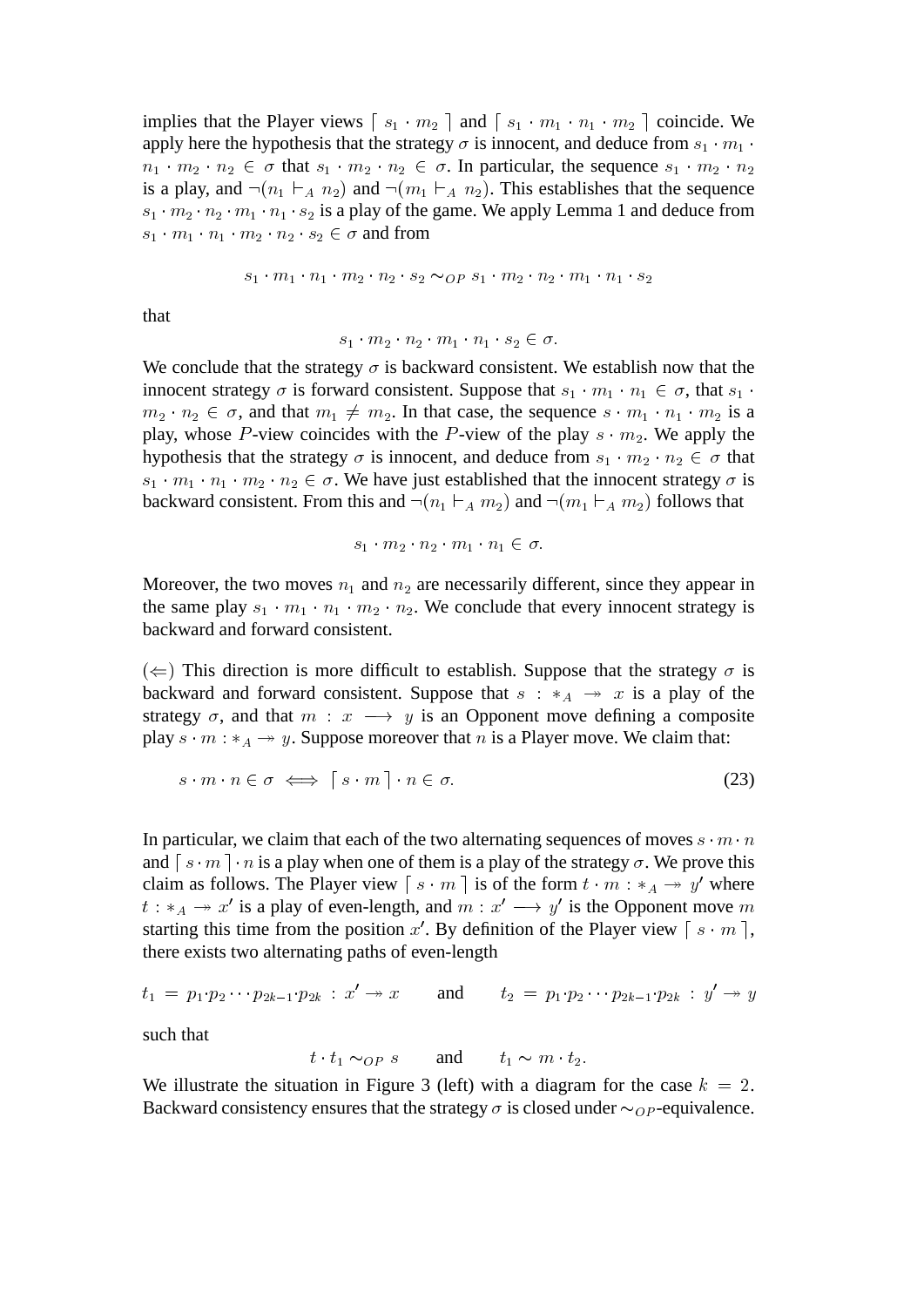

Fig. 3. The situation when  $k = 2$  (before and after applying the diagrammatic reasoning). From this follows that the plays t and  $t \cdot p_1 \cdot p_2 \cdots p_{2j-1} \cdot p_{2j}$  are elements of the strategy  $\sigma$ , for every index  $j \leq k$ .

Now, suppose that the sequence  $s \cdot m \cdot n$  is a play of the strategy  $\sigma$ . In that case, we apply the backward consistency hypothesis  $k$  times on the play

$$
t \cdot p_1 \cdot p_2 \cdots p_{2k-1} \cdot p_{2k} \cdot m \cdot n \in \sigma
$$

and deduce in this way that  $\lceil s \cdot m \rceil \cdot n = t \cdot m \cdot n$  is a play of the strategy  $\sigma$ . Figure 3 (right) describes the situation after applying the backward consistency hypothesis  $k = 2$  times. This proves the direction ( $\Rightarrow$ ) of our claim (23).

Now, suppose that the sequence  $\lceil s \cdot m \rceil \cdot n$  is a play of the strategy  $\sigma$ . In that case, we apply the forward consistency hypothesis  $k$  times on the play

$$
t \cdot p_1 \cdot p_2 \cdots p_{2k-1} \cdot p_{2k} \in \sigma
$$

and the play

$$
\left[\begin{array}{ccc} s \cdot m \end{array}\right] \cdot n = t \cdot m \cdot n
$$

to deduce that the sequence  $t \cdot p_1 \cdot p_2 \cdots p_{2k-1} \cdot p_{2k} \cdot m \cdot n$  is a play of the strategy  $\sigma$ . From this, and the equivalence

$$
s \cdot m \cdot n \sim_{OP} t \cdot p_1 \cdot p_2 \cdots p_{2k-1} \cdot p_{2k} \cdot m \cdot n
$$

we deduce that the sequence  $s \cdot m \cdot n$  is a play of the strategy  $\sigma$ . Again, this last step is justified by the fact that the strategy  $\sigma$  is closed under  $\sim_{OP}$ -equivalence, because it satisfies backward consistency. Figure 3 (right) describes the situation after applying the forward consistency hypothesis  $k = 2$  times. This proves our claim (23).

After this preliminary result, we establish that the strategy  $\sigma$  is innocent. Suppose that  $s \cdot m \cdot n$  and t are two plays of the strategy  $\sigma$ , that  $t \cdot m$  is a play, and that  $\lceil s \cdot m \rceil \sim_{OP} \lceil t \cdot m \rceil$ . In order to establish that the strategy  $\sigma$  is innocent, we want to prove that  $t \cdot m \cdot n \in \sigma$ . We proceed as follows. We deduce from  $s \cdot m \cdot n \in \sigma$ and (23) that  $\lceil s \cdot m \rceil \cdot n \in \sigma$ . This and  $\lceil s \cdot m \rceil \cdot n \sim_{OP} \lceil t \cdot m \rceil \cdot n$  implies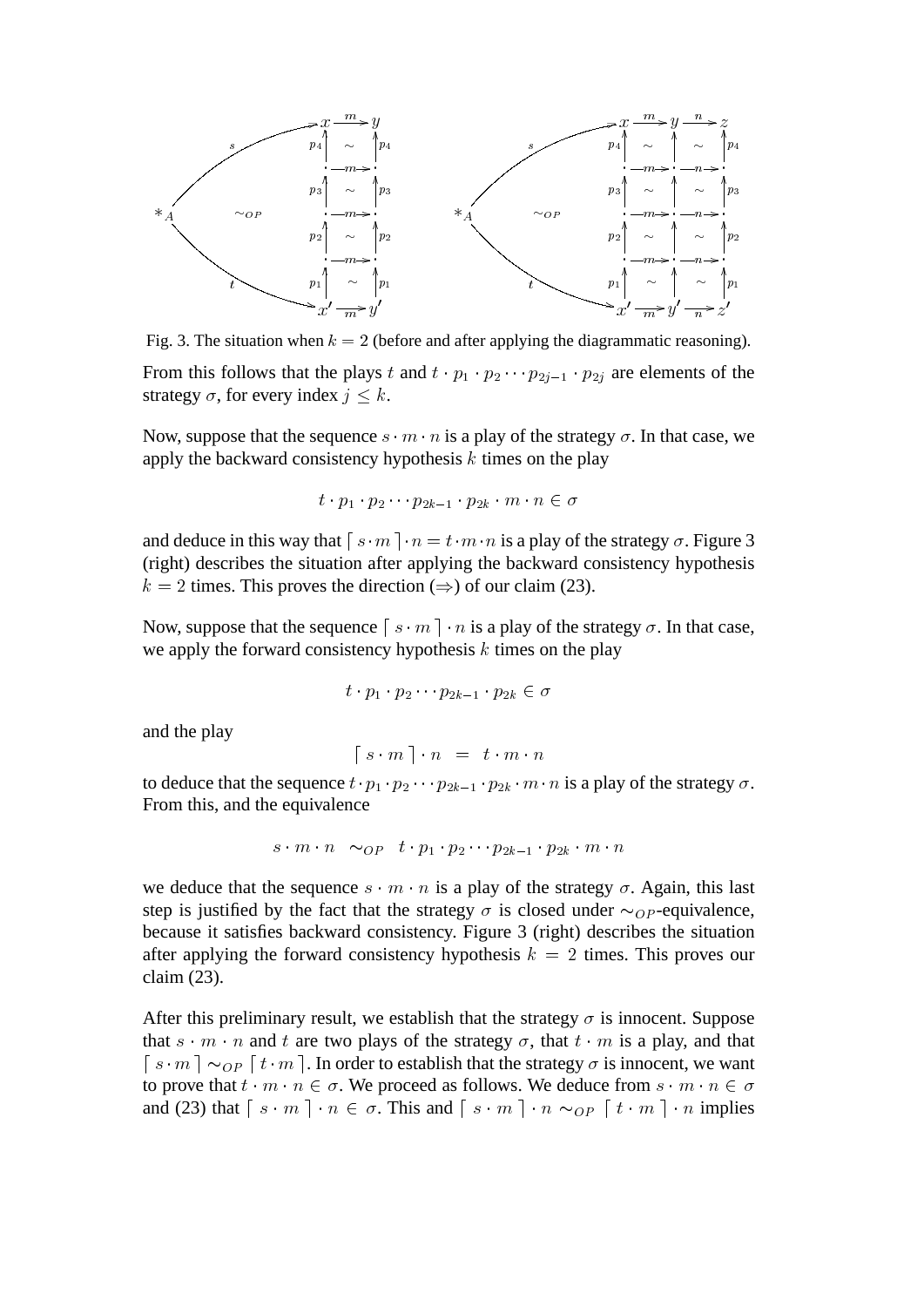that  $\lceil t \cdot m \rceil \cdot n \in \sigma$  because the strategy  $\sigma$  is closed under  $\sim_{OP}$ -equivalence. Now,  $t \cdot m \cdot n \in \sigma$  follows from  $\lceil t \cdot m \rceil \cdot n \in \sigma$  and (23). We conclude that every backward and forward consistent strategy is innocent.

## **5 Positional innocence**

We establish the main result of the article in this section. This result states namely that innocent strategies are positional (Theorem 8). We show more precisely that innocent strategies are *relational*<sup>2</sup>, in the sense explained below (Proposition 10). This raises an interesting question. Every relational strategy  $\sigma$  is characterized by the set of positions  $\sigma^{\bullet}$  it encounters. So, when is a given set of positions X of the form  $X = \sigma^{\bullet}$  for an innocent strategy  $\sigma$ ?

In order to answer that question properly, we introduce the notion of *pure innocence*. A purely innocent strategy is an innocent strategy which satisfies an additional property, a variant of backward consistency, depicted in Figure 4. After showing that innocence and pure innocence coincide in intuitionistic asynchronous games (Lemma 11), we characterize the set X of positions of the form  $X = \sigma^{\bullet}$  for a purely innocent strategy  $\sigma$  (Proposition 12). This characterization demonstrates among other things that innocent (and purely innocent) strategies are *concurrent strategies* in the sense of the *concurrent game model* of linear logic introduced by Samson Abramsky and the author in [5] (Proposition 13).

**Positional strategy.** A strategy  $\sigma$  : A is called *positional* when for every two plays  $s_1, s_2 : *_A \rightarrow x$  in the strategy  $\sigma$ , and every path  $t : x \rightarrow y$  of  $\mathcal{G}(A)$ , one has:

$$
(s_1 \sim s_2 \text{ and } s_1 \cdot t \in \sigma) \Rightarrow s_2 \cdot t \in \sigma.
$$

We establish below the key lemma to prove Theorem 8. Given two paths  $s$  and  $t$ , we write  $s \lesssim t$  when there exists a path s' such that  $s \cdot s' \sim t$ . Similarly, we write  $s \leq_{OP} t$  when there exists a path s' such that  $s \cdot s' \sim_{OP} t$ .

We prove that

**Lemma 7** *For every innocent strategy*  $\sigma$  *of an asynchronous game A, and for every two plays s and t of the strategy*  $\sigma$ ,

$$
s \lesssim t \Rightarrow s \lesssim_{OP} t.
$$

PROOF. Consider a play  $s_0 : *_A \rightarrow x$  of the innocent strategy  $\sigma$ , and two paths  $s_1 : x \rightarrow y$  and  $s_2 : x \rightarrow z$  such that the two composite plays  $s_0 \cdot s_1 : *_A \rightarrow y$  and

<sup>&</sup>lt;sup>2</sup> Relationality is called "pure positionality" in the extended abstract [32].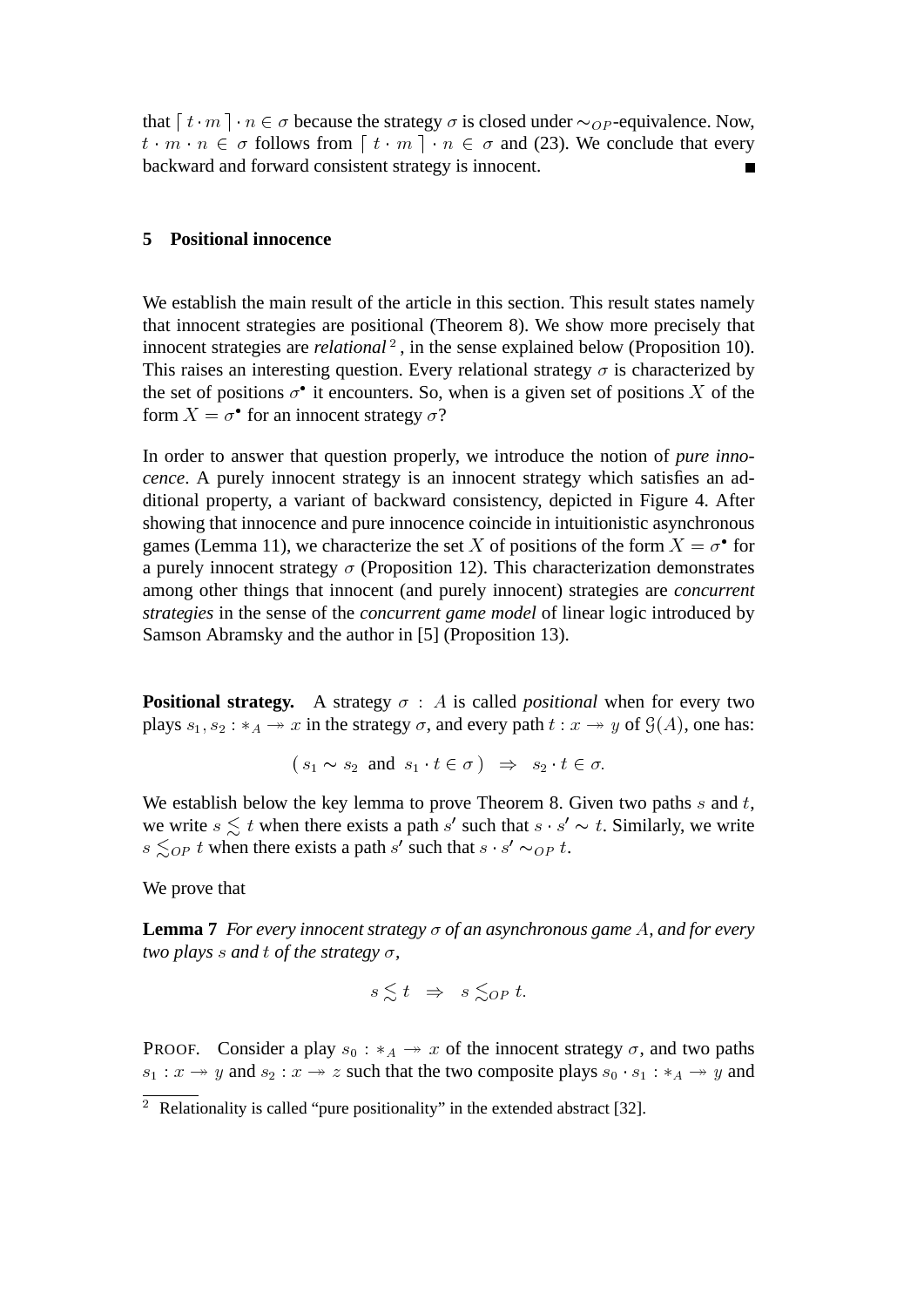$s_0 \cdot s_2 : *_A \rightarrow z$  are elements of the strategy  $\sigma$ . Suppose moreover that  $s_1 \leq s_2$ . We prove by induction on the length of the path  $s_1$  that  $s_1 \leq_{OP} s_2$ . The assertion is immediate when the path  $s_1$  is empty. Now, suppose that the path  $s_1$  factors as  $s_1 = m \cdot n \cdot t_1$  where m is an Opponent move and n is a Player move. The path  $s_2$  decomposes as a sequence

$$
s_2 = m_1 \cdot n_1 \cdots m_k \cdot n_k \tag{24}
$$

consisting of Opponent moves  $m_i$  and Player moves  $n_i$ , for  $1 \le i \le k$ . The Opponent move m appears in the play  $s_2$  because  $s_1 \leq s_2$ . From this follows

- (1) that  $m = m_j$  for some index  $1 \le j \le k$ , and
- (2) that the move  $m = m_j$  is not justified by any Opponent move  $m_i$  or Player move  $n_i$  for  $1 \le i \le j$ .

We apply then  $j-1$  times our hypothesis that the strategy  $\sigma$  is backward consistent, and construct in this way a path

$$
t_2 = m_1 \cdot n_1 \cdots \widehat{m_j \cdot n_j} \cdots m_k \cdot n_k \tag{25}
$$

satisfying

$$
m_j \cdot n_j \cdot t_2 \sim_{OP} s_2
$$
 and  $s_0 \cdot m_j \cdot n_j \cdot t_2 \in \sigma$ .

The notation  $\widehat{m_j \cdot n_j}$  used in (25) indicates that the two moves  $m_j$  and  $n_j$  are removed from the sequence (24). The two plays  $s_0 \cdot m \cdot n$  and  $s_0 \cdot m_j \cdot n_j$  are elements of the strategy  $\sigma$  because the strategy is closed under even-length prefix. The equality  $n = n<sub>j</sub>$  follows immediately from the equality  $m = m<sub>j</sub>$  and from the determinism of the strategy  $\sigma$ . The series

$$
m \cdot n \cdot t_1 = s_1 \leq s_2 \sim_{OP} m \cdot n \cdot t_2
$$

implies that  $m \cdot n \cdot t_1 \leq m \cdot n \cdot t_2$ , which implies in turn that  $t_1 \leq t_2$  by leftsimplification. Left-simplification is justified here by the fact that two paths are homotopic modulo  $\sim$  in the asynchronous graph  $\mathcal{G}(A)$  if and only if they have the same source and target. Now, we may apply our induction hypothesis to the play  $t_0 = s_0 \cdot m \cdot n$  and to the paths  $t_1$  and  $t_2$  — because the length of the path  $t_1$  is strictly less than the length path  $s_1 = m \cdot n \cdot t_1$ ; and because the two plays  $t_0 \cdot t_1$ and  $t_0 \cdot t_2$  are elements of the strategy  $\sigma$ . We may thus deduce from  $t_1 \leq t_2$  that  $t_1 \leq_{OP} t_2$ . The series

$$
s_1 = m \cdot n \cdot t_1 \lesssim_{OP} m \cdot n \cdot t_2 = m_j \cdot n_j \cdot t_2 \sim_{OP} s_2
$$

implies then that  $s_1 \leq_{OP} s_2$ . This concludes our proof by induction of the lemma.

**Theorem 8 (positionality)** *Every innocent strategy*  $\sigma$  *is positional.*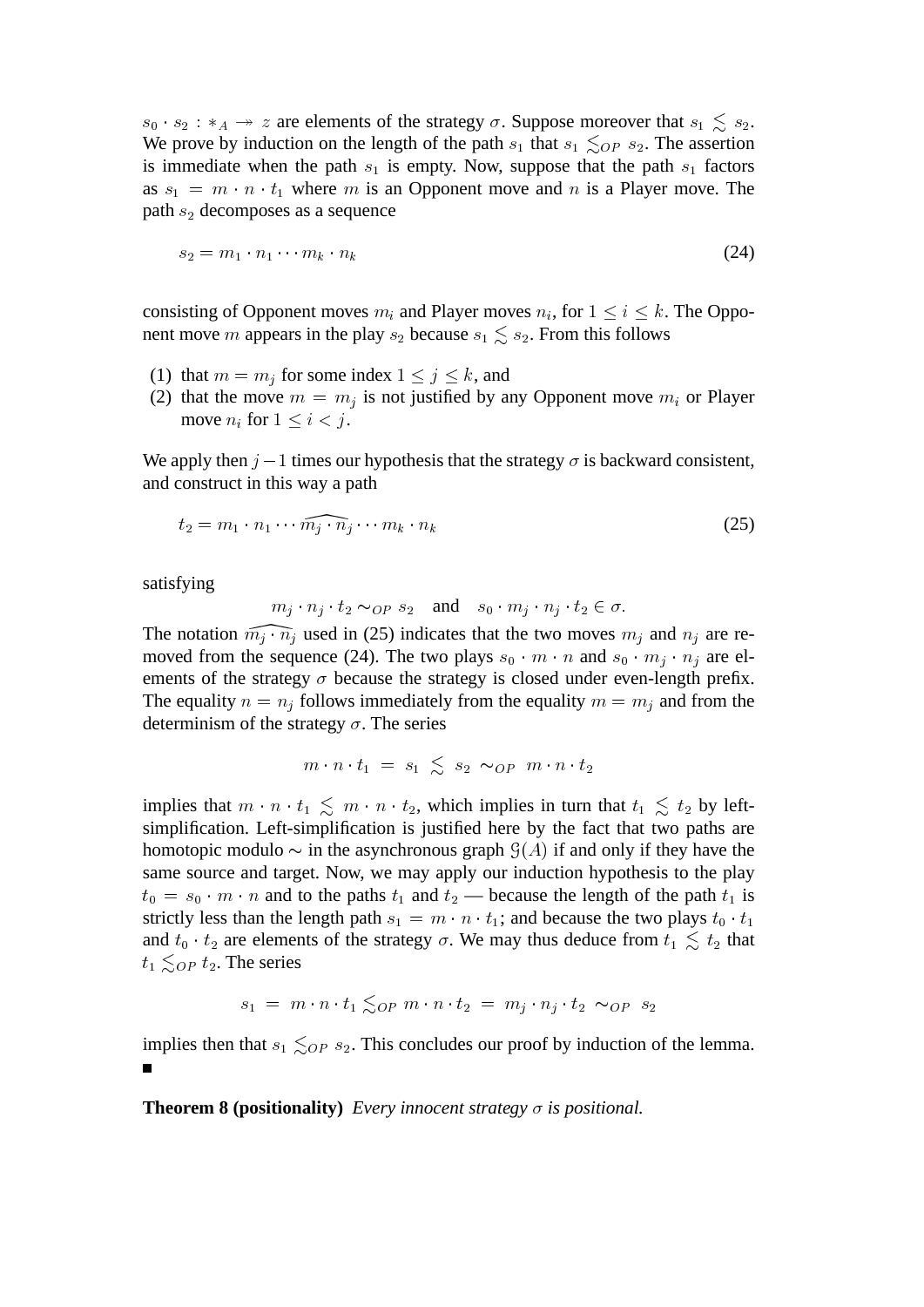**PROOF.** Suppose that  $s_1, s_2 : *_A \rightarrow x$  denote two homotopic plays:  $s_1 \sim s_2$ ; and that the two plays are elements of the innocent strategy  $\sigma$ . Suppose now that  $t : x \rightarrow y$  denotes a path which may be postcomposed to the plays  $s_1$  and  $s_2$  in order to define composite plays  $s_1 \tcdot t$ ,  $s_2 \tcdot t$  :  $*_A \rightarrow y$ . Suppose finally that the play  $s_1 \cdot t$  is an element of the strategy  $\sigma$ . We deduce from  $s_1 \sim s_2$  that  $s_1 \lesssim s_2$ . We then apply Lemma 7 and deduce that  $s_1 \leq_{OP} s_2$ . This implies in turn that  $s_1 \sim_{OP} s_2$  because the two plays  $s_1$  and  $s_2$  have the same length. From this follows that  $s_1 \cdot t \sim_{OP} s_2 \cdot t$ . We conclude from Lemma 1 and  $s_1 \cdot t \in \sigma$  that the play  $s_2 \cdot t$ is an element of the strategy  $\sigma$ .

**Relational strategy.** To every strategy  $\sigma$ , we associate the set of positions  $\sigma^{\bullet}$ played by the strategy in  $\mathcal{D}(A)$ , defined as:

$$
\sigma^{\bullet} = \{ x \in \mathcal{D}(A) \mid \exists s \in \sigma, \ s : *_{A} \to x \}.
$$

Conversely, to every set of positions  $X \subset \mathcal{D}(A)$ , we associate the set  $X^{\sharp} \subset P_A$  of alternating plays of even-length

$$
*_A = x_0 \xrightarrow{m_1} x_1 \xrightarrow{m_2} x_2 \longrightarrow \cdots \longrightarrow x_{2k-2} \xrightarrow{m_{2k-1}} x_{2k-1} \xrightarrow{m_{2k}} x_{2k}
$$

in which

- (1) every move  $m_{2i+1}$  is an Opponent move, and
- (2) every move  $m_{2i+2}$  is a Player move, and
- (3) every position  $x_{2j}$  is an element of X,

for  $0 \le i \le k - 1$  and  $0 \le j \le k$ .

It is immediate that every strategy  $\sigma$  is included in the set of alternating plays  $(\sigma^{\bullet})^{\sharp}$ .

A strategy  $\sigma$  is called *relational* when

$$
\sigma = (\sigma^{\bullet})^{\frac{1}{2}}.
$$
\n(26)

The terminology is justified by the fact that every relational strategy  $\sigma$  may be alternatively described as the underlying relation  $\sigma^{\bullet}$ . We prove that:

**Lemma 9** *Every relational strategy is positional.*

**PROOF.** Consider a set X of positions, two plays  $s_1$  and  $s_2$  elements of  $X^{\sharp}$ , and a path t. Suppose that  $s_1 \sim s_2$ , and that  $s_1 \cdot t$  defines a play which is an element of  $X^{\frac{1}{2}}$ . Every even-length prefix  $* \rightarrow x$  of the play  $s_2 \cdot t$  is an even-length prefix of the play  $s_2$ , or has the same target x as an even-length prefix of the play  $s_1 \cdot t$ . From this follows that this target position  $x$  is an element of  $X$  for every even-length prefix of  $s_2 \cdot t$ . We conclude that the play  $s_2 \cdot t$  is an element of  $X^{\frac{t}{2}}$ . Now, suppose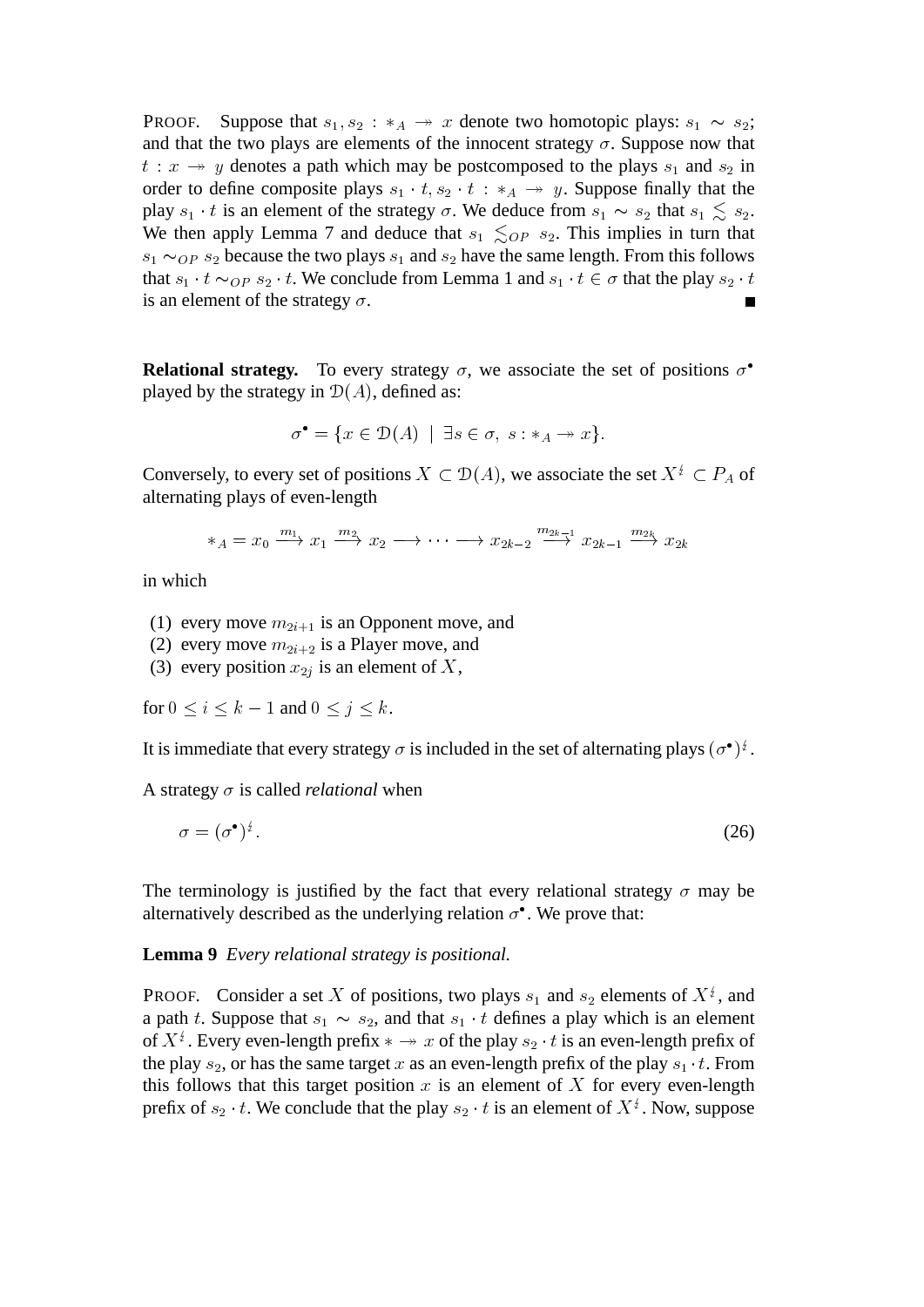that the strategy  $\sigma$  is relational. The property above instantiated at  $X = \sigma^{\bullet}$  implies that the strategy  $\sigma = X^{\frac{1}{2}}$  is positional.  $\blacksquare$ 

Obviously, every relational strategy  $\sigma$  may be recovered from its set of positions  $\sigma^{\bullet}$ by using equation (26). This is not necessarily the case for a positional strategy. Consider for instance the asynchronous game  $\mathbb{B} \otimes \mathbb{B}$  with two initial Opponent moves  $q_1, q_2$  and four Player moves  $false_1$ ,  $true_1$ ,  $false_2$ ,  $true_2$  justified as expected:

$$
q_1 \vdash \text{true}_1, \quad q_1 \vdash \text{false}_1, \quad q_2 \vdash \text{true}_2, \quad q_2 \vdash \text{false}_2.
$$

Consider the smallest strategy  $\sigma$  of  $\mathbb{B} \otimes \mathbb{B}$  which contains the two plays:

$$
q_1 \cdot \text{true}_1 \cdot q_2 \cdot \text{false}_2
$$
 and  $q_2 \cdot \text{false}_2$ .

The strategy  $\sigma$  is positional, but not relational, because the play

$$
s = q_2 \cdot \text{false}_2 \cdot q_1 \cdot \text{true}_1
$$

is an element of  $(\sigma^{\bullet})^{\circ}$  but not an element of the strategy  $\sigma$ . For that reason, we strengthen Theorem 8 and establish the following statement:

**Proposition 10 (relationality)** *Every innocent strategy*  $\sigma$  *is relational.* 

PROOF. Suppose that the strategy  $\sigma$  is innocent, and that s is a play of  $(\sigma^{\bullet})^{\frac{1}{2}}$ . We prove that s is a play of the strategy  $\sigma$  by induction on the length of s. The proof is immediate when the play s is empty. Otherwise, by definition of  $(\sigma^{\bullet})^{\sharp}$ , the play  $s : *_{A} \rightarrow x$  factors as  $s = t \cdot m \cdot n$  where t is a play of  $(\sigma^{\bullet})^{\sharp}$ , where m is an Opponent move, and where  $n$  is a Player move. We know by induction hypothesis that the play  $t \in (\sigma^{\bullet})^{\circ}$  is an element of the strategy  $\sigma$ . Besides, the target position x of the play s is an element of  $\sigma^{\bullet}$ . By definition of  $\sigma^{\bullet}$ , there exists a play  $u \in \sigma$  with the position x as target. In particular,  $t \cdot m \cdot n \sim u$ , and thus  $t \lesssim u$ . We deduce from this and Lemma 7 that  $t \leq_{OP} u$ . By definition, there exists an alternating path  $t'$ such that  $t \cdot t' \sim_{OP} u$ . This path  $t'$  coincides necessarily with  $m \cdot n$ . This establishes the equivalence  $t \cdot m \cdot n \sim_{OP} u$ . From this and Lemma 1, we obtain that  $t \cdot m \cdot n$  is a play of the strategy  $\sigma$ . This concludes our proof by induction that  $\sigma = (\sigma^{\bullet})^{\frac{1}{2}}$ .

**Pure innocence.** An innocent strategy  $\sigma$  is called *purely innocent* (see Figure 4) when every play  $s_1 \in \sigma$ , every path  $s_2$ , every pair  $m_1$ ,  $m_2$  of Opponent moves, and every pair  $n_1$ ,  $n_2$  of Player moves satisfying the properties:

$$
s_1 \cdot m_1 \cdot n_1 \cdot m_2 \cdot n_2 \cdot s_2 \in \sigma \text{ and } \neg(n_1 \vdash_A m_2) \text{ and } \neg(n_1 \vdash_A n_2)
$$

satisfy also the properties:

$$
\neg (m_1 \vdash_A m_2) \text{ and } \neg (m_1 \vdash_A n_2) \text{ and } s_1 \cdot m_2 \cdot n_2 \cdot m_1 \cdot n_1 \cdot s_2 \in \sigma.
$$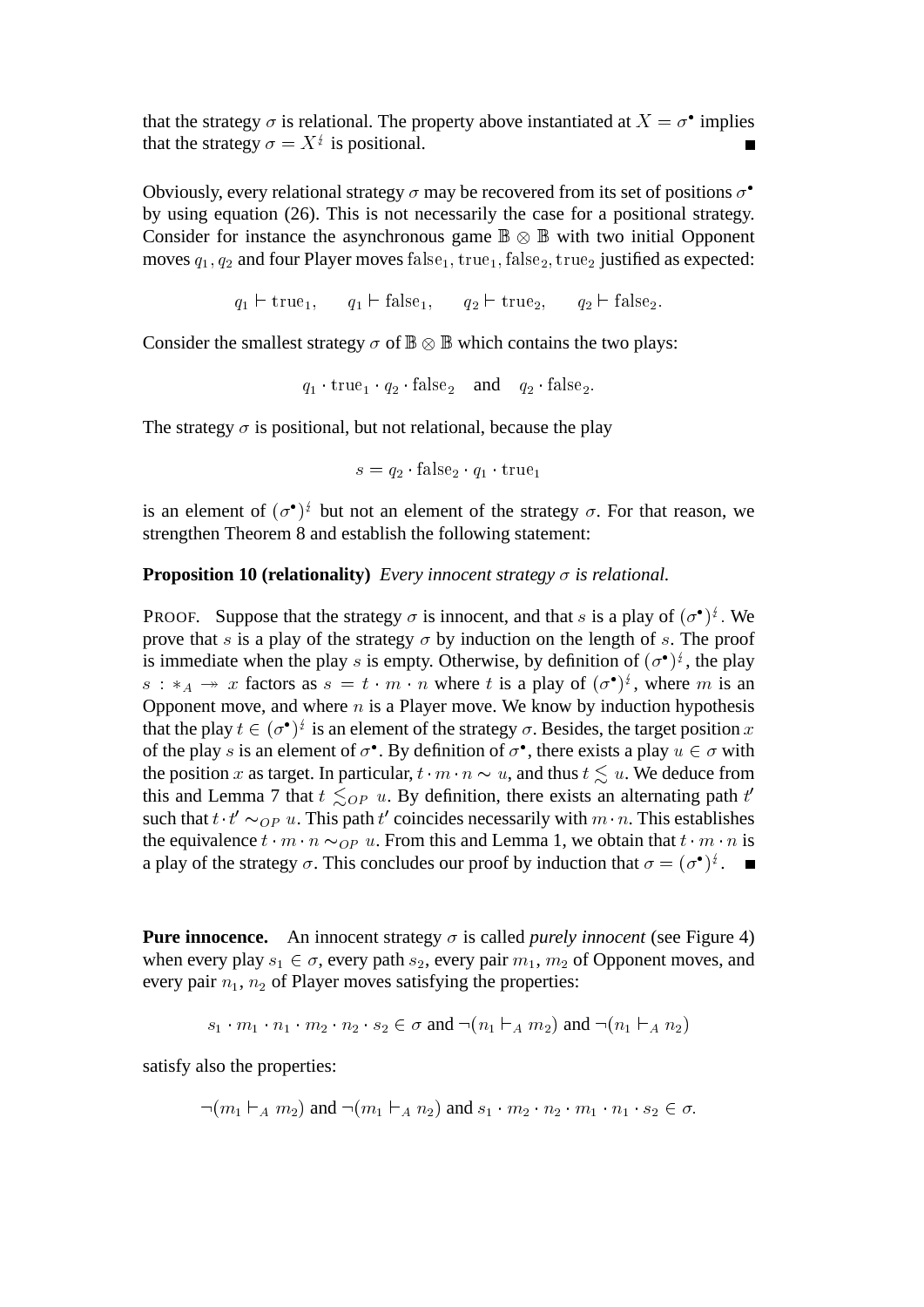

Fig. 4. Reverse consistency

This additional condition is called *reverse consistency* because it coincides with the backward consistency property (see Figure 1) in which the direction of all moves has been reversed. We establish now that pure innocence coincides with innocence in the particular case of intuitionistic games.

**Lemma 11** In any intuitionistic asynchronous game, a strategy  $\sigma$  is purely inno*cent iff it is innocent.*

PROOF. The proof is nearly immediate, and works in any asynchronous game in which no Opponent move justifies another Opponent move. It works in particular in any intuitionistic game. Suppose that the strategy  $\sigma$  is innocent, and that we are in the situation of Figure 4 (left) with a play  $s_1 \in P_A$ , a path  $s_2$ , and moves  $m_1, n_1, m_2, n_2 \in M_A$  such that:

$$
s_1 \cdot m_1 \cdot n_1 \cdot m_2 \cdot n_2 \cdot s_2 \in \sigma \text{ and } \neg(n_1 \vdash_A m_2) \text{ and } \neg(n_1 \vdash_A n_2).
$$

By hypothesis on the underlying asynchronous game, the Opponent move  $m_1$  does not justify the Opponent move  $m_2$ . We are thus in the situation of Figure 1 (left). We may thus apply our hypothesis that the strategy  $\sigma$  satisfies backward consistency, and deduce the properties:

$$
\neg (m_1 \vdash_A n_2) \text{ and } s_1 \cdot m_2 \cdot n_2 \cdot m_1 \cdot n_1 \cdot s_2 \in \sigma.
$$

We conclude that the strategy  $\sigma$  is purely innocent.

We express below our positional characterization of pure innocence (Proposition 12). One intriguing aspect of this characterization is that it is nearly self-dual: the second and fourth clauses are exactly the first and third clauses after reversing the direction and the polarity of the moves. Closure under intersection and union demonstrates that purely innocent strategies are inherently concurrent. We come back to that point in Proposition 13. Forward and backward confluence (together with mutual attraction and the initial condition) ensure that every position  $x \in X$  induces an

 $\blacksquare$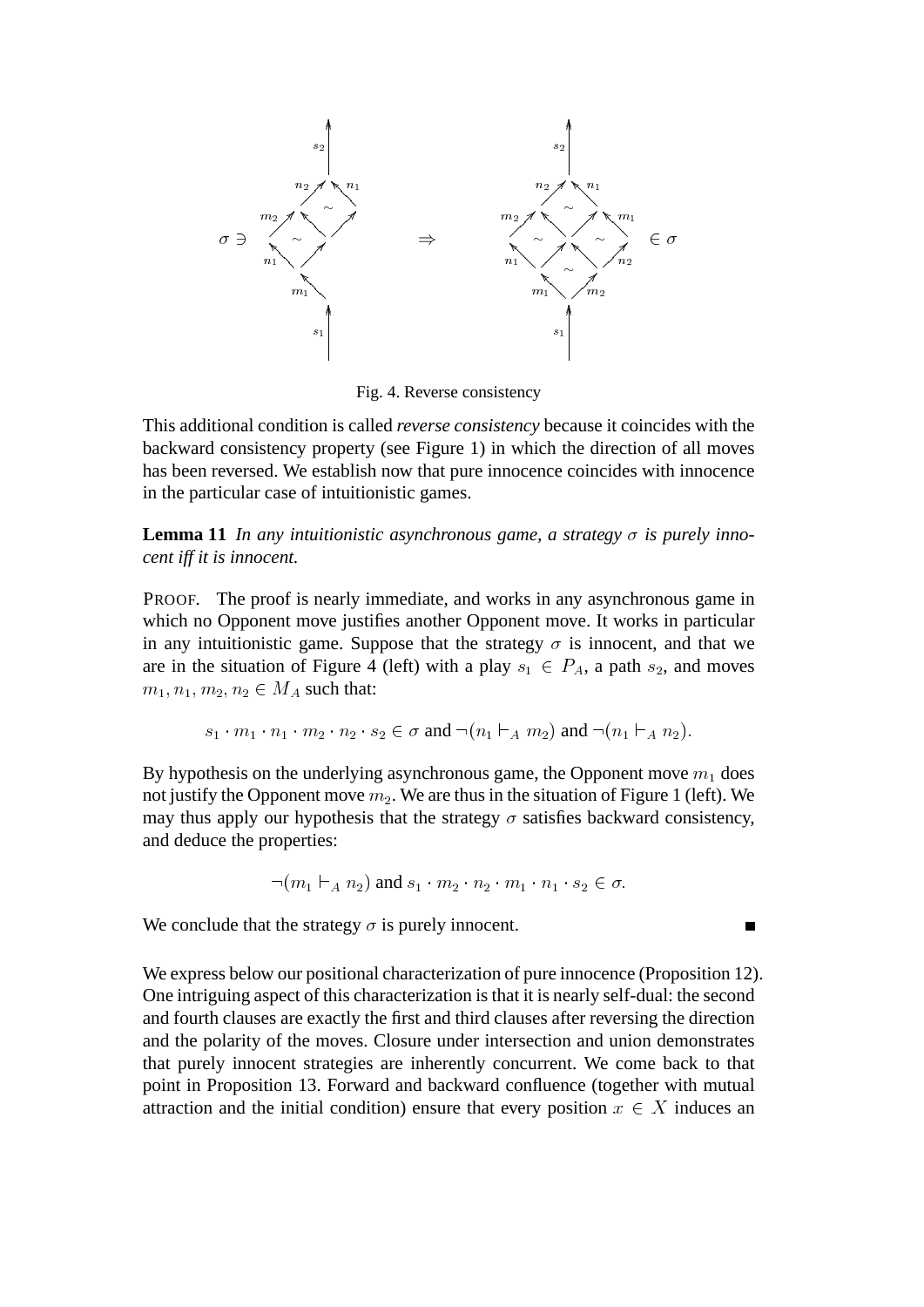alternating play of even-length  $s \in X^{\frac{1}{2}}$  with target the position x. The last clause is called initial condition because it indicates on which position  $*_A$  the strategy will start interacting with its environment.

The notion of forward confluence appears in [19] where it is called conflict-freeness, and (independently) in the author's game-theoretic proof [31] of Thomas Ehrhard's collapse theorem — where the notion plays a fundamental role in the dynamic analysis of hypercoherence spaces. To some extent, forward confluence is the positional counterpart of *determinism* in the usual definition of strategy formulated at the end of Section 2. Remarkably, the dual notion of backward confluence offers here a positional account of the fact that plays are *closed under even-length prefix.* This reveals that this familiar condition on strategies (understood as sets of sequences) is a hidden form of *backward* determinism.

**Proposition 12 (positional characterization)** *A set of positions*  $X \subset \mathcal{D}(A)$  *is of* the form  $X = \sigma^{\bullet}$  for a purely innocent strategy  $\sigma$  iff the set  $X$  satisfies the following *properties:*

- *X* is closed under intersection:  $x, y \in X \Rightarrow x \cap y \in X$ ,
- *X* is closed under union:  $x, y \in X \Rightarrow x \cup y \in X$ ,
- forward confluence: if  $X \ni x \stackrel{m}{\longrightarrow} y \rightarrow w \in X$  and m is an Opponent move, *then there exists a unique Player move*  $y \xrightarrow{n} z$  *such that*  $X \ni z \rightarrow w \in X$ ,
- backward confluence: if  $X \ni w \rightarrow y \xrightarrow{u} z \in X$  and n is a Player move, then *there exists a unique Opponent move*  $x \xrightarrow{m} y$  *such that*  $X \ni w \rightarrow x \in X$ ,
- *mutual attraction:* if  $X \ni x \rightarrow y \in X$  *then either*  $x = y$ *, or there exists an Opponent move*  $x \xrightarrow{m} x'$  and a Player move  $y' \xrightarrow{n} y$  such that  $x' \rightarrow y'$ ,
- *initial condition: the root*  $*_A$  *is an element of*  $X$ *.*

PROOF. Suppose that  $\sigma$  is a purely innocent strategy. We establish that the set of positions  $\sigma$ <sup>•</sup> satisfies the six clauses formulated in Proposition 12. We prove first that  $\sigma$ <sup> $\bullet$ </sup> is closed under unions and intersections. The proof applies the familiar diagrammatic techniques of rewriting theory, based on local diagram chasing and residuals, see for instance [24,16,10,29]. Suppose that  $x \in \sigma^{\bullet}$  and  $y \in \sigma^{\bullet}$ . By definition, there exists two plays  $s \in \sigma$  and  $t \in \sigma$  such that:

$$
s: *_{A} \to x \qquad \text{and} \qquad t: *_{A} \to y.
$$

The property of forward consistency enables us to apply a series of permutations of OP-moves on  $s$  and  $t$ , in order to construct two "residual" paths

$$
s/t: y \to x \cup y \qquad \text{and} \qquad t/s: x \to x \cup y
$$

such that:

$$
s \cdot (t/s) \sim_{OP} t \cdot (s/t)
$$

and

$$
s \cdot (t/s) \in \sigma \qquad \text{and} \qquad t \cdot (s/t) \in \sigma.
$$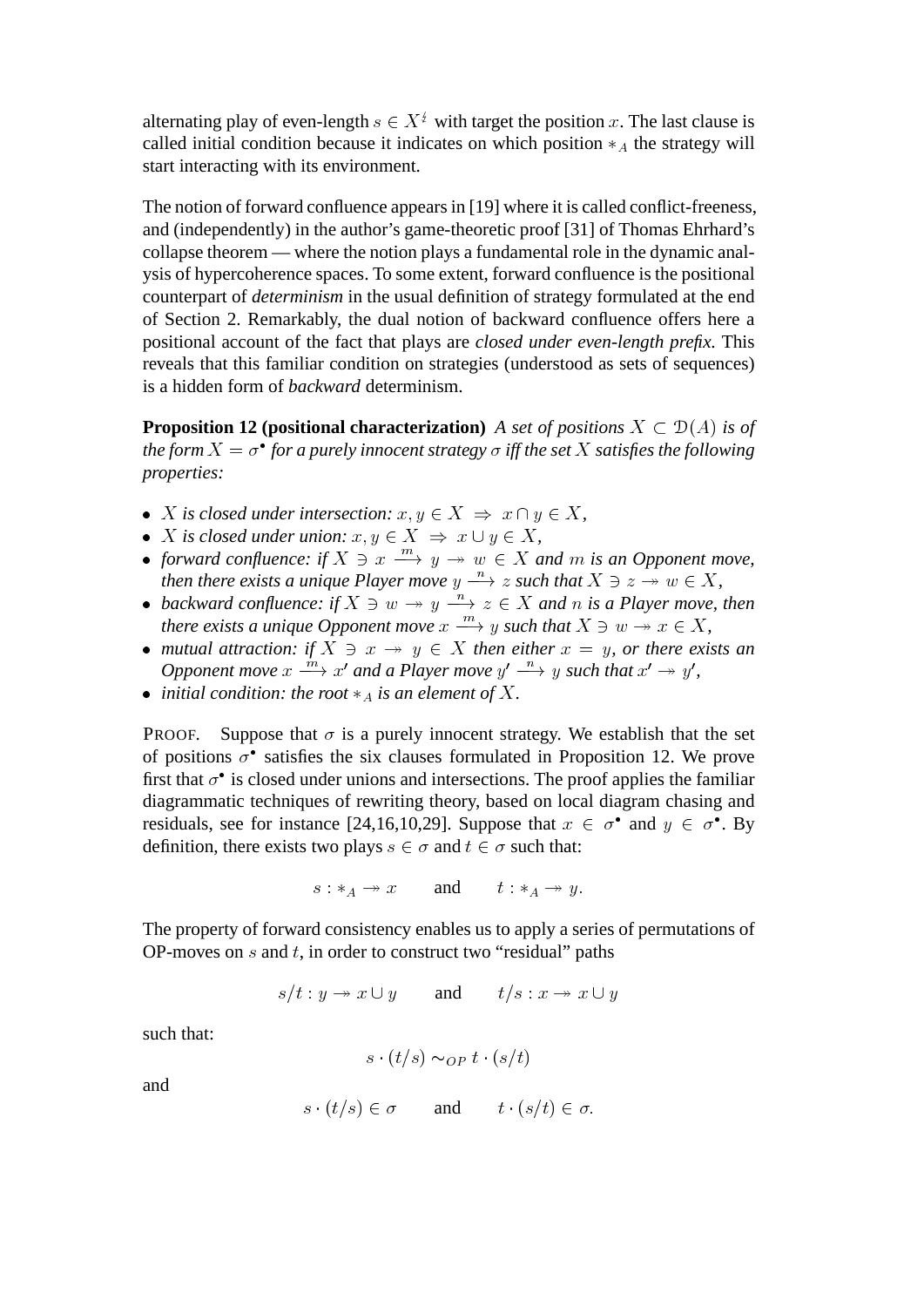This establishes that  $x \cup y \in \sigma^{\bullet}$ . The proof that  $x \cap y \in \sigma^{\bullet}$  works in a similar way. The key observation in that respect is that the asynchronous transition system with the elements of  $\sigma^{\bullet}$  as states, and the OP-moves as transitions, is not only *confluent*: it is also *stable* in the sense of [36,20,28].

We establish now the forward confluence of  $\sigma^{\bullet}$ . Suppose that two positions  $x, w$ are elements of  $\sigma^{\bullet}$ , and that

$$
x \xrightarrow{m} y \to w \tag{27}
$$

for some position y and Opponent move m. By definition of  $\sigma^{\bullet}$ , there exists a play  $s \in \sigma$  whose target is the position x, and a play  $t \in \sigma$  whose target is the positions w. It follows from (27) that  $s \leq t$ , and from Lemma 7 that  $s \leq_{OP} t$ . Thus, there exists a path

$$
s' = m_1 \cdot n_1 \cdots m_k \cdot n_k \; : \; x \to w \tag{28}
$$

consisting of Opponent moves  $m_i$  and Player moves  $n_i$ , for  $1 \le i \le k$ , such that  $s \cdot s' \sim_{OP} t$ . The Opponent move m is an element of the position w, but not an element of the position  $x$ . This implies

- (1) that  $m = m_j$  for some index  $1 \le j \le k$ , and
- (2) that the move  $m = m_j$  is not justified by any Opponent move  $m_i$  or Player move  $n_i$ , for  $1 \leq i < j$ .

We apply  $j - 1$  times our hypothesis that the strategy  $\sigma$  is backward consistent, and construct in this way a path

$$
s'' = m_1 \cdot n_1 \cdots \widehat{m_j \cdot n_j} \cdots m_k \cdot n_k
$$

satisfying

$$
m_j \cdot n_j \cdot s'' \sim_{OP} s'
$$
 and  $s_1 \cdot m_j \cdot n_j \cdot s'' \in \sigma$ .

Just as in the proof of Lemma 7, the notation  $\widehat{m_j \cdot n_j}$  indicates that the two moves  $m_j, n_j$  are removed from the sequence (28).

We claim that the move  $n : y \longrightarrow z$  defined as  $n = n_j$  is the unique Player move from the position y whose target position z is an element of the set  $\sigma^{\bullet}$ , which satisfies moreover

$$
x \xrightarrow{m} y \xrightarrow{n} z \to w. \tag{29}
$$

By definition, the position z is the target of the even-length play  $s_1 \cdot m_j \cdot n_j = s_1 \cdot m \cdot n$ which is prefix of the play  $s_1 \cdot m_j \cdot n_j \cdot s'' \in \sigma$ . From this follows that  $s_1 \cdot m_j \cdot n_j$  is a play of the strategy  $\sigma$ , and thus, that its target z is an element of the set  $\sigma^{\bullet}$ . Besides,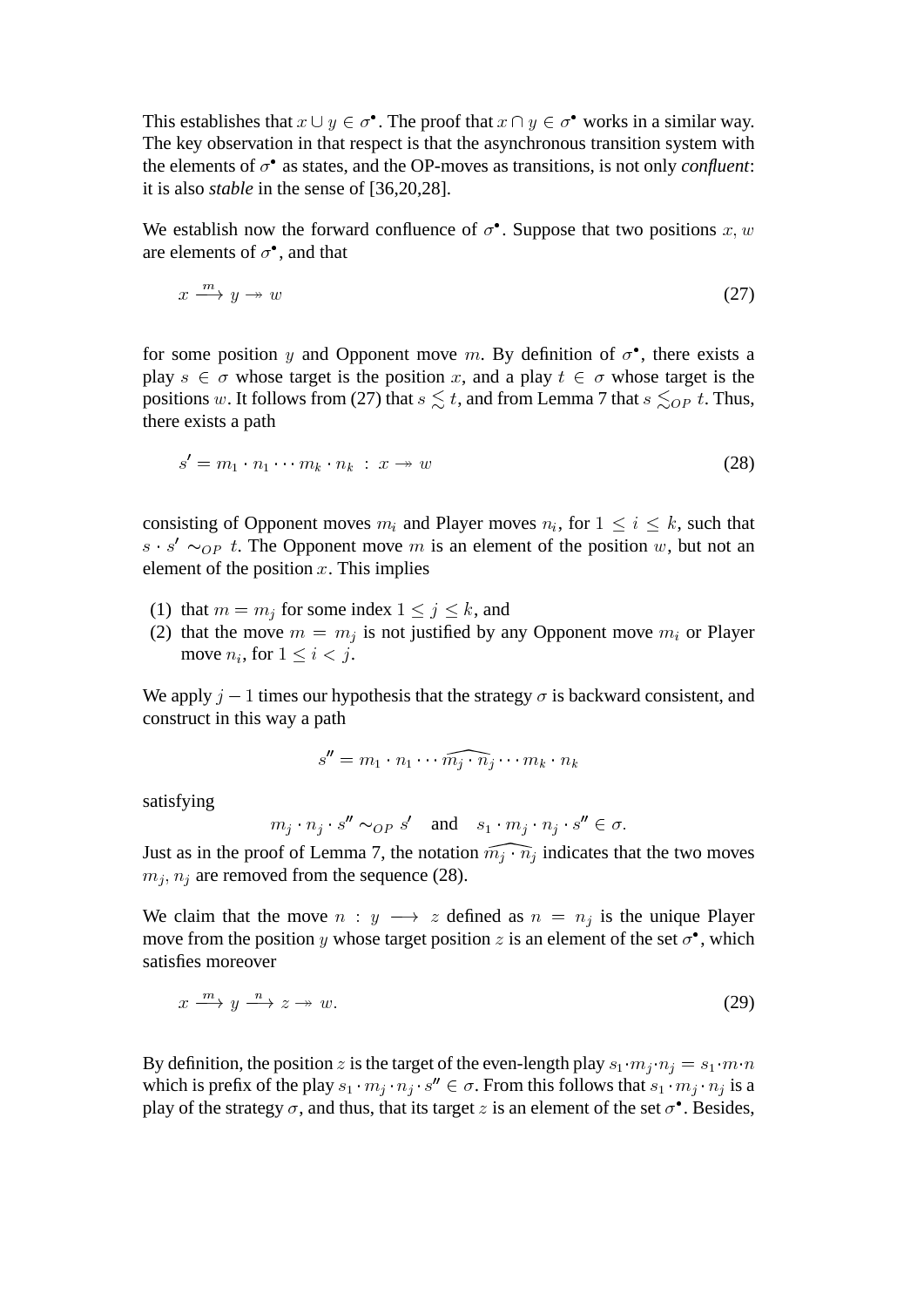the fact that  $z \to w$  follows immediately from the definition of the move  $n_j$ . We have established that the Player move  $n : y \longrightarrow z$  has a position of  $\sigma^{\bullet}$  as target, and satisfies (29). We prove now that there is a unique such Player move  $n$  from the position y. Suppose that another Player move  $n' : y \longrightarrow z'$  has its target position z' in the set  $\sigma^{\bullet}$ , and satisfying  $z' \rightarrow w$ . In that case, the position y coincides with the intersection of the two positions  $z = y \oplus \{n\}$  and  $z' = y \oplus \{n'\}$ . Now, we have just established that the set  $\sigma^{\bullet}$  is closed under intersection. The position y is thus an element of the set  $\sigma^{\bullet}$ . This and  $y = x \oplus \{m\}$  contradicts the fact that every position of the set  $\sigma$ <sup>•</sup> contains as many Opponent moves as Player moves. This concludes the proof that the set  $\sigma^{\bullet}$  satisfies forward confluence.

The backward confluence property of  $\sigma^{\bullet}$  is established in the same way, by duality. Reverse consistency replaces backward consistency in the argument to obtain the Opponent move  $m$  solution of the confluence problem. Closure under intersection is replaced by closure under union in order to establish the uniqueness of that move m.

The two last assertions are immediate: mutual attraction follows from Lemma 7, and the initial condition that  $\sigma^{\bullet}$  contains the starting position  $*_{A}$  follows from the fact that the strategy  $\sigma$  contains the empty play  $\epsilon_A$ . This concludes the proof that the set of positions  $\sigma^{\bullet}$  satisfies the six assertions of Proposition 12 when the strategy  $\sigma$ is purely innocent.

We establish now the converse property that any set  $X$  of positions satisfying the six clauses of Proposition 12 is of the form  $\sigma^{\bullet}$  for a relational strategy  $\sigma$ . Suppose that we are given such a set X of positions. We define  $\sigma$  as the set of alternating sequences

$$
\sigma=X^{\frac{t}{2}}.
$$

We recall that, by definition, the set  $\sigma$  contains the set of alternating plays of evenlength

$$
*_A = x_0 \xrightarrow{m_1} x_1 \xrightarrow{m_2} x_2 \longrightarrow \cdots \longrightarrow x_{2k-2} \xrightarrow{m_{2k-1}} x_{2k-1} \xrightarrow{m_{2k}} x_{2k}
$$

in which (1) every move  $m_{2i+1}$  is an Opponent move, (2) every move  $m_{2i+2}$  is a Player move, and (3) every position  $x_{2j}$  is an element of X, for  $0 \le i \le k - 1$  and  $0 \leq j \leq k$ .

We show that for every position  $x \in X$ , there exists a play  $s \in \sigma$  whose target is the position x. This is easily established by induction on the size of x. The property is immediate when the position x is empty. Suppose now that the position  $x \in X$ is not empty. There exists a path  $*_A \rightarrow x$  starting from the position  $*_A$ . The initial condition ensures that this position  $*_A$  is an element of X. By mutual attraction, there exists a Player move  $m : y \longrightarrow x$ . By backward confluence, there exists an Opponent move  $n : z \longrightarrow y$  such that  $z \in X$ . By induction hypothesis applied to the position z, there exists a play  $s : *_{A} \rightarrow z$  in the strategy  $\sigma$ . By definition of  $X^{\frac{1}{2}}$ , the play

 $s \cdot m \cdot n$  :  $*_A \rightarrow z \stackrel{n}{\longrightarrow} y \stackrel{m}{\longrightarrow} x$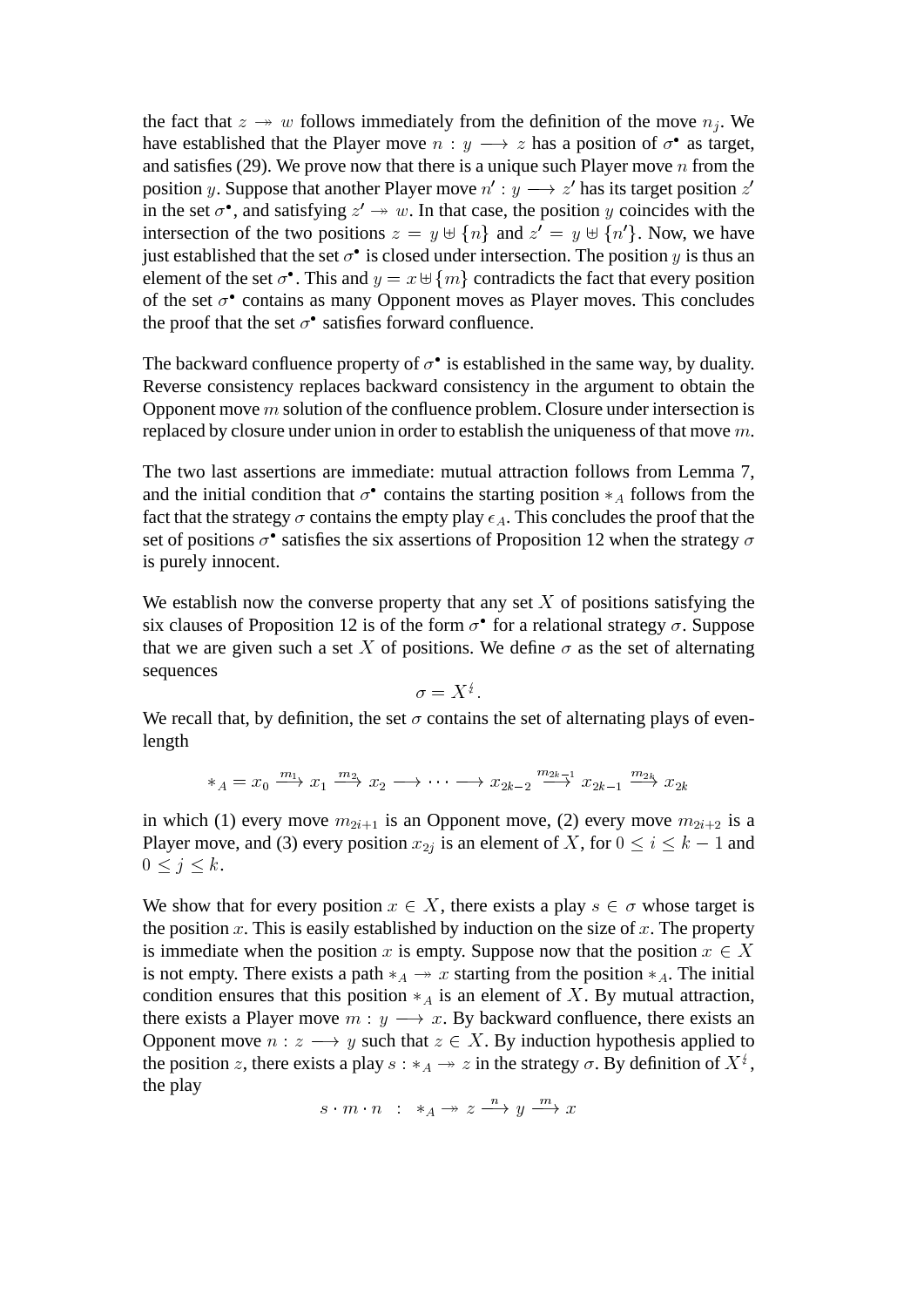is also an element of  $\sigma = X^{\frac{1}{2}}$ . This concludes our proof by induction that every position  $x \in X$  is the target of a play  $s \in \sigma$ .

Now, we show that the set of plays  $\sigma$  defines a strategy in the traditional sense, formulated at the end of Section 2. To that purpose, we check that the four conditions required on the set of plays  $\sigma$  are satisfied:

- the set  $\sigma$  contains the empty play because X contains the empty position,
- by definition of  $\sigma$  as  $X^{\xi}$ , every nonempty play  $s \in \sigma$  starts with an Opponent move, and  $\sigma$  is closed under even-length prefix,
- suppose that  $s \cdot m \cdot n_1 \in \sigma$  and  $s \cdot m \cdot n_2 \in \sigma$ , where  $s : *_A \rightarrow x$  and  $m : x \rightarrow y$ and  $n_i : y \longrightarrow z_i$  for  $i \in \{1, 2\}$ . By definition of  $\sigma$  as  $X^i$ , the two positions  $z_1 = y \oplus \{n_1\}$  and  $z_2 = y \oplus \{n_2\}$  are elements of X. Since the set X is closed under intersection, the position  $z_1 \cap z_2$  is also element of X. Suppose that the two moves  $n_1$  and  $n_2$  are different. In that case,  $y = z_1 \cap z_2$  is element of X, and thus target of an alternating play  $t \in \sigma$ . As such, the position y contains as many Opponent moves as Player moves. This contradicts the fact that  $y = x \oplus \{m\}$ and that the position  $x$  contains as many Opponent moves as Player moves as the target of the alternating play  $s \in \sigma$ . We conclude that  $n_1 = n_2$  and thus, that  $\sigma$  is deterministic.

We have just established that  $\sigma$  defines a strategy. There remains to show that the strategy  $\sigma$  satisfies the three consistency properties of pure innocence (backward, forward, and reverse). We start by establishing the backward consistency property. Suppose that we are in the situation of Figure 1, with a play

$$
s_1: *_A \rightarrow x
$$

four moves

$$
x \xrightarrow{m_1} y_1 \xrightarrow{n_1} y_2 \xrightarrow{m_2} y_3 \xrightarrow{n_2} w
$$

satisfying

$$
\neg (n_1 \vdash_A m_2)
$$
 and  $\neg (m_1 \vdash_A m_2)$ 

and a path

$$
s_2:w\twoheadrightarrow w'
$$

satisfying all together

$$
s_1 \cdot m_1 \cdot n_1 \cdot m_2 \cdot n_2 \cdot s_2 \in \sigma.
$$

By forward confluence applied to the positions  $x \in X$  and  $w \in X$ , and to the Opponent move

$$
m_2:x\longrightarrow z_1
$$

there exists a Player move  $n : z_1 \longrightarrow z_2$  such that  $z_2 \in X$  and:

$$
x \xrightarrow{m_2} z_1 \xrightarrow{n} z_2 \rightarrow w.
$$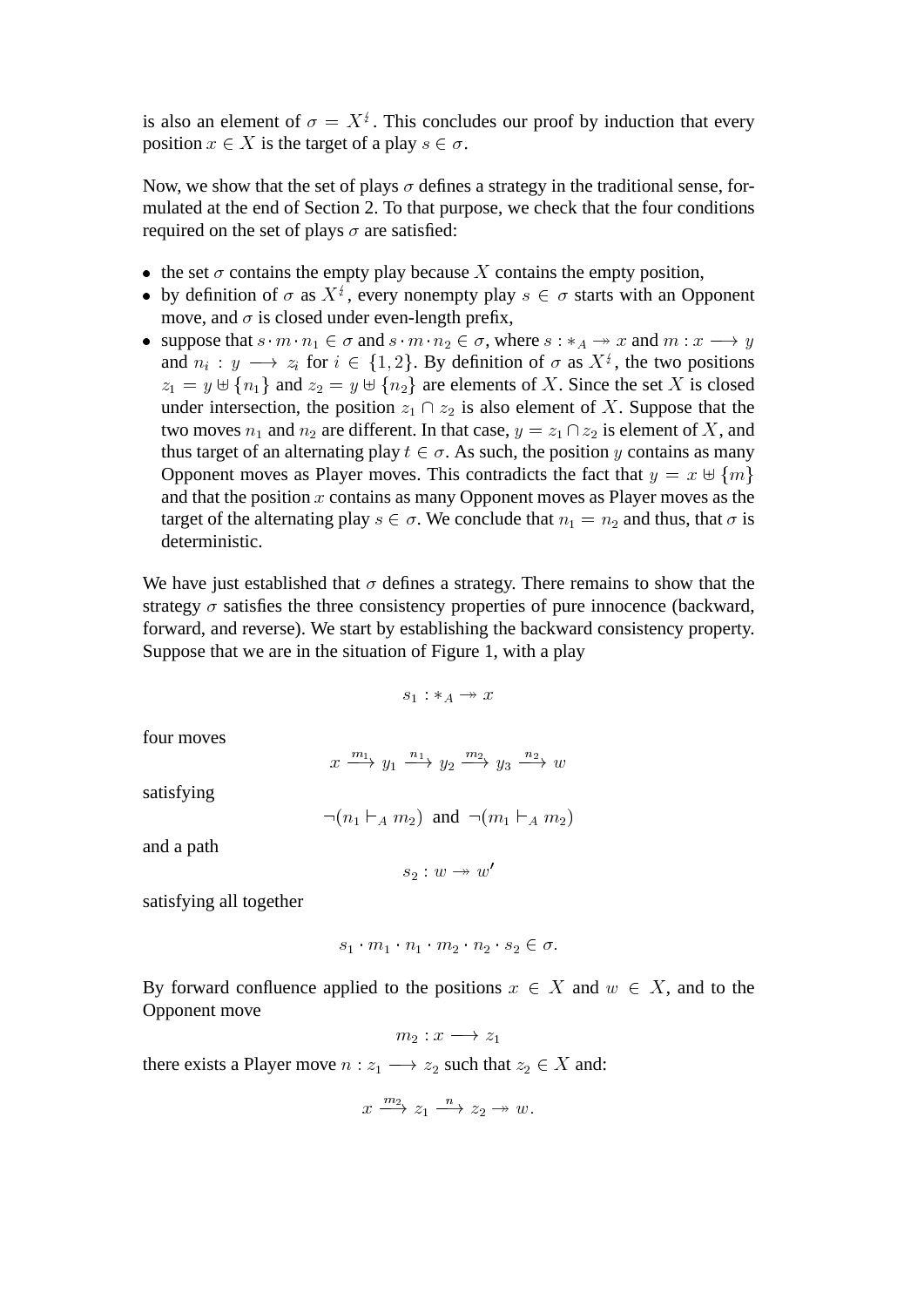By forward confluence again, applied to the positions  $z_2 \in X$  and  $w \in X$ , and to the Opponent move:

$$
m_1: z_2 \longrightarrow z_3
$$

there exists a Player move  $n' : z_3 \longrightarrow z_4$  with  $z_4 \longrightarrow w$  and thus  $z_4 = w$  for cardinality reasons. We conclude that the play

$$
*_A \xrightarrow{s_1} x \xrightarrow{m_2} z_1 \xrightarrow{n} z_2 \xrightarrow{m_1} z_3 \xrightarrow{n'} w \xrightarrow{s_2} w'
$$

is an element of the strategy  $\sigma$ . There remains to show that  $n = n_2$  and  $n' = n_1$ . The only other possibility is that  $n = n_1$  and  $n' = n_2$ . We claim that this last possibility would contradict the backward confluence of  $X$ . In that case, indeed, the two positions  $y_3$  and  $z_3$  are equal, and thus define with the position  $x \in X$  and the move  $n' = n_2$  a typical *backward confluence* problem:

$$
X \ni x \to y_3 \xrightarrow{n_2} w \in \sigma
$$

Now, the Opponent moves  $m_1$  and  $m_2$  provide two *different* solutions to this backward confluence problem:

$$
x \to y_2 \xrightarrow{m_2} y_3 \xrightarrow{n_2} w \in \sigma
$$
 and  $x \to z_2 \xrightarrow{m_1} z_3 \xrightarrow{n_2} w \in \sigma$ 

with the two positions  $y_2$  and  $z_2$  elements of the set X. This contradicts the hypothesis that there exists a *unique* such solution. We conclude that  $n = n_2$  and  $n' = n_1$ , and thus that the play

$$
*_A \xrightarrow{s_1} x \xrightarrow{m_2} z_1 \xrightarrow{n_2} z_2 \xrightarrow{m_1} z_3 \xrightarrow{n_1} w \xrightarrow{s_2} w'
$$

is an element of the strategy  $\sigma$ . This establishes that the strategy  $\sigma$  satisfies backward consistency. Reverse consistency is established in exactly the same way, but dually, by reversing the direction and the polarity of the moves. Forward consistency is established by reduction to backward consistency, using the fact that the set X is closed under unions. This concludes the proof of Proposition 12.

**Proposition 13** *Every innocent strategy*  $\sigma$  : A *defines a closure operator*  $\sigma$  *on the complete lattice* D(A) <sup>&</sup>gt; *of positions.*

**PROOF.** By convention, the closure operator  $\sigma^{\bullet}$  on the lattice  $\mathcal{D}(A)^{\dagger}$  is denoted in the same way as the set of positions  $\sigma^{\bullet}$  played by the strategy  $\sigma$ . By definition, the closure operator  $\sigma^{\bullet}$  associates to every element x of the lattice the element

$$
\sigma^{\bullet}(x) = \bigcap \{ z \in \mathcal{D}(A) \mid z \in \sigma^{\bullet} \text{ and } z \geq x \}. \tag{30}
$$

Note that  $\sigma^{\bullet}(x) = \top$  precisely when there exists no position  $y \in \sigma^{\bullet}$  above the element x in the sup-lattice  $D(A)$ . Let us check here that (30) defines a closure operator on the lattice  $D(A)^{\top}$ , although the exercise is pretty elementary. By *closure operator* on the lattice  $D(A)$ <sup> $\perp$ </sup>, we mean a monotone, continuous, increasing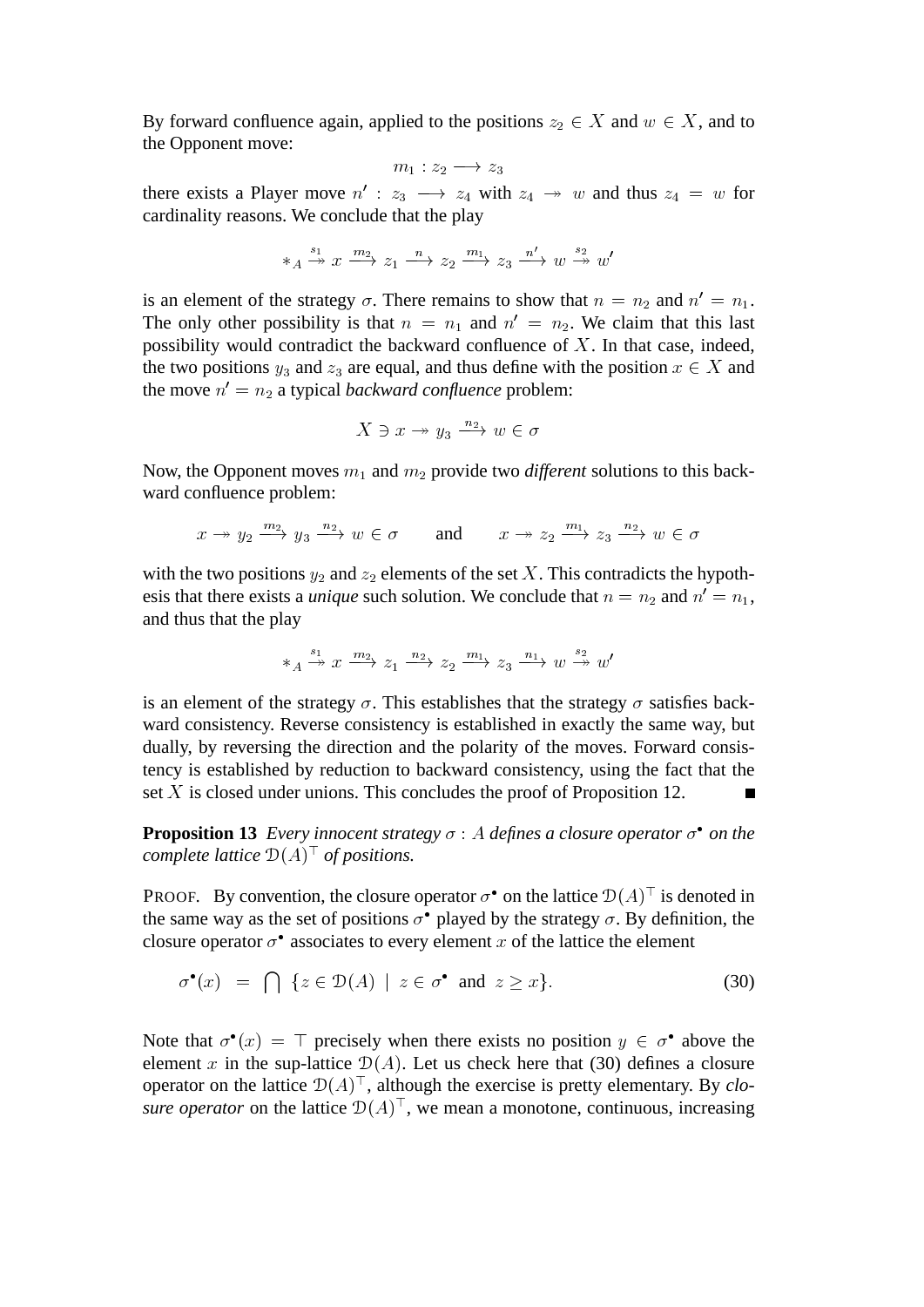and idempotent endofunction of the lattice. Monotonicity means that, for every two elements x, y of the lattice  $D(A)^{\dagger}$ ,

$$
x \le y \quad \Rightarrow \quad \sigma^{\bullet}(x) \le \sigma^{\bullet}(y).
$$

This follows immediately from the fact that

$$
\{z \in \mathcal{D}(A) \mid z \in \sigma^{\bullet} \text{ and } z \geq x\} \supseteq \{z \in \mathcal{D}(A) \mid z \in \sigma^{\bullet} \text{ and } z \geq y\}
$$

when  $x \leq y$ . By increasing, one means that the function  $\sigma^{\bullet}$  satisfies the inequality

$$
x \leq \sigma^{\bullet}(x) \tag{31}
$$

for every element  $x$  of the lattice. This inequality follows immediately from the definition of the element  $\sigma^{\bullet}(x)$  as the greatest lower bound of a set of elements greater than the element  $x$ . Now, idempotency means that

$$
\sigma^{\bullet}(\sigma^{\bullet}(x)) = \sigma^{\bullet}(x)
$$

for every element  $x$  of the lattice. This follows immediately from the equality:

$$
\{z \in \mathcal{D}(A) \mid z \in \sigma^{\bullet} \text{ and } z \geq x\} = \{z \in \mathcal{D}(A) \mid z \in \sigma^{\bullet} \text{ and } z \geq \sigma^{\bullet}(x)\}.
$$

Finally, continuity means that

$$
\sigma^{\bullet}(\bigvee_{i\in\mathbb{N}} x_i) = \bigvee_{i\in\mathbb{N}} \sigma^{\bullet}(x_i)
$$
\n(32)

for every infinite increasing sequence  $(x_i)_{i\in\mathbb{N}}$  of elements:

$$
x_0 \le x_1 \le \dots \le x_{i-1} \le x_i \le x_{i+1} \le \dots \tag{33}
$$

in the complete lattice  $D(A)$ <sup> $\perp$ </sup>. At this point, we take advantage of a very particular property of that lattice: every increasing sequence of the form (33) in the lattice  $\mathcal{D}(A)^{\dagger}$  is either *stationary* — that is, there exists a natural number  $N \in \mathbb{N}$ such that:

$$
\forall i \in \mathbb{N}, \qquad i \geq N \Rightarrow x_i = x_{i+1},
$$

or converges to the element  $\top$ :

$$
\bigvee_{i\in\mathbb{N}} x_i = \top. \tag{34}
$$

Equation (32) follows immediately when the sequence (33) is stationary; and it follows from the equality

$$
\bigvee_{i \in \mathbb{N}} \sigma^{\bullet}(x_i) = \top \tag{35}
$$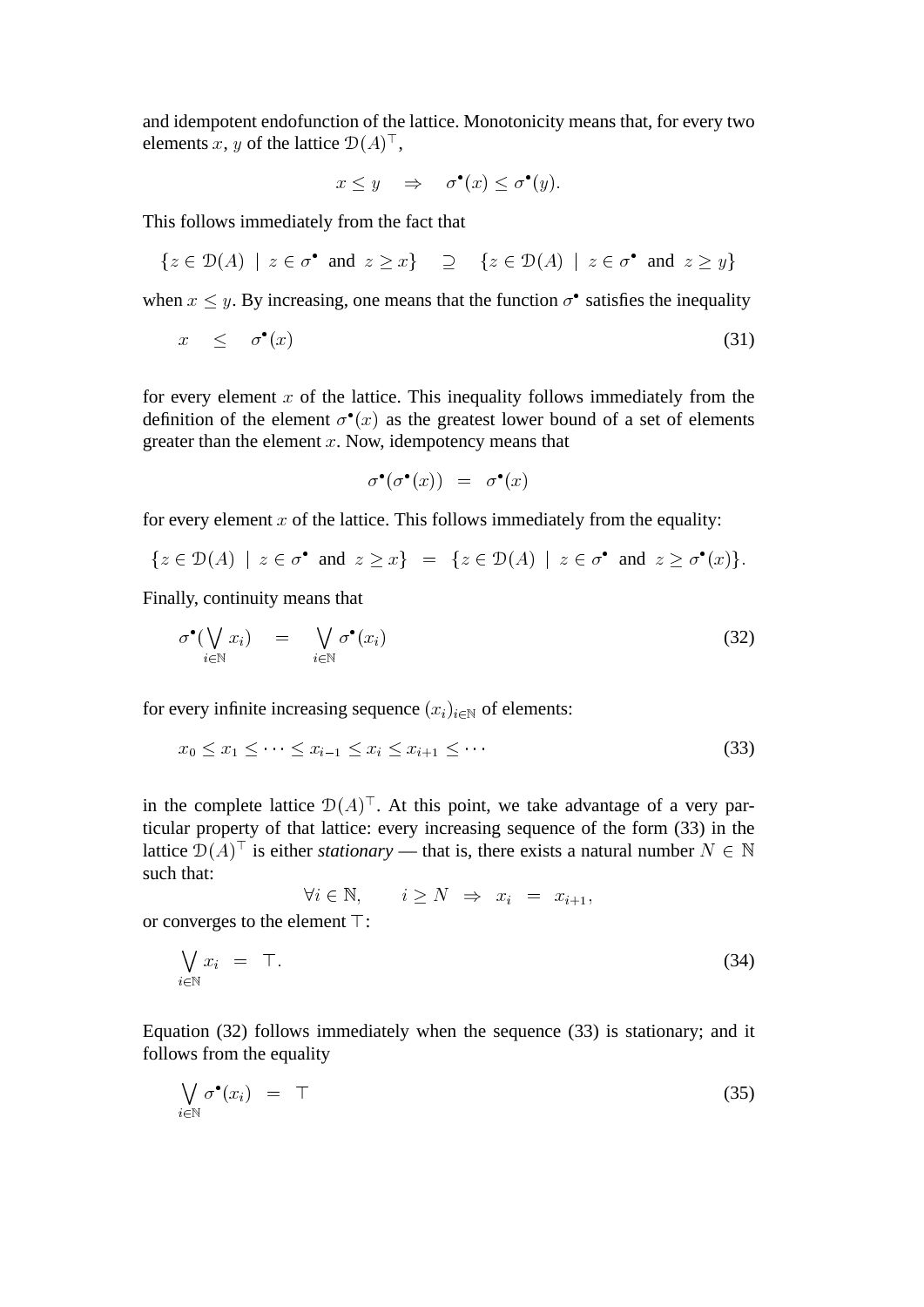

Fig. 5. The innocent strategy  $\sigma$  and its four positions in the game  $\mathbb{B} \otimes \mathbb{B}$ 

when the sequence (33) converges to the element  $\top$  — Equation (35) being itself an immediate consequence of Equation (31) and Equation (34).

This series of properties explicates the true concurrency nature of innocence. Proposition 13 bridges sequential arena games with concurrent games as they are formulated by Samson Abramsky and the author in [5]. We illustrate this in Figure 5 with the innocent strategy  $\sigma : \mathbb{B} \otimes \mathbb{B}$  which answers "true" (Vrai in French) on the left component, and "false" on the right component. The four positions of  $\sigma$ <sup>•</sup> are indicated on the graph:  $*\otimes*$ ,  $V\otimes*$ ,  $*\otimes F$ , and  $V\otimes F$ . Note that the innocent strategy  $\sigma$ understood as the *closure operator* or *concurrent strategy*  $\sigma$ <sup>•</sup> plays *directly* the position  $V \otimes F \in \sigma^{\bullet}$  from the position  $q \otimes q$ , and thus answers *simultaneously* the two questions  $q_1$  and  $q_2$  asked by Opponent concurrently.

Despite the illustration, the reader may still find the idea of *positionality* difficult to grasp. If this is the case, we hope that the proposition below will clarify the situation. It is quite straightforward to define a notion of *innocent* counter-strategy  $\tau$ interacting against the strategy  $\sigma$ . The counter-strategy  $\tau$  may *withdraw* at any stage of the interaction. Every withdrawal of  $\tau$  is expressed by an even-length play s:  $*_A \rightarrow x$  in the strategy  $\tau$ , whose target position  $x \in \tau^{\bullet}$  is of even cardinality. Our next result states that the static evaluation (by intersection) of  $\sigma^{\bullet}$  against  $\tau^{\bullet}$ coincides with the dynamic evaluation (by interaction) of  $\sigma$  against  $\tau$ .

**Proposition 14** *For every position*  $x \in \mathcal{D}(A)$ *:* 

$$
\sigma^{\bullet} \cap \tau^{\bullet} = \{x\} \iff \sigma \cap \tau = \{s\} \text{ and } s : *_{A} \to x.
$$

It is nearly routine to construct from this a category  $\mathcal G$  with asynchronous games as objects, and innocent strategies as morphisms. The only difficulty is to interpret the exponentials. This is done following the principles of [30]: every game is equipped with a left and right group action, and the exponential !A is interpreted as an infinite tensor product  $!A = \bigotimes_{k \in \mathbb{N}} A$ . The resulting category  $\mathcal G$  defines a model of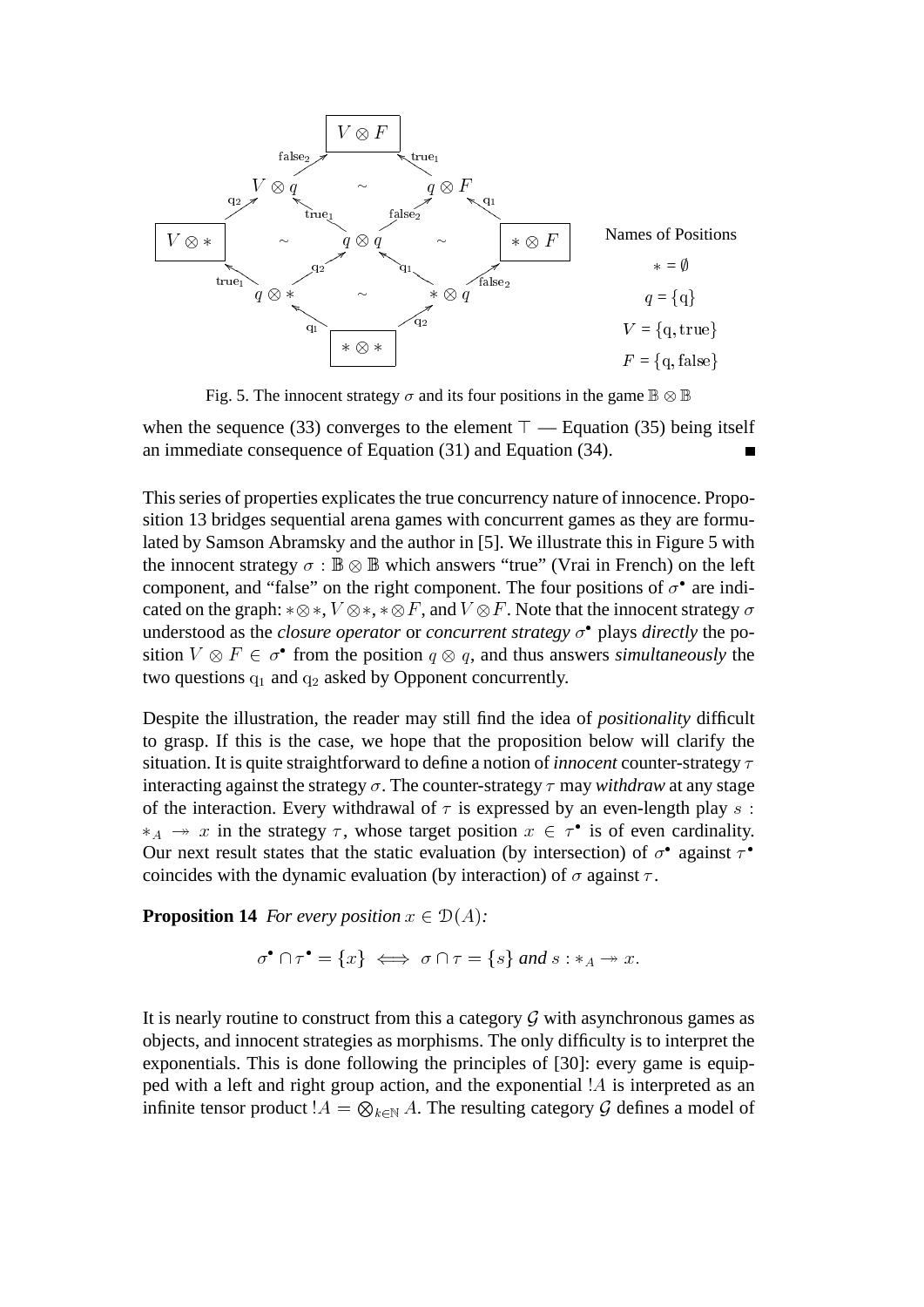intuitionistic linear logic without additives. The usual category of arena games and innocent strategies embeds fully and faithfully (as a cartesian closed category) in the Kleisli category associated to the category  $G$  and to its comonad. The interested reader will find the detailed construction in [30].

# **6** The non uniform  $\lambda$ -calculus

We introduce in this section a non-uniform variant of the  $\lambda$ -calculus. This  $\lambda$ -calculus is called *non-uniform* because the argument of a function  $\lambda x.P$  is not a  $\lambda$ -term Q, but a vector  $\overrightarrow{Q}$  of  $\lambda$ -terms  $Q_i$  where  $i \in \mathbb{N}$  is an index for each occurrence  $x(i)$ (or function call) of the variable x in the  $\lambda$ -term P. The calculus is affine in nature: two occurrences of  $x(i)$  never occur in the same term. However, the simply-typed  $\lambda$ -calculus may be encoded in this affine calculus, using the group-theoretic ideas developed in our first article on asynchronous games [30].

**Definition of the calculus.** The non-uniform  $\lambda$ -terms P and vectors of arguments  $\overrightarrow{Q}$  are defined by mutual induction:

$$
P ::= x(i) \quad \text{located variable}
$$
\n
$$
P \overrightarrow{Q} \text{ application}
$$
\n
$$
|\lambda x.P \text{ abstraction}
$$

 $\overrightarrow{Q} ::= (Q_i)_{i \in \mathbb{N}}$  vector of non-uniform  $\lambda$ -terms indexed by an integer  $i \in \mathbb{N}$ 

where a located variable  $x(i)$  consists of a variable x in the usual sense, and an integer  $i \in \mathbb{N}$ . We require that every located variable  $x(i)$  appears at most once in a term. Note that a non-uniform  $\lambda$ -term is generally infinite. The  $\beta$ -reduction is defined as

$$
(\lambda x.P)\overrightarrow{Q} \longrightarrow_{\beta} P[x(i) := Q_i]
$$

where  $P[x(i) := Q_i]$  denotes the non-uniform  $\lambda$ -term obtained by replacing each located variable  $x(i)$  in P by the non-uniform  $\lambda$ -term  $Q_i$ . The non-uniform  $\lambda$ -terms are typed by the simple types of the  $\lambda$ -calculus, built on the base type  $\alpha$ :

$$
x(i): A \vdash x(i): A \qquad \frac{\Gamma \vdash P : A \Rightarrow B \qquad (\Delta_i \vdash Q_i : A)_{i \in \mathbb{N}}}{\Gamma, \Delta_0, \Delta_1, \Delta_2, \dots \vdash P \overrightarrow{Q} : B}
$$

$$
\frac{\Gamma, x(i_0) : A, x(i_1) : A, x(i_2) : A, \dots \vdash P : B}{\Gamma \vdash \lambda x. P : A \Rightarrow B}
$$

Here, a context  $\Gamma$ ,  $\Delta$ , ... may contain an infinite number of located variables, since the  $\Rightarrow$ -elimination rule involves a family of derivation trees  $(\Delta_i \vdash Q_i : A)_{i \in \mathbb{N}}$ . On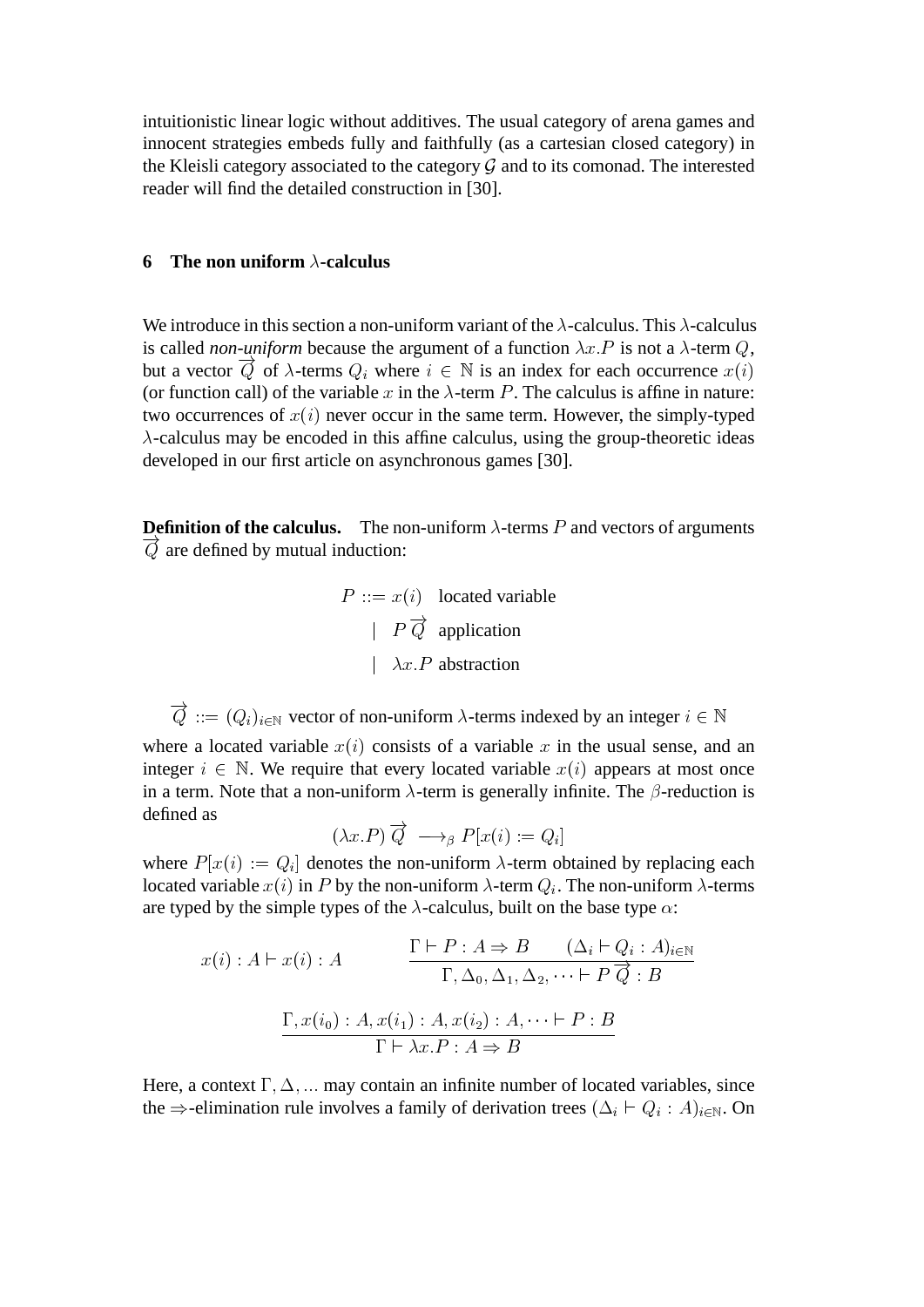the other hand, the  $\Rightarrow$ -introduction rule may migrate an infinite number of located variables  $x(i)$  from the context to the  $\lambda$ -term.

**Non-uniform**  $\eta$ -long Böhm trees. The non-uniform  $\eta$ -long Böhm trees of simple type  $A = A_1 \Rightarrow \cdots A_m \Rightarrow \alpha$  are of three kinds:

- (1)  $\lambda x_1 ... \lambda x_m$ .  $(y(i) \overrightarrow{Q}_1 \cdots \overrightarrow{Q}_n)$  where
	- every variable  $x_j$  is of type  $A_j$  for  $1 \le j \le m$ ,
	- the located variable  $y(i)$  is of type  $B = B_1 \Rightarrow \cdots B_n \Rightarrow \alpha$  for some type B,
	- every non uniform η-long Böhm tree  $(Q_k)_i$  is of type  $B_k$ , for  $1 \leq k \leq n$  and  $i \in \mathbb{N}$ .
- (2) or  $\Omega_B$  where  $\Omega_B$  is a fixed constant of type B,
- (3) or  $\lambda x_1 \ldots \lambda x_m$ . U where U is a fixed constant of type  $\alpha$ , and every variable  $x_j$ is of type  $A_j$ , for  $1 \le j \le m$ .

**Trace semantics.** Every non-uniform  $\eta$ -long Böhm tree of simple type

$$
A = A_1 \Rightarrow \cdots A_m \Rightarrow \alpha
$$

is interpreted by our game model as an innocent strategy in the asynchronous game interpreting A. This game semantics may be formulated as a trace semantics on non-uniform  $\eta$ -long Böhm trees, in the following way.

The Opponent transitions (or moves) are generated by the rule

$$
\Omega_A \longrightarrow \lambda x_1 \cdots \lambda x_m
$$
.  $\sigma$ 

where  $A = A_1 \Rightarrow \cdots A_m \Rightarrow \alpha$  and the variable  $x_j$  is of type  $A_j$  for every index  $1 \leq j \leq m$ .

The Player transitions are generated by the rule

$$
\mho \longrightarrow \ x(i) \overrightarrow{\Omega}_{A_1} \cdots \overrightarrow{\Omega}_{A_m}
$$

where  $x(i)$  is a located variable of type  $A = A_1 \Rightarrow \cdots A_m \Rightarrow \alpha$ , and  $\overrightarrow{\Omega}_{A_j}$  is the vector which associates to every index  $i \in \mathbb{N}$  the constant  $\Omega_{A_j}$ , for every  $1 \leq j \leq$  $m$ .

Every move from an  $\eta$ -long Böhm tree is then labelled by a subtree of the type A, once translated in linear logic as an infinite formula, using the equation

$$
A \Rightarrow B = A \Rightarrow B
$$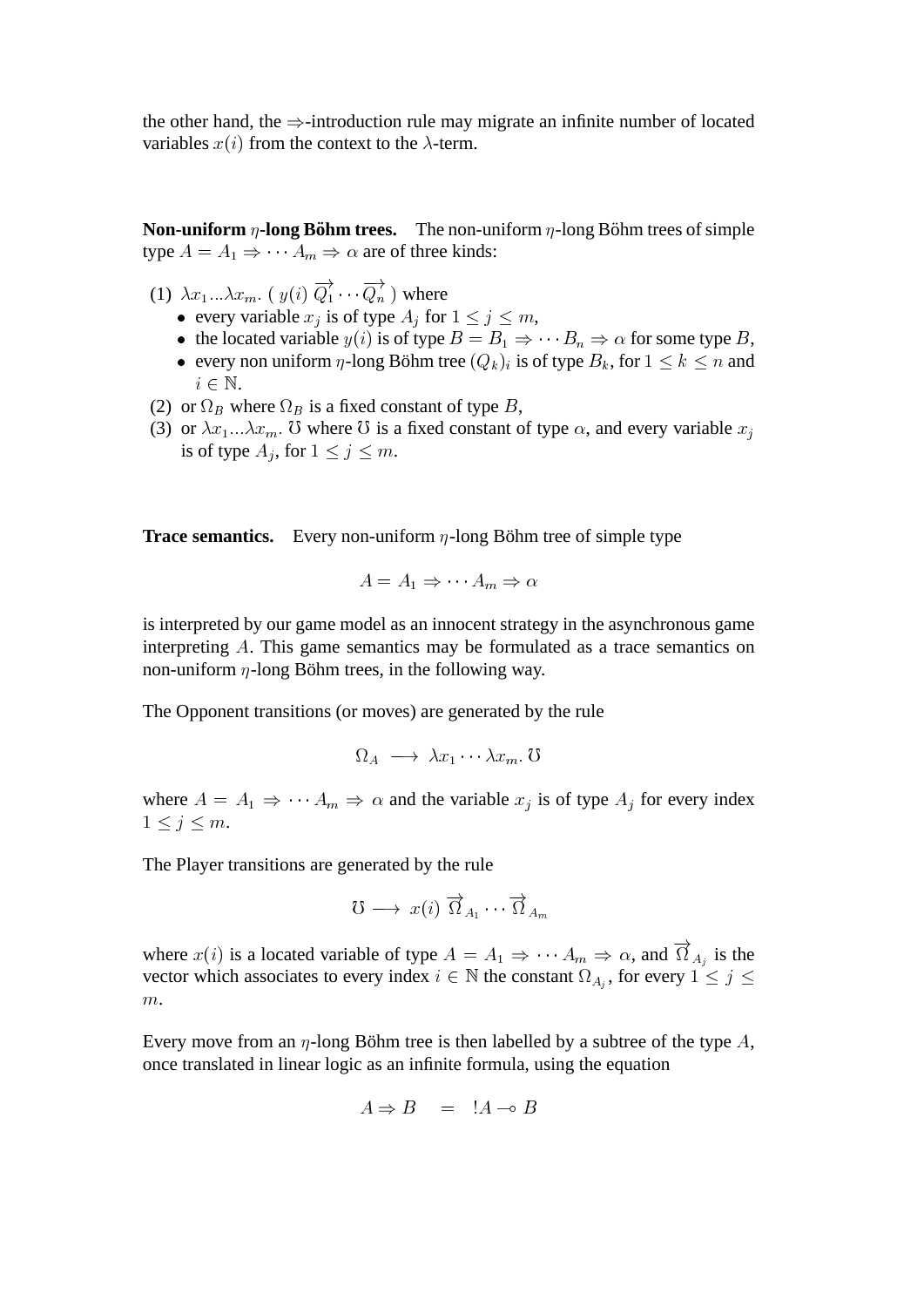and the definition of the exponential modality as an infinite tensor:

$$
!A=\bigotimes_{i\in\mathbb{N}}A.
$$

**Uniformity and bi-invariance.** The usual (uniform)  $\eta$ -long Böhm trees of the  $\lambda$ calculus are extracted from their non-uniform counterpart using the *bi-invariance* principle introduced in [30]. As recalled in the introduction, every game is equipped with a left and a right group action on moves. A strategy  $\sigma$  is called *bi-invariant* when, for every play  $s \in \sigma$  and every right action  $h \in H$ , there exists a left action  $g \in G$  such that  $(g \cdot s) \cdot h \in \sigma$ . This characterizes the strategies which are "blind to thread indexing", and thus the strategies which behave as if they were defined directly in an arena game. The concept of bi-invariance remains formal and enigmatic in [30]. Here, quite fortunately, the non-uniform  $\lambda$ -calculus provides a syntactical explanation for the concept of bi-invariance, which clarifies its meaning and significance. We discuss that now.

Every intuitionistic type A defines a left and right group action  $(5)$  on the asynchronous game  $[A]$  interpreting it in the asynchronous game model. These two group actions may be understood syntactically as acting on the non-uniform  $\eta$ -long Böhm trees P of type A, as follows: the effect of a right group action  $h \in H$  is to permute the indices inside the vectors of arguments  $\overrightarrow{Q}$  in P, while the effect of a left group action  $q \in G$  is to permute the indices of the located variables  $x(i)$  in P.

By analogy with [30], a non-uniform  $\eta$ -long Böhm tree P is called *bi-invariant* when for every permutation  $h \in H$ , there is a permutation  $g \in G$  such that

$$
(g \cdot P) \cdot h = P.
$$

It is not difficult to see that an  $\eta$ -long Böhm tree in the usual  $\lambda$ -calculus is just a *bi-invariant*  $\eta$ -long Böhm tree in the non-uniform  $\lambda$ -calculus, modulo left group action (that is, permutation of the indices of the located variables.)

For instance, let  $P_j$  denote the non-uniform  $\eta$ -long Böhm tree

$$
P_j = \lambda x.\lambda y. (x(j)\overrightarrow{y})
$$

of type  $A = (\alpha \Rightarrow \alpha) \Rightarrow (\alpha \Rightarrow \alpha)$  where  $\overrightarrow{y}$  associates to every index  $i \in \mathbb{N}$ the located variable  $y(i)$ . Obviously,  $P_j$  is bi-invariant, and represents the uniform  $\eta$ -long Böhm tree  $\lambda x.\lambda y.x y$  of same type A. Note that  $P_j$  is equivalent to any  $P_k$ modulo left group action. The trace (or game) semantics of  $P_j$  is given by:

$$
\Omega_A \xrightarrow{m} \lambda x. \lambda y. \mathcal{O} \xrightarrow{n} \lambda x. \lambda y. (\ x(j) \ \overrightarrow{\Omega}_{\alpha}) \xrightarrow{m_k} \lambda x. \lambda y. (\ x(j) \ \overrightarrow{Q_k}) \xrightarrow{n_k} \cdots
$$

Here, the move m by Opponent (labelled by the type  $A$ ) asks for the value of the head variable of  $P_j$ , and the move n by Player (labelled by the type  $(\alpha \Rightarrow \alpha)_j$ )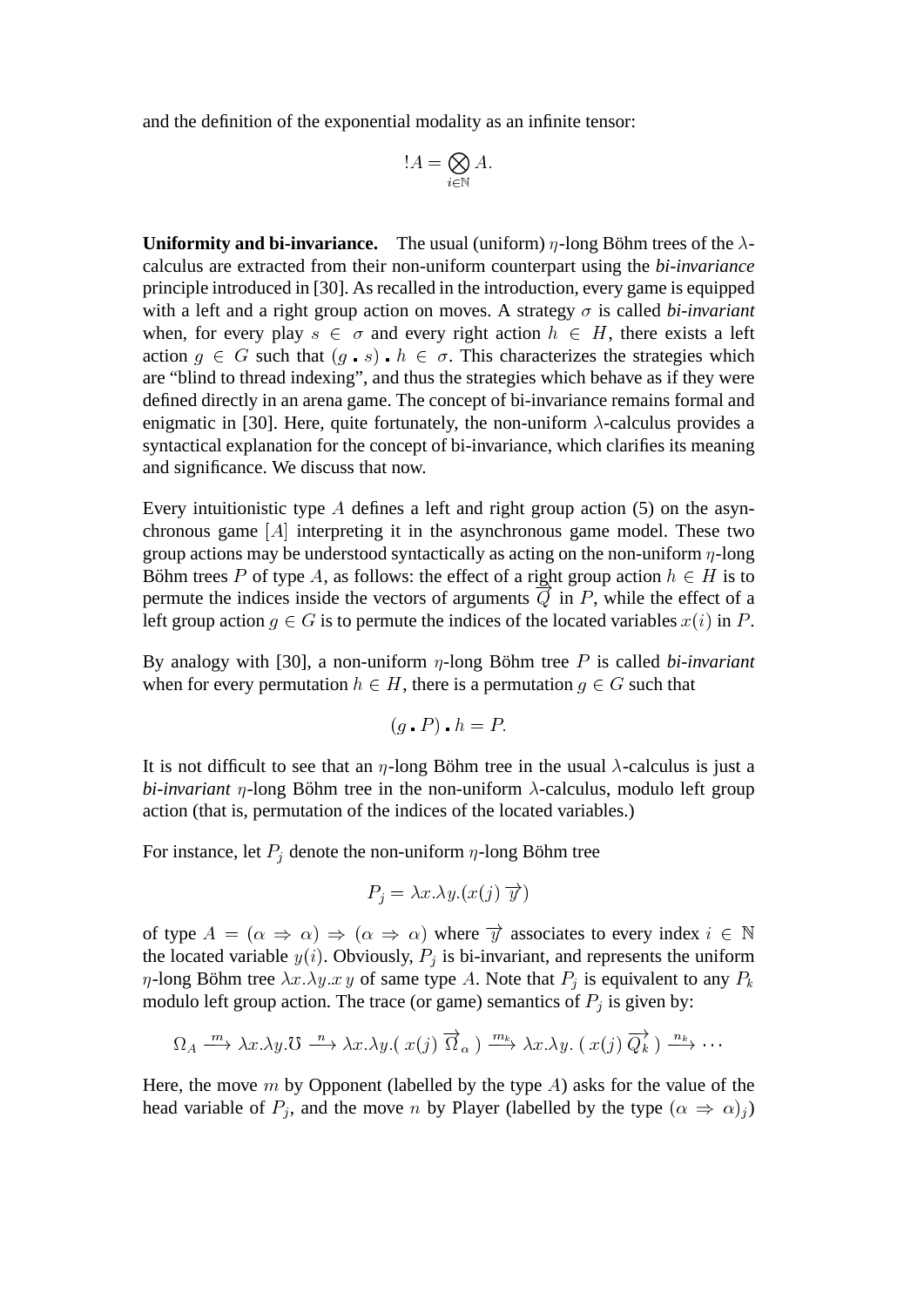answers  $x(j)$ ; then, the move  $m_k$  by Opponent (labelled by  $\alpha_k$  in  $(\alpha \Rightarrow \alpha)_j$ ) asks for the value of the head variable of the k-th argument of  $x(j)$ , inducing the vector of arguments

$$
\overrightarrow{Q_k} = \begin{cases} (Q_k)_k = \mho \\ (Q_k)_i = \Omega_\alpha \quad \text{when } i \neq k \end{cases}
$$

finally the move  $n_k$  by Player (labelled by  $\alpha_k$ ) answers  $y(k)$ , etc...

This example illustrates the fact that the trace (or game) semantics of a non-uniform  $\eta$ -long Böhm tree is the syntactic exploration or parsing of that tree by the Opponent. At any point of the interaction, the Player view  $\lceil s \rceil$  of the play s describes the current branch of the non-uniform  $\eta$ -long Böhm tree.

## **7 Additional structures**

For clarity's sake, we deliver the simplest possible definition of asynchronous game in Section 2. We review below three natural extensions of the definition.

**Compatibility.** Every asynchronous game may be equipped with an *incompatibility* relation  $\#$  between moves, in order to model the *additives* of intuitionistic linear logic. The relation  $#$  indicates when two moves cannot appear in the same position, and thus cannot appear in the same play. The coherence axiom  $(m_1 \# m_2 \leq m_3 \Rightarrow m_1 \# m_3)$  is required on every triple of moves  $m_1, m_2, m_3$ , just as in event structures [40].

**Internal vs. external positions.** We may go further, and assign to every position x of the asynchronous game an integer  $\kappa(x) \in \mathbb{Z}$  called its *payoff*. By convention, a position x is called *external* when the payoff  $\kappa(x)$  is null, and *internal* otherwise. It is then possible to construct a game model of propositional linear logic, by identifying two strategies playing the same *external* positions. Remarkably, the resulting model incorporates the well-bracketed and the non well-bracketed variants of the original innocent arena game model. We give a detailed account of this construction in [33].

**Independence.** There is a well-established tradition in trace semantics of describing the *interference* mechanisms between concurrent threads by an independence relation I between events [26]. Similarly, every asynchronous game may be equipped with an independence relation between moves, in order to analyze interference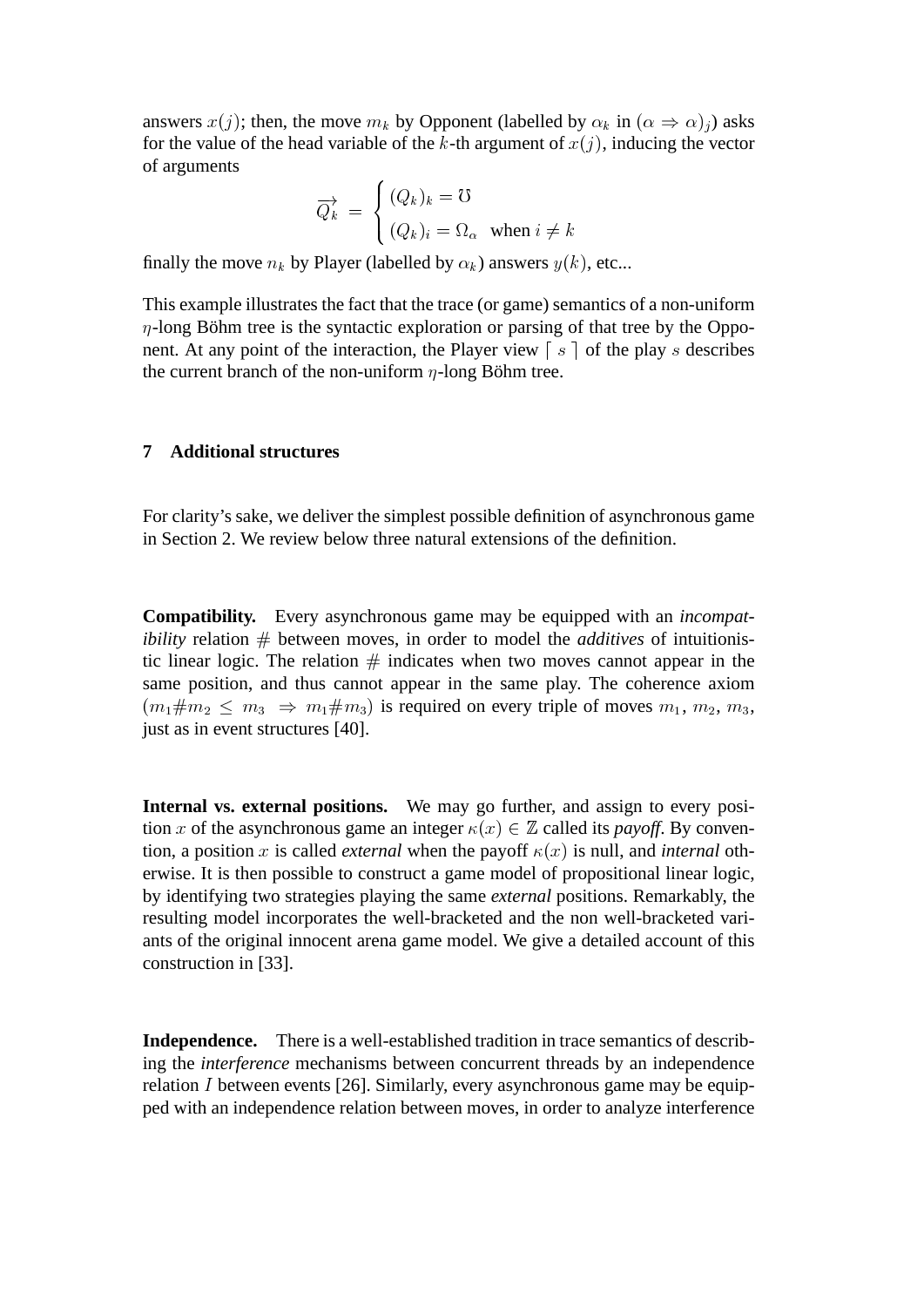in imperative programming languages. Consider the game model of Idealized Algol formulated by Samson Abramsky and Guy McCusker in [3]. Suppose that an independence relation indicates that the moves read and write  $(n)$  interfere in the interpretation of the variable type var, for every natural number  $n$ . In that case, the interference between read and write(n) induces obstructions ("holes") to the homotopy relation  $\sim$  on the game var, as indicated below:



Interestingly, the asynchronous definition of innocence adapts smoothly, and remains compositional in the presence of interfering moves (that is, it defines a category). Strategies are not positional anymore, but homotopic: they play according to the homotopy class of the current play. We believe that a geometric account of states and side effects will emerge naturally from this observation. Typically, the "state" of the system would be defined as the homotopy class of the current play; and the analysis of interference between any two such "states" would be resolved topologically. It is encouraging to see that similar intuitions have been already advocated by Uday Reddy in his work on object-based semantics of imperative languages [38].

## **8 Conclusion**

The theory of asynchronous games is designed to bridge the gap between mainstream game semantics and concurrency theory. The preliminary results of this theory (exposed in this article) are extremely encouraging. We establish indeed that the cardinal notion of sequential game semantics — innocence — follows from elementary principles of concurrency theory, formulated in asynchronous transition systems. We introduce on the way a non-uniform  $\lambda$ -calculus, whose game semantics coincides with a trace semantics performing the syntactic exploration or parsing of  $\lambda$ -terms. This provides a concurrency-friendly picture of the  $\lambda$ -calculus, and firm foundations for a diagrammatic investigation of its syntax and semantics.

#### **References**

[1] S. Abramsky. Sequentiality vs. concurrency in games and logic. *Mathematical Structures in Computer Science*, 13:531–565, 2003.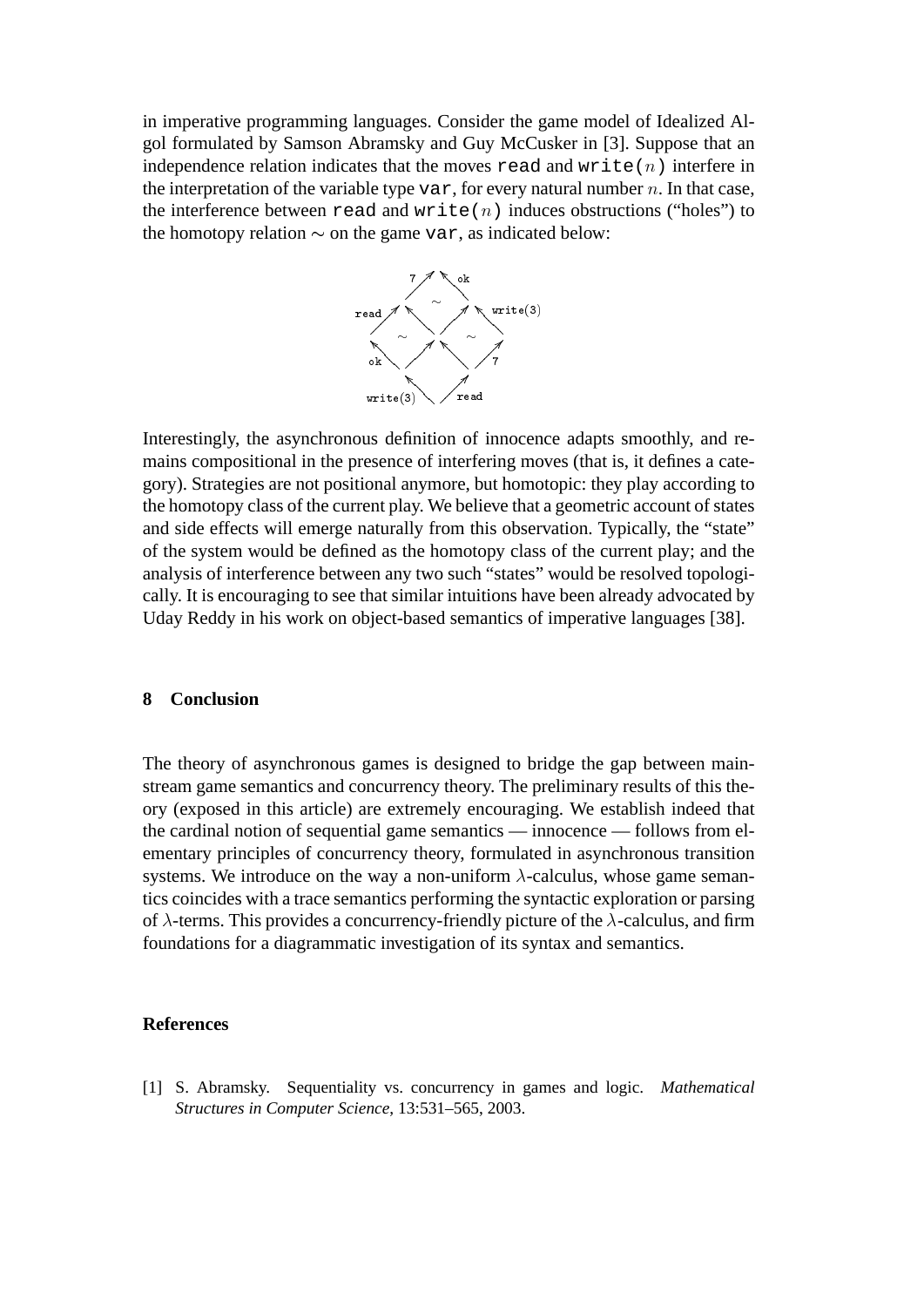- [2] S. Abramsky, R. Jagadeesan, and P. Malacaria. Full abstraction for PCF. *Information and Computation*, 163(2):409–470, 2000.
- [3] S. Abramsky and G. McCusker. Linearity, sharing and state: a fully abstract game semantics for idealized algol with active expressions. In P. O'Hearn and R. Tennent, editors, *Algol-like Languages, volume 2*, chapter 20, pages 297–329. Birkhäuser, 1997.
- [4] S. Abramsky and G. McCusker. Game semantics. In U. Berger and H. S. eds, editors, *Computational logic*. Springer Verlag, 1999.
- [5] S. Abramsky and P.-A. Mellies. Concurrent games and full completeness. In ` *Proceedings of the Fourteenth Annual Symposium on Logic in Computer Science, LiCS 1999*, pages 431–442, Trento, July 1999. IEEE Computer Society Press.
- [6] F. Baader and T. Nipkow. *Term Rewriting and All That*. Cambridge University Press, 1998.
- [7] P. Baillot. Approches dynamiques en sémantique de la logique linéaire: jeux et géometrie de l'interaction. Phd thesis (in french), Université Aix-Marseille 2, Jan. 1999.
- [8] P. Baillot, V. Danos, T. Ehrhard, and L. Regnier. Timeless games. In M. Nielsen and W. Thomas, editors, *Proceedings of CSL'97*, number 1414 in Lecture Notes in Computer Science, pages 56–77, Aarhus, 1997. Springer Verlag.
- [9] M. Berger, K. Honda, and N. Yoshida. Sequentiality and the pi-calculus (extended abstract). In S. Abramsky, editor, *Proceedings of the 5th International Conference on Typed Lambda Calculi and Applications, TLCA 2001*, volume 2044 of *Lecture Notes in Computer Science*. Springer Verlag, 2001.
- [10] M. Bezem and J. W. Klop. Abstract reduction systems. In Bezem et al. [39], pages 7–23.
- [11] V. Danos, H. Herbelin, and L. Regnier. Games semantics and abstract machines. In *Proceedings of the 11*th *Symposium on Logic in Computer Science*, pages 394–405, New Brunswick, 1996. IEEE Computer Society Press.
- [12] T. Ehrhard. A relative definability result for strongly stable functions and some corollaries. *Information and Computation*, 1997.
- [13] D. Ghica and A. Murawski. Angelic semantics of fine-grained concurrency. In *Foundations of Software Science and Computation Structures 04*, Barcelona, Mar. 2004.
- [14] E. Goubault. Geometry and concurrency: A user's guide. *Mathematical Structures in Computer Science*, 10(4), Aug. 2000.
- [15] R. Harmer. Games and full abstraction for nondeterministic languages. PhD thesis, University of London, 2000.
- [16] G. Huet and J.-J. Lévy. Call by need computations in non-ambiguous linear term rewriting systems. Rapport INRIA 359, INRIA, 1979. Reprinted as: Computations in orthogonal rewriting systems. In J.-L. Lassez and G. D. Plotkin, editors, Computational Logic; Essays in Honor of Alan Robinson, pages 394–443. MIT Press, 1991.
- [17] M. Hyland. Game semantics. In A. Pitts and P. Dybjer, editors, *Semantics and logics of computation*, Publications of the Newton Institute. Cambridge University Press, 1997.
- [18] M. Hyland and L. Ong. On full abstraction for PCF: I, II and III. *Information and Computation*, 163(2):285–408, Dec. 2000.
- [19] M. Hyland and A. Schalk. Games on graphs and sequentially realizable functionals. In *Logic in Computer Science 02*, pages 257–264, Kopenhavn, July 2002. IEEE Computer Society Press.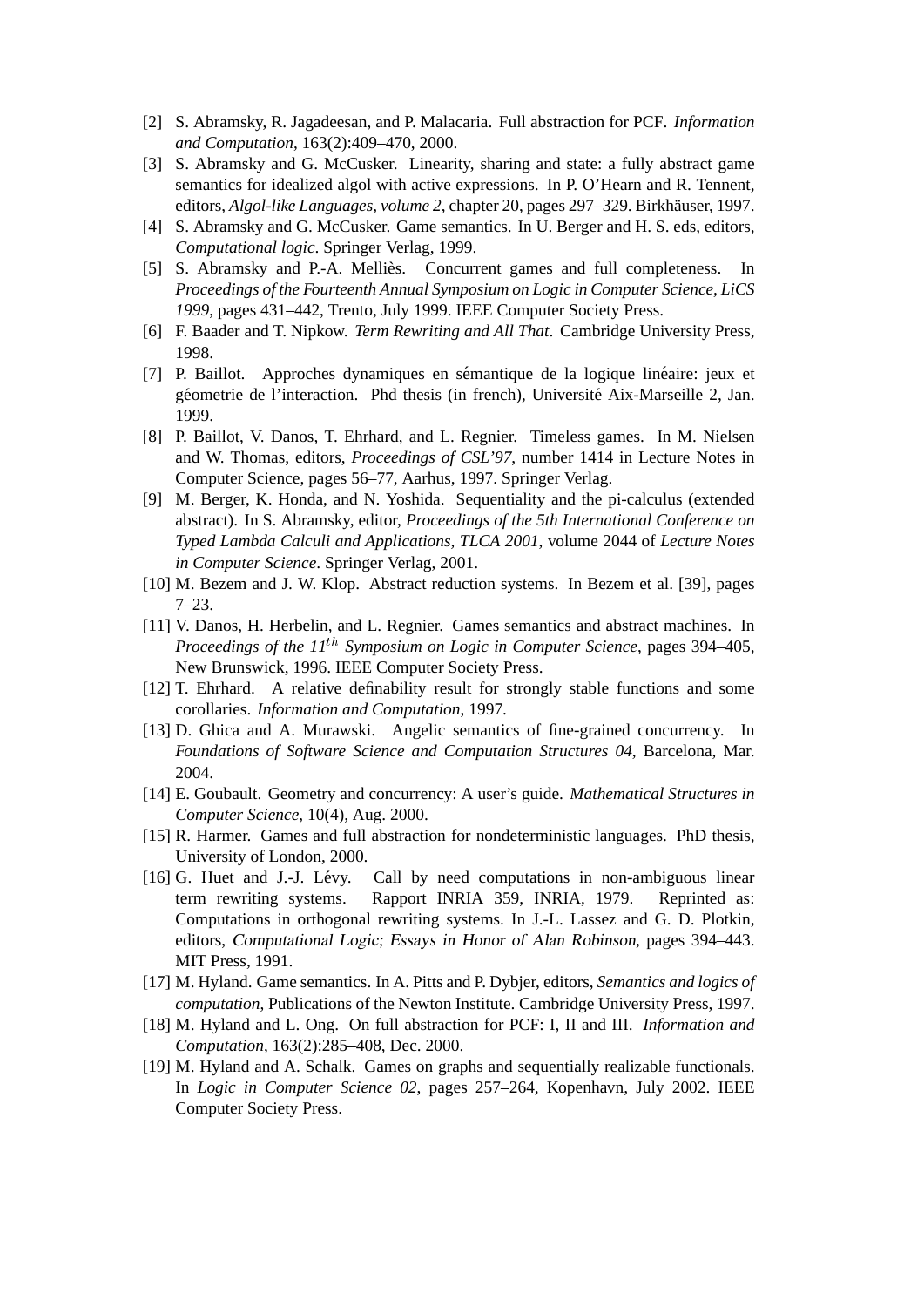- [20] D. Kuske. Non deterministic automata with concurrency relations and domains. In S. Tison, editor, *Proceedings of the Colloquium on Trees in Algebra and Programming, CAAP'94*, volume 787 of *Lecture Notes in Computer Science*. Springer Verlag, 1994.
- [21] J. Laird. Full abstraction for functional languages with control. In *Proceedings of the Twelveth Symposium on Logic in Computer Science, LiCS'97*, pages 58–67, 1997.
- [22] J. Laird. A game semantics of Idealized CSP. In S. Brookes and M. Mislove, editors, *Proceedings of the Seventeenth Conference on Mathematical Foundations of Programming Semantics, MFPS '01*, volume 45 of *Electronic notes in Theoretical Computer Science*. Elsevier, 2001.
- [23] O. Laurent. Polarized games (extended abstract). In *Proceedings of the seventeenth annual symposium on Logic In Computer Science*, pages 265–274, Copenhagen, July 2002. IEEE Computer Society Press.
- [24] J.-J. Lévy. Réductions correctes et optimales dans le lambda-calcul. Thèse de Doctorat d'Etat, Université Paris VII, 1978.
- [25] A. Mazurkiewicz. Concurrent program schemes and their interpretations. Technical Report DAIMI PB 78, Aarhus University, 1977.
- [26] A. Mazurkiewicz. Introduction to trace theory. In V. Diekert and G. Rozenberg, editors, *The book of traces*. World Scientific Publishing, 1995.
- [27] G. McCusker. Games and full abstraction for a functional metalanguage with recursive types. PhD thesis, Imperial College, University of London, 1996. Published in Springer-Verlag's Distinguished Dissertations in Computer Science series, 1998.
- [28] P.-A. Mellies. Axiomatic rewriting 4: a stability theorem in rewriting theory. In ` *Logic in Computer Science '98*. IEEE Computer Society Press, July 1998.
- [29] P.-A. Mellies. Axiomatic rewriting 6: Residual theory revisited. In S. Tison, ` editor, *Rewriting Techniques and Applications '02*, volume 2378 of *Lecture Notes in Computer Science*, pages 24–50. Springer Verlag, July 2002.
- [30] P.-A. Melliès. Asynchronous games 1: a group-theoretic formulation of uniformity. Manuscript. Available at http://www.pps.jussieu.fr/~mellies/papers.html, 2003.
- $[31]$  P.-A. Mellies. Sequential algorithms and strongly stable functions. Prépublication électronique PPS//03/09//n°23 (pp), Equipe Preuves, Programmes et Systèmes, Apr. 2003. To appear in the special issue "Game Theory Meets Theoretical Computer Science" of *Theoretical Computer Science*.
- [32] P.-A. Mellies. Asynchronous games 2: the true concurrency of innocence. In ` P. Gardner and N. Yoshida, editors, *Proceedings of the Fifteenth International Conference on Concurrency Theory (CONCUR 2004)*, number 3170 in LNCS. Springer Verlag, 2004.
- [33] P.-A. Mellies. Asynchronous games 3: an innocent model of linear logic. In ` L. Birkedal, editor, *Proceedings of the Tenth Conference on Category Theory in Computer Science, CTCS 2004*, volume 122 of *Electronic Notes in Theoretical Computer Science*, 2005.
- [34] R. Milner. Fully abstract models of typed lambda-calculi. *Theoretical Computer Science*, 4:1–22, 1977.
- [35] H. Nickau. Hereditarily sequential functionals. In A. Nerode and Y. V. Matiyasevich, editors, *Proceedings of the Symposium on Logical Foundations of Computer Science: Logic at St. Petersburg*, volume 813 of *Lecture Notes in Computer Science*, pages 253–264. Springer Verlag, 1994.
- [36] E. W. S. P. Panangaden, V. Shanbhogue. Stability and sequentiality in data flow networks. In A. Nerode and Y. V. Matiyasevich, editors, *International Conference on*